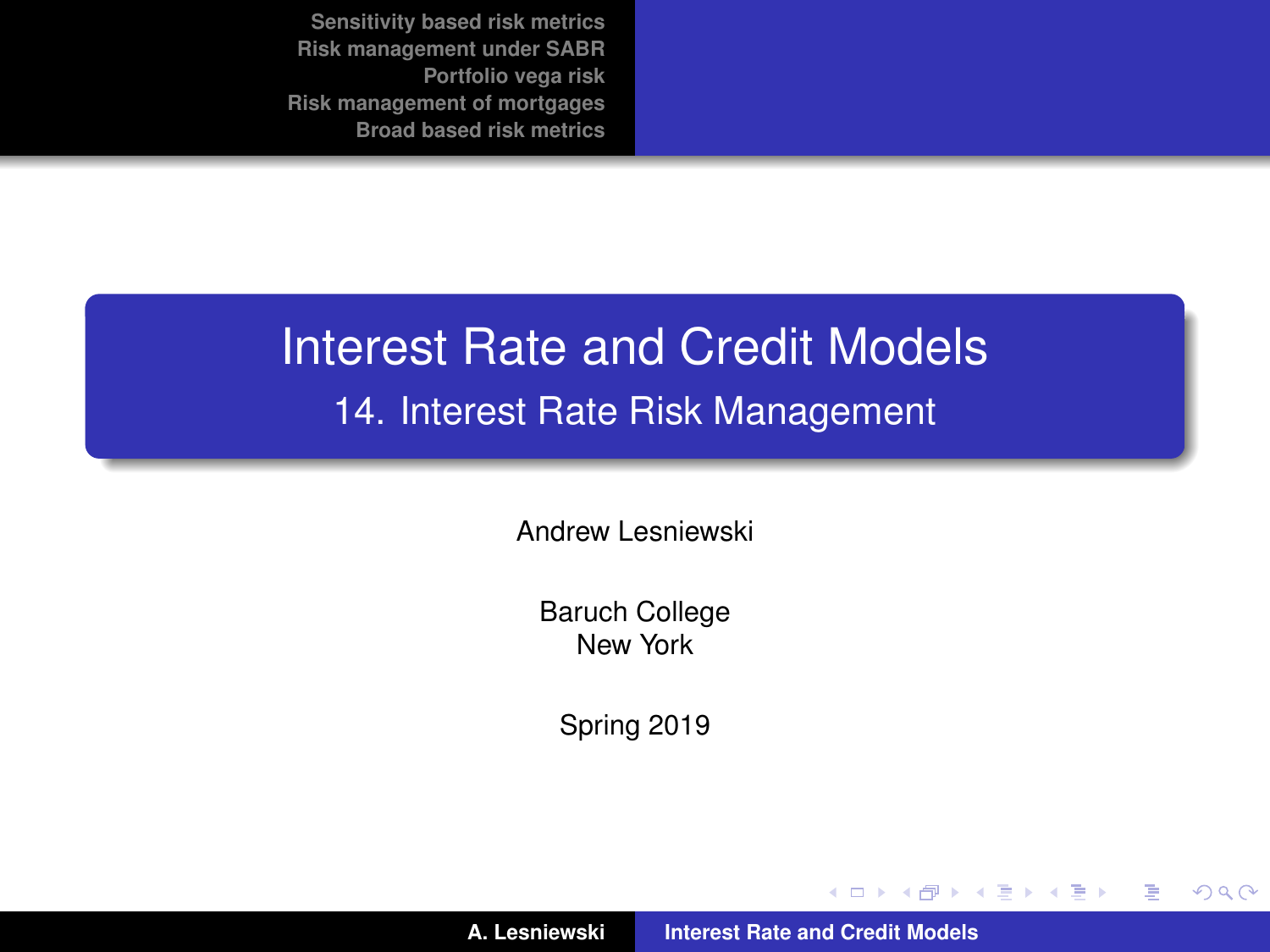#### **Outline**



#### **1** [Sensitivity based risk metrics](#page-6-0)









(ロトス個) (運) (運)

 $299$ 

重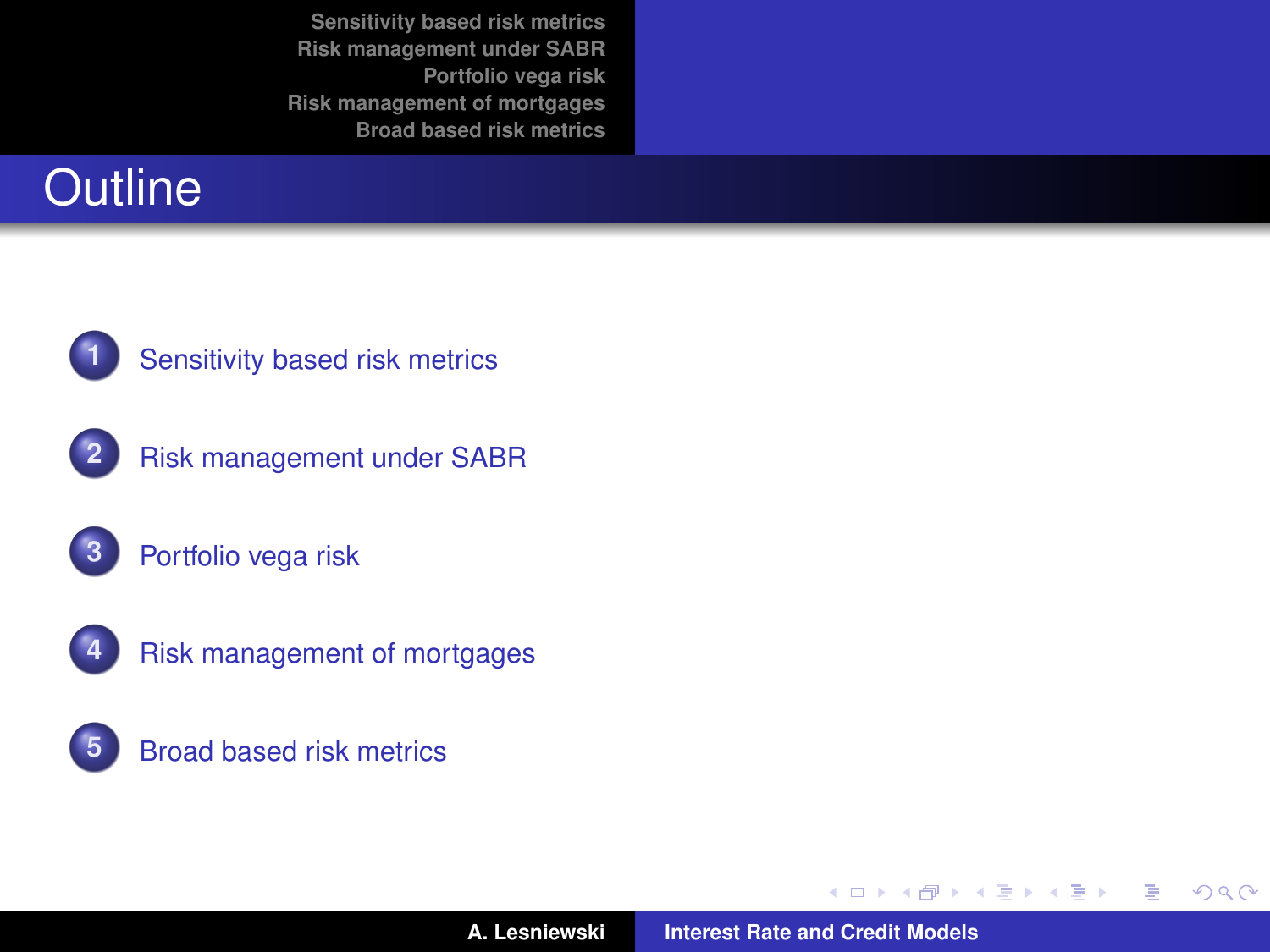#### Risk metrics

- One of the most important tasks faced by a portfolio manager, a trader, or a risk manager is to manage the interest rate exposure of a portfolio of fixed income securities such as government bonds, corporate bonds, mortgage backed securities, structured interest rate products, etc.
- This interest rate risk may manifest itself in various ways:
	- (i) risk to the level of rates,
	- (ii) risk to the convexity of instruments, and
	- (iii) risk to the volatility of rates.

(ロトス個) (運) (運)

 $299$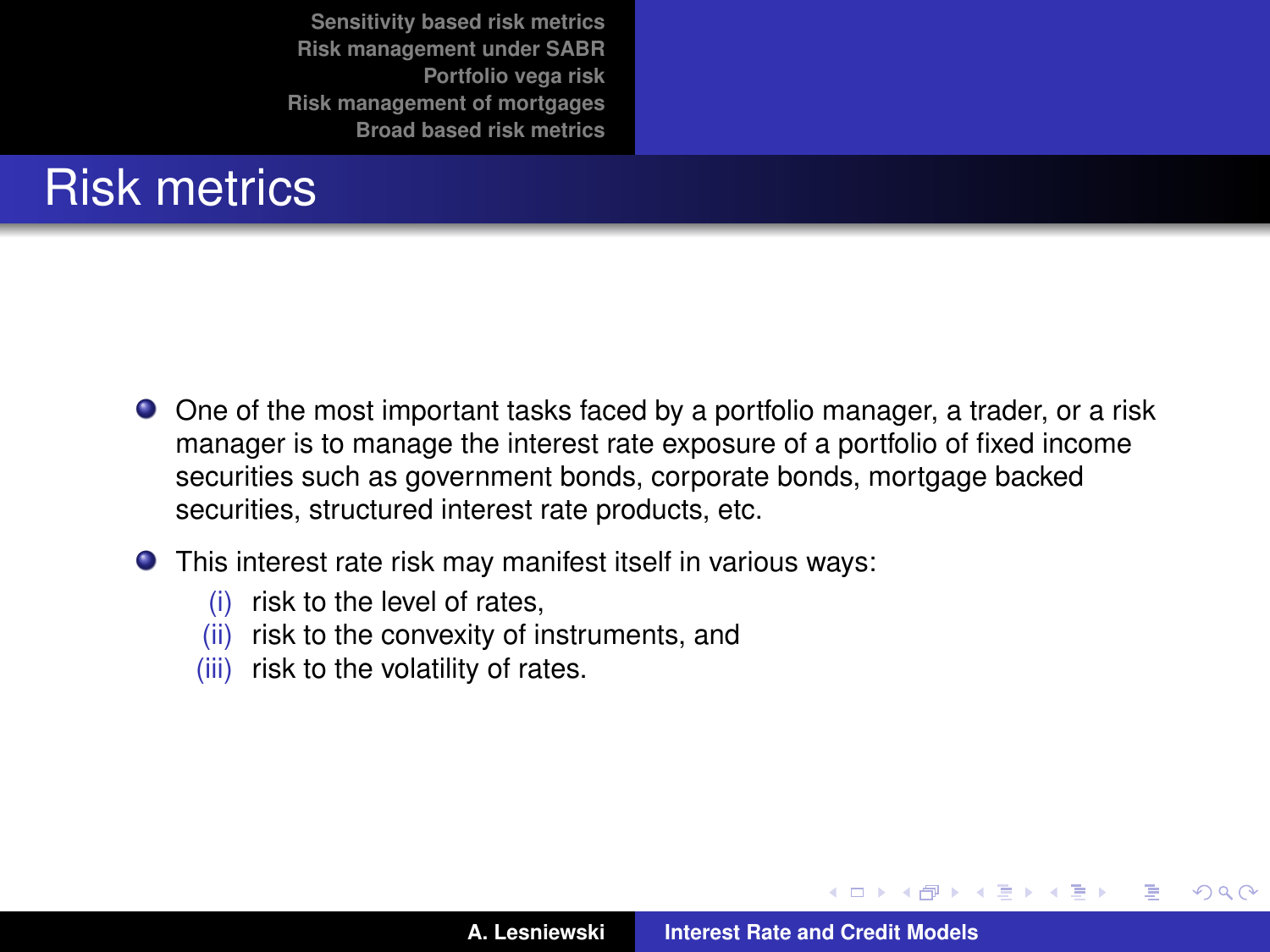# Risk metrics

- Traditional risk measures of options are the *greeks*: delta, gamma, vega, theta, etc.<sup>1</sup>, see for example [\[6\]](#page-56-1).
- Recall, for example, that the delta of an option is the derivative of the premium with respect the underlying.
- This poses a bit of a problem in the world of interest rate derivatives, as the interest rates play a dual role in the option valuation formulas:
	- (i) as the underlyings, and
	- (ii) as the discount rates.
- One has thus to differentiate both the underlying *and* the discount factor when calculating the delta of a swaption!

(ロトス個) (運) (運)

 $299$ 

<sup>1</sup> Rho, vanna, volga,... .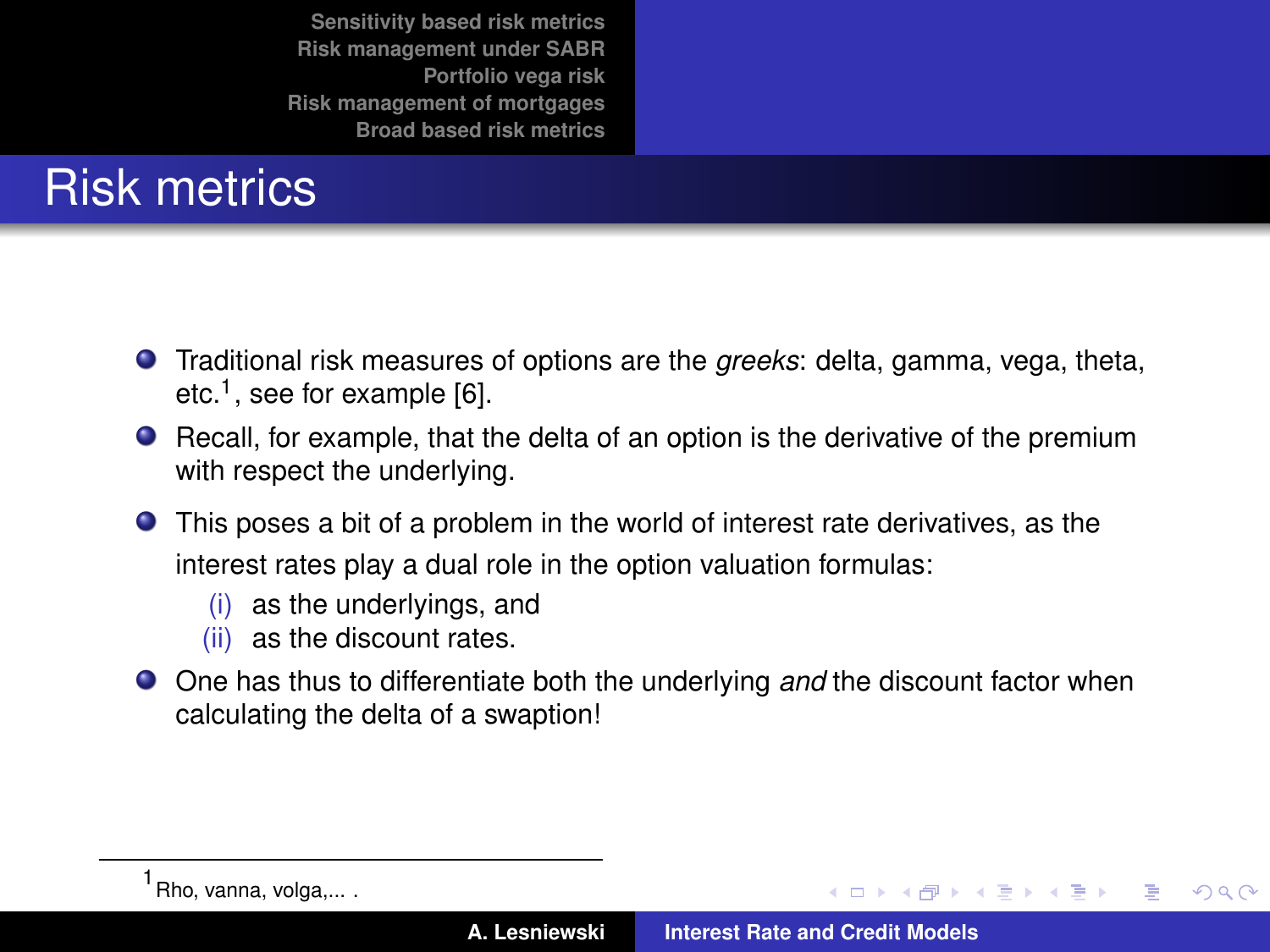#### Risk metrics

- The key issue is to quantify this exposure and, if required, offset aspects it by taking positions in liquid vanilla instruments such as Eurodollar futures, swaps, swaptions, caps/floors, etc.
- In addition to the various facets of interest rate risk, fixed income portfolios carry other kinds of risk.
- For example, government bonds carry foreign exchange risk and sovereign credit risk, corporate bonds are exposed to credit and liquidity risk, and mortgage backed securities have prepayment and credit risk. CAT bonds carry risks to natural catastrophes such as earth quakes and hurricanes.
- **•** These other types of risk are the defining characteristics of the relevant instruments and are, in fact, their *raison d'être*.

(ロトス個) (運) (運)

 $299$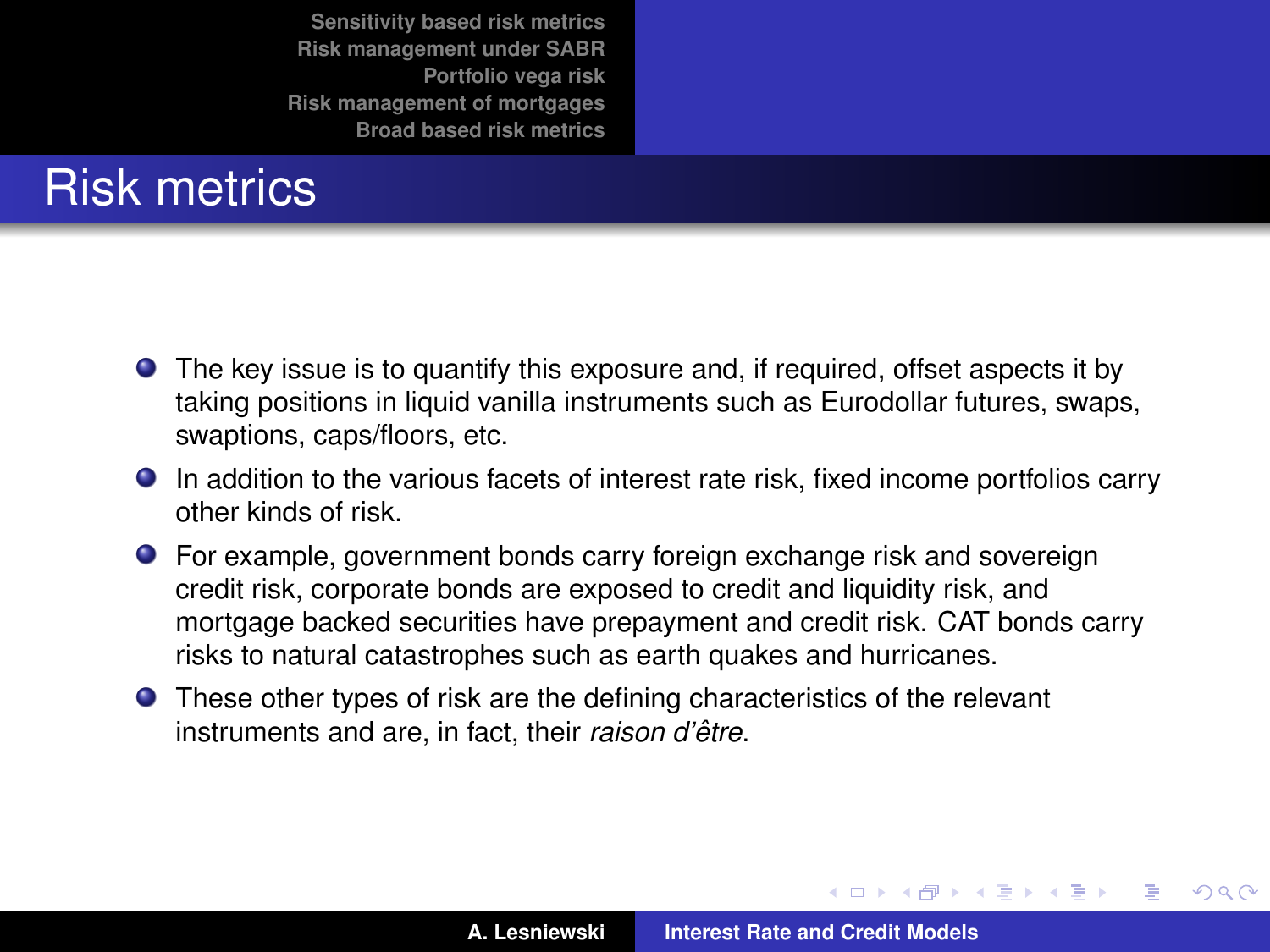#### Risk metrics

- We discuss the idiosyncratic risk specific to mortgage backed securities in this class.
- Credit risk management is discussed in the next set of notes.
- There are other widely used risk metrics such as the value at risk (VaR) and stress tests, which we will discuss in this lecture.
- **•** The focus by VaR is less myopic than the sensitivity measure given by the greeks; instead it is a measure of the global tail risk. Under a given level of risk tolerance, what is the maximum loss that a portfolio can sustain?
- VaR is a tool used by banks to set aside their economic capital, clearing houses to set the margin levels, and hedge funds to set the risk capital to their traders.

(ロトス個) (運) (運)

 $299$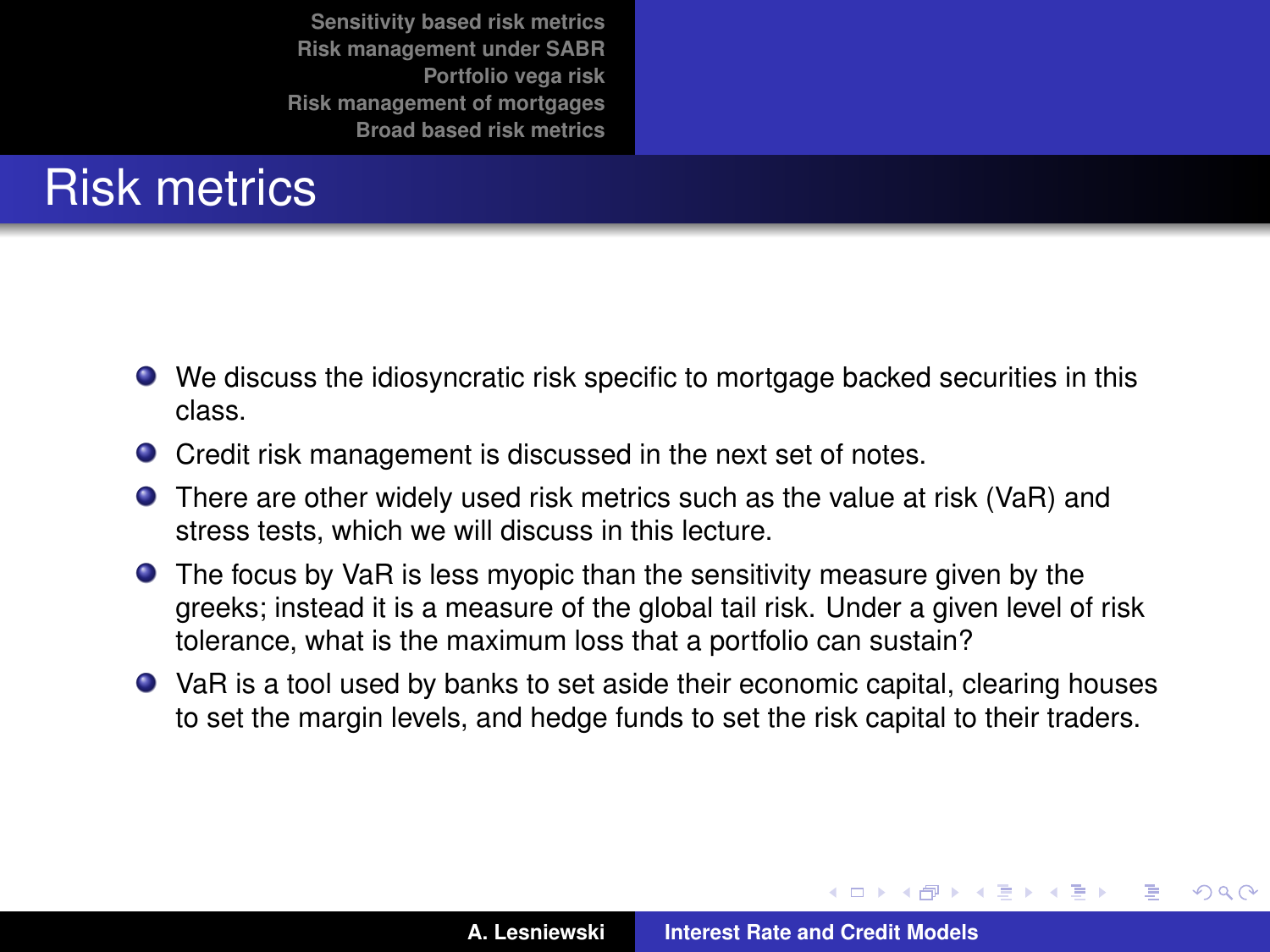<span id="page-6-0"></span>

- We begin with the dominant portion of the interest rate risk, namely the delta risk. Traditionally, this risk has been designated to as the *duration risk*.
- We let Π denote this portfolio, whose detailed composition is not important for our discussion. We will discuss two commonly used approaches to measure the interest rate risk of Π:
	- (i) Sensitivity to the inputs
	- (ii) Sensitivity to the forward curve
- Two methods of computing the delta are commonly used in the industry.

イロメ イ部メ イヨメ イヨメ

 $299$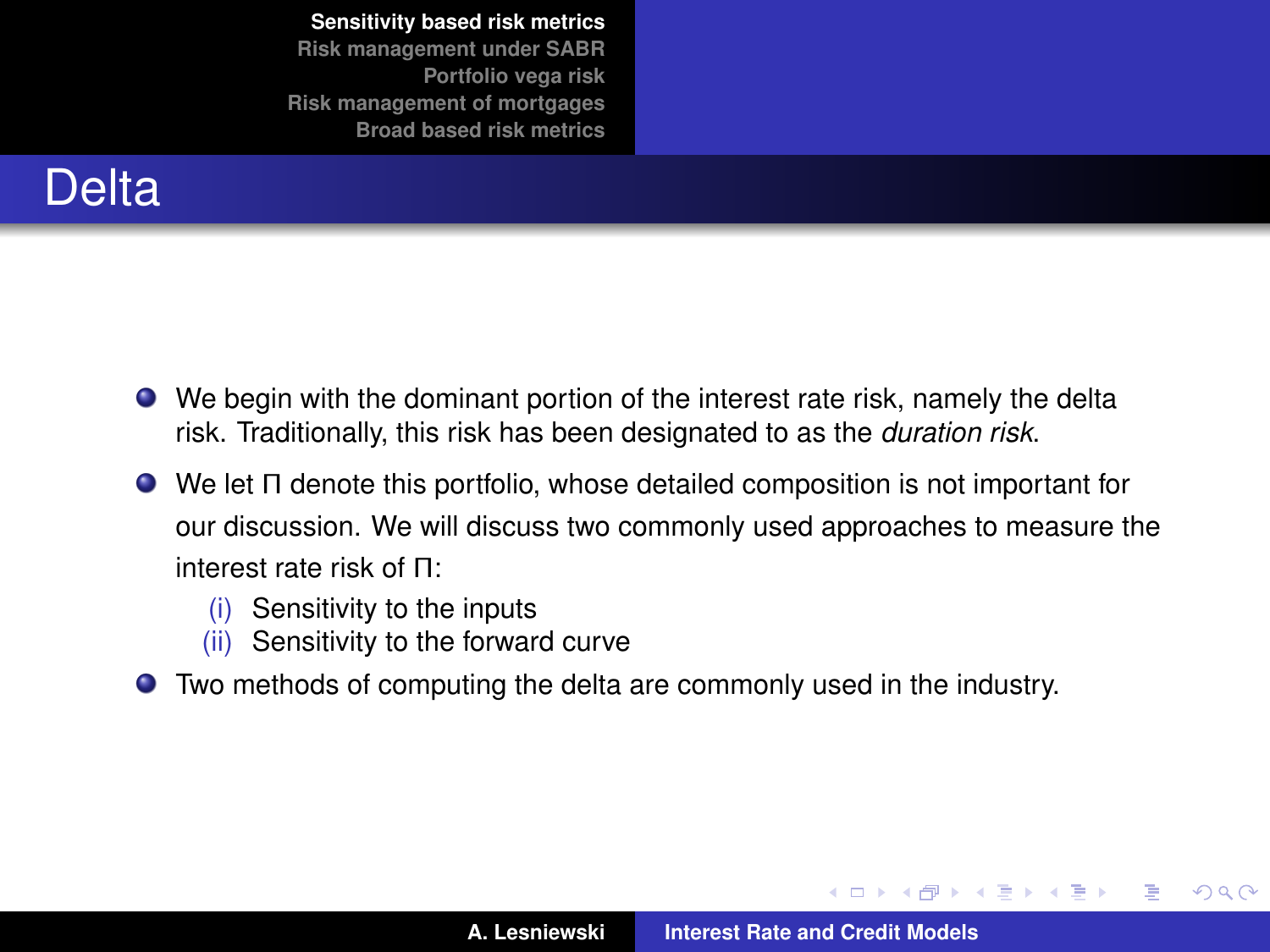## Input perturbation sensitivities

- In this approach we compute the sensitivities of the portfolio to the benchmark  $\bullet$ instruments used in the curve construction:
	- (i) Compute the *partial DVO1s* of the portfolio Π to each of the benchmark instruments *B<sup>i</sup>* : We shift each of the benchmark rates down 1 bp and calculate the corresponding changes δ*i*Π in the present value of the portfolio.
	- (ii) Compute the DVO1s  $\delta_i B_i$  of the present values of the benchmark instruments under these shifts.
	- (iii) The hedge ratios ∆*<sup>i</sup>* of the portfolio to the benchmarks are given by:

$$
\Delta_i = \frac{\delta_i \Pi}{\delta_i B_i} \ .
$$

イロメ イ部メ イ君メ イ君メー

Þ

 $QQ$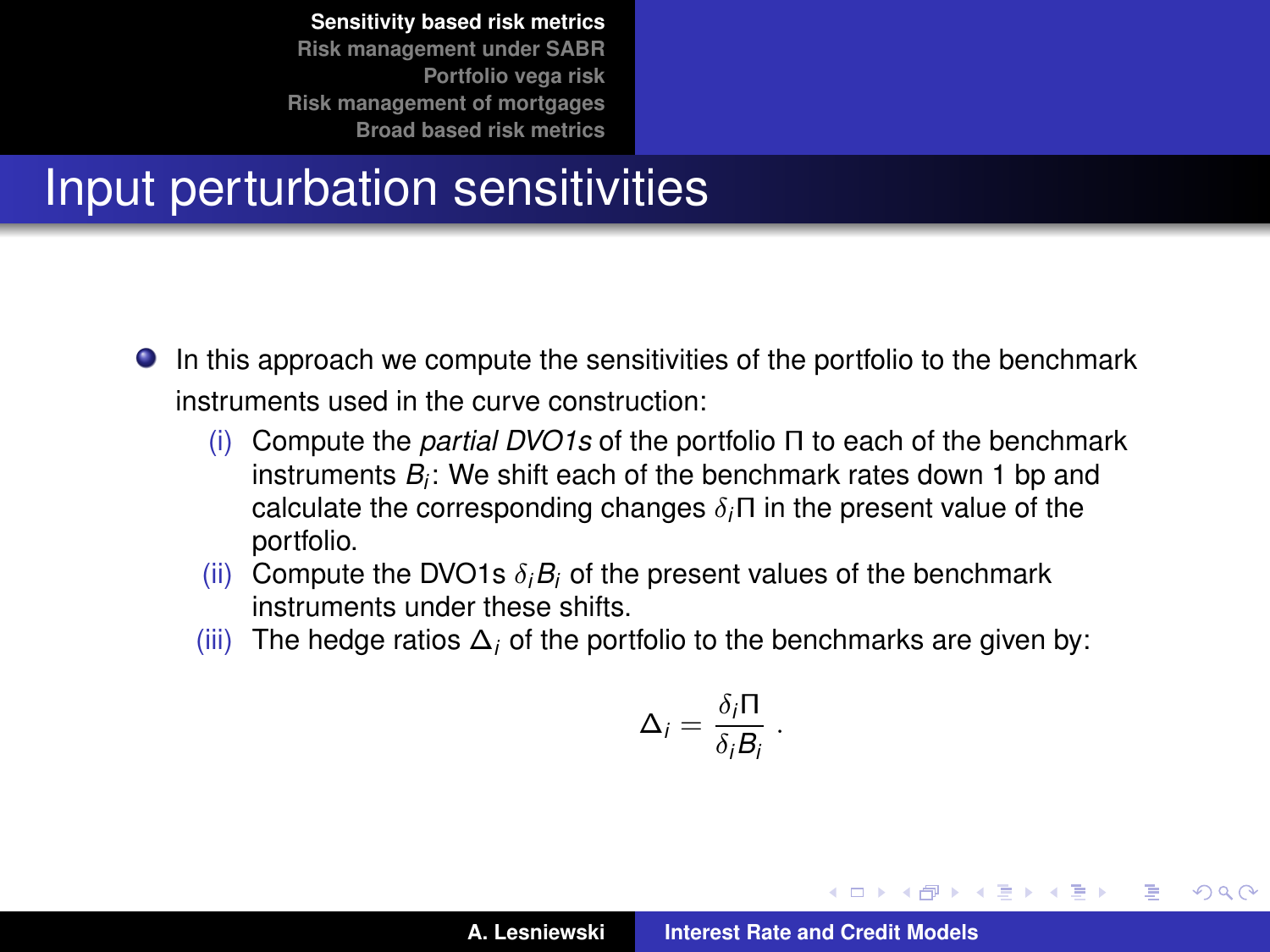# Input perturbation sensitivities

- We then replicate the risk of the portfolio by means of a portfolio consisting of the suitably weighted benchmark instruments.
- This way of computing portfolio risk has the disadvantage that the shifts of each of the individual inputs (while keeping the others fixed) into the (multi-)curve construction propagate erratically throughout the entire curve, leading thus to its unintuitive shapes.

(ロトス個) (運) (運)

 $QQ$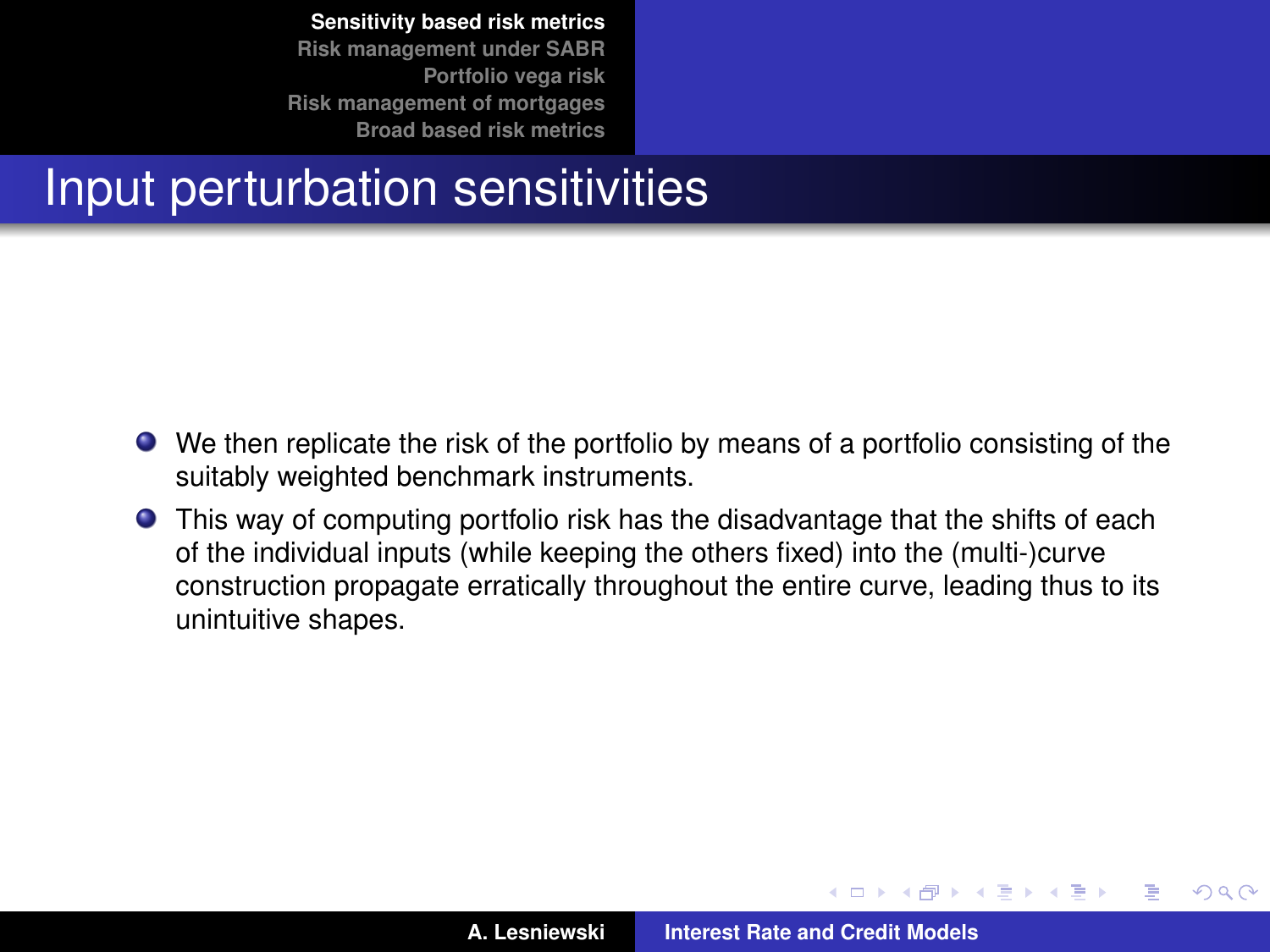# Regression based sensitivities

- An alternative and more robust approach consists in computing the sensitivities of the portfolio to a number of virtual "micro scenarios", and expressing these sensitivities in terms of the sensitivities of a suitably selected hedging portfolio.
- First, we select a hedging portfolio and the rates scenarios. The hedging portfolio consists of vanilla instruments such as spot or forward starting swaps, Eurodollar futures, and forward rate agreements.
- The choice of instruments in the hedging portfolio should be made judiciously, based on understanding of the nature of the portfolio and liquidity of the instruments intended as hedges.
- Typically, a fixed income portfolio shows a great deal of sensitivity to the short end of the curve, and it is a good idea to include the first two years worth of Eurodollar futures.

We let

$$
\Pi_{\text{hedge}} = \left\{ B_1, \ldots, B_n \right\}.
$$

denote this hedging portfolio.

(ロトス個) (運) (運)

 $QQ$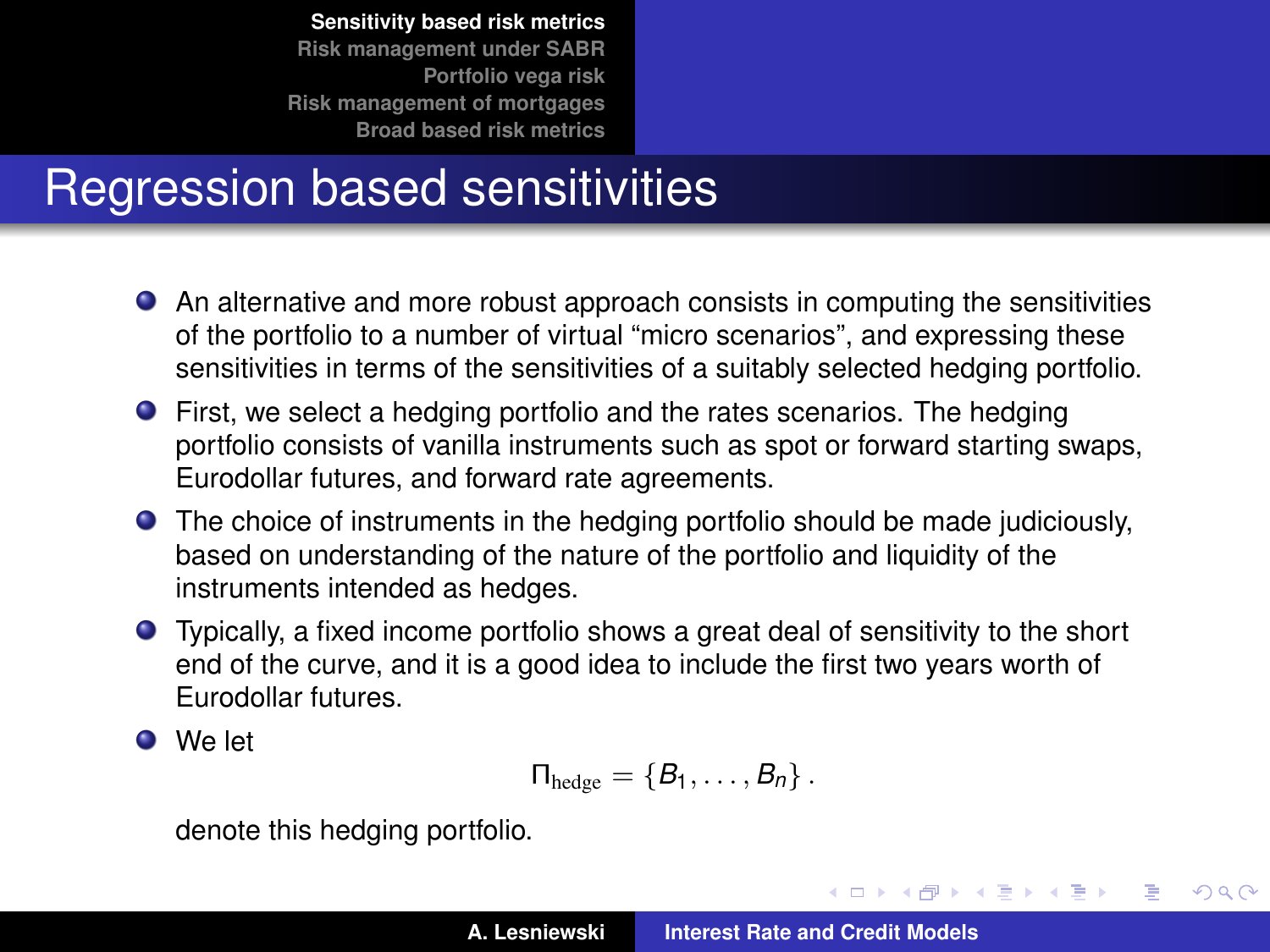## Regression based sensitivities

- $\bullet$  We now let  $\mathcal{C}_0$  denote the current snapshot of the LIBOR / OIS multi-curve to which we refer as the base scenario.
- A micro scenario is a perturbation of the base scenario in which a segment *a* ≤ *t* < *b* of both the instantaneous LIBOR and OIS rates are shifted in parallel by a prescribed amount.
- **•** For example, a micro scenario could result from  $C_0$  by shifting the first 3 month segment down by 1 basis point.
- $\bullet$ Choose a *complete* set of non-overlapping micro scenarios

C1, . . . , C*p*.

イロメ イ団メ イヨメ イヨメー

 $QQ$ 

B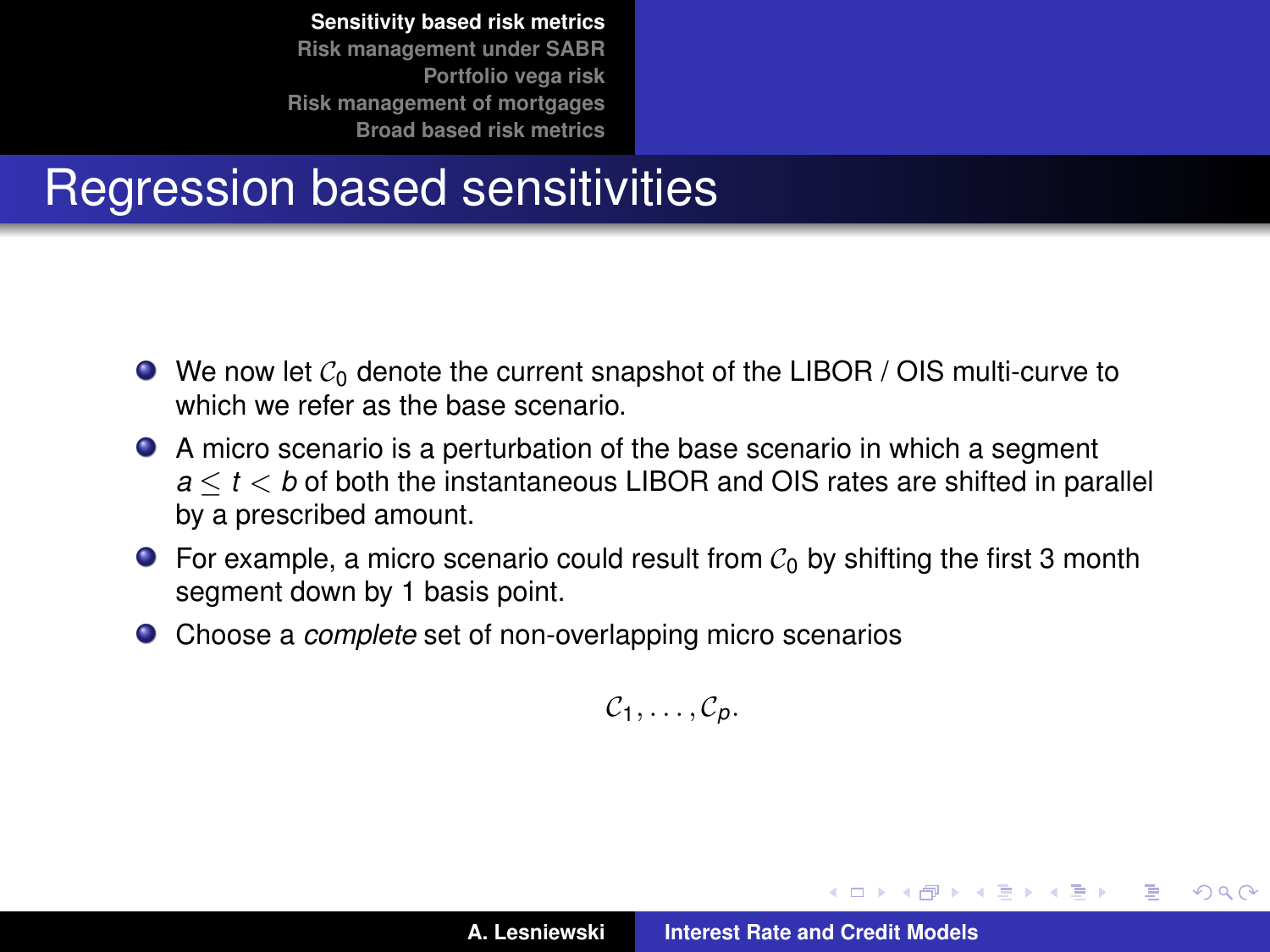# Regression based sensitivities

- What we mean by this is that
	- (i) the shifted segments  $a_i \le t < b_i$  and  $a_i \le t < b_j$  of distinct  $c_i$  and  $c_j$  do not overlap, and
	- (ii) the union of all  $a_i \le t < b_i$ ,  $i = 1, \ldots, p$  is  $(0, T_{\text{max}})$ .
	- (iii) There are of course, countless ways of choosing a complete set of non-overlapping micro scenarios.
- Ideally, we would select a large number of scenarios corresponding to narrowly spaced shifted segments but this may be impractical because of computational budget constraints.
- A reasonable alternative is a choice in which the short end of the curve is covered with narrow shifted segments which become sparser as we move toward the back end of the curve.

イロメ イ部メ イヨメ イヨメー

Þ

 $298$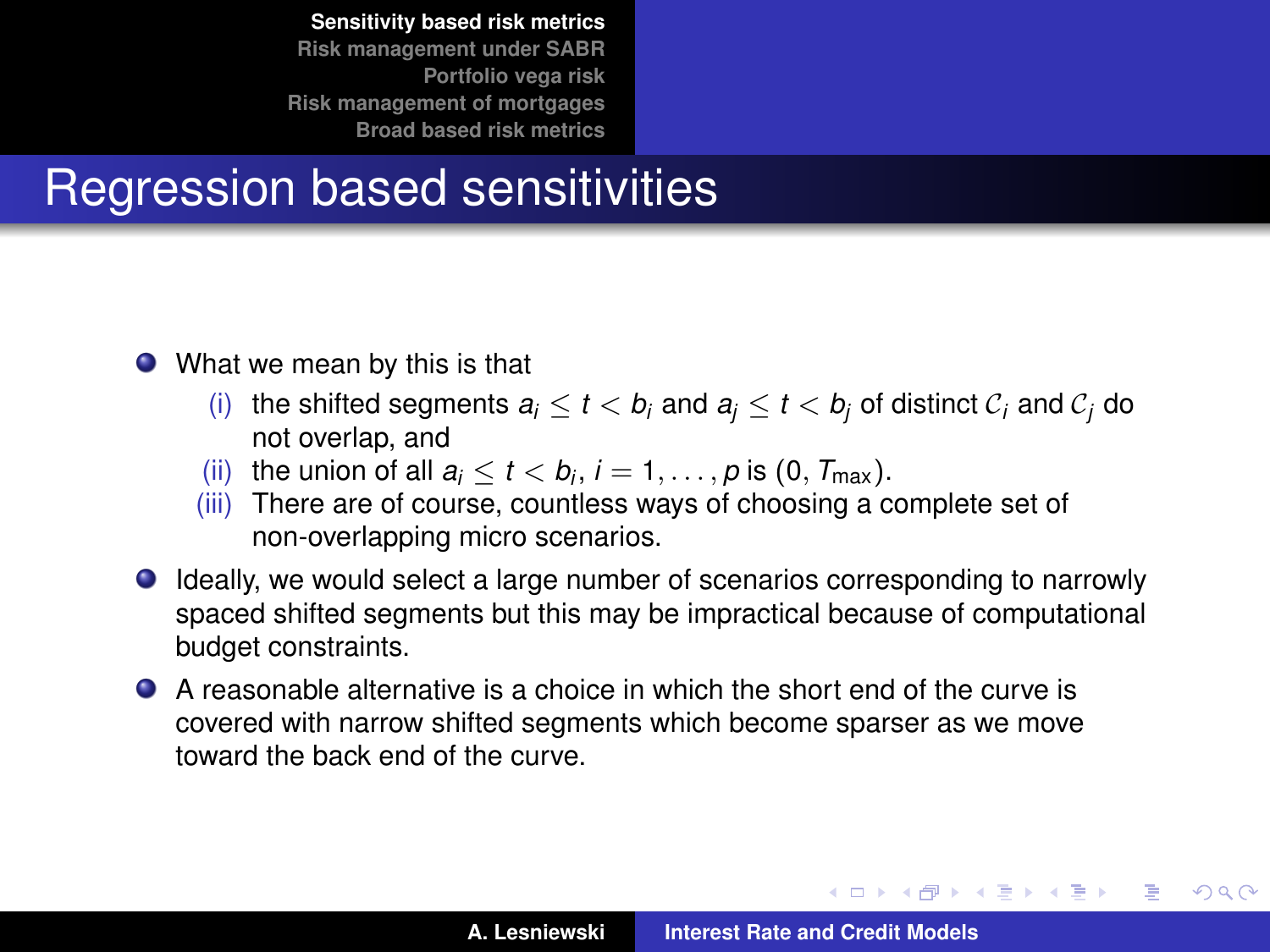## Regression based sensitivities

- We then compute the sensitivities of the portfolio and the hedging portfolio under these curve shifts.
- The vector δΠ of portfolio's *sensitivities* under these micro scenarios is

$$
\delta_i \Pi = \Pi(\mathcal{C}_i) - \Pi(\mathcal{C}_0), \qquad i = 1, \ldots, p, \tag{1}
$$

where by  $\Pi(\mathcal{C}_i)$  we denote the value of the portfolio given the shifted forward curve C*<sup>i</sup>* .

**The matrix**  $\delta B$  **of sensitivities of the hedging instruments to these scenarios is** 

$$
\delta_i B_j = B_j(\mathcal{C}_i) - B_j(\mathcal{C}_0). \tag{2}
$$

イロメ イ部メ イヨメ イヨメー

 $299$ 

重

In order to avoid accidental co-linearities between its rows or columns, we should always use more micro scenario than hedging instruments.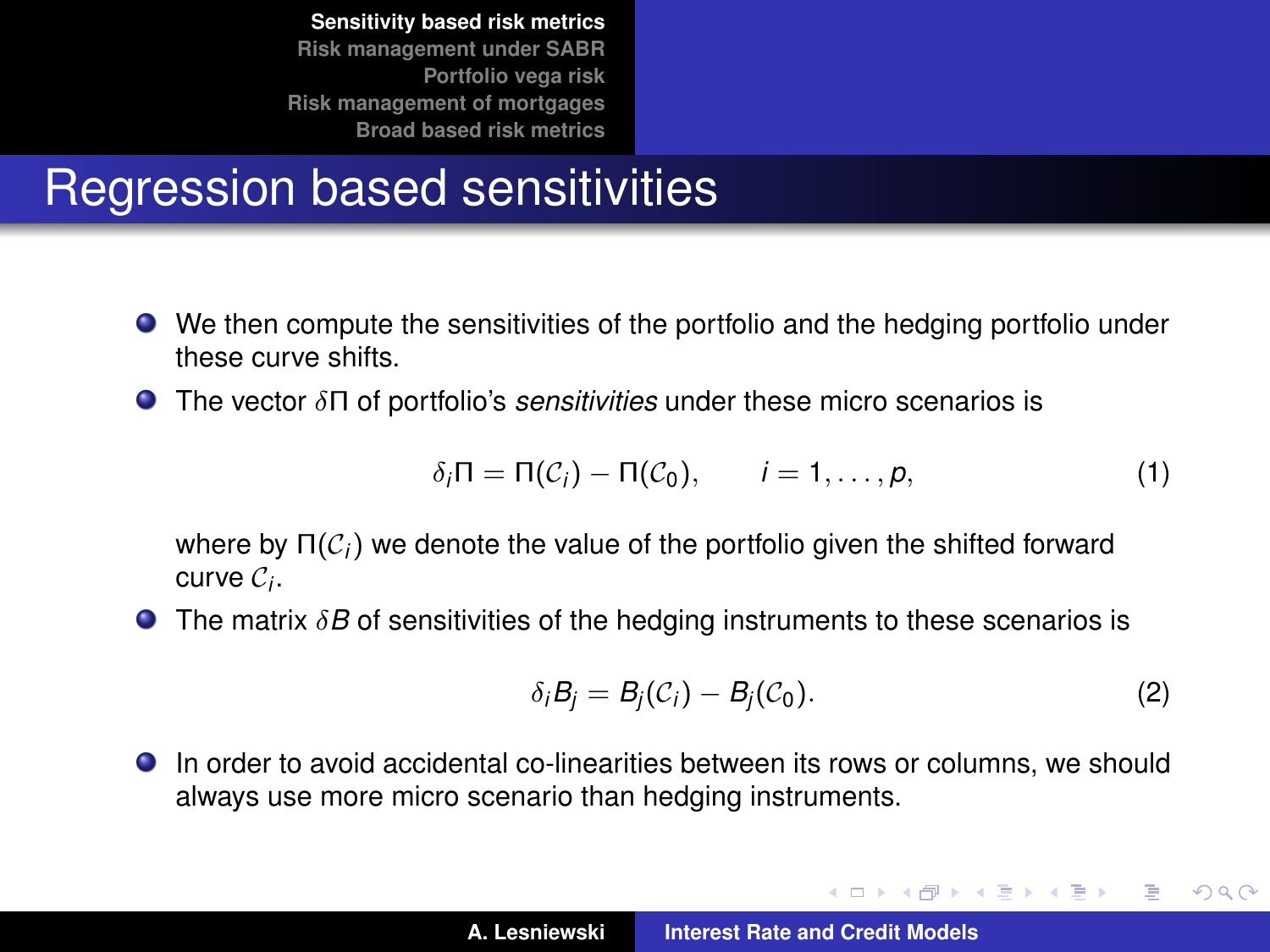## Regression based sensitivities

- Finally, we translate the risk of the portfolio to the vector of hedge ratios with respect to the instruments in the hedging portfolio. We do this by means of *ridge regression*.
- The vector ∆ of *hedge ratios* is calculated by minimizing the following objective function:

$$
\mathcal{L}(\Delta) = \frac{1}{2} \|\delta B \Delta - \delta \Pi\|^2 + \frac{1}{2} \lambda \|Q \Delta\|^2. \tag{3}
$$

イロメ イ部メ イ君メ イ君メー

 $QQ$ 

 $\bullet$  Here,  $\lambda$  is an appropriately chosen small smoothness parameter (similar to the Tikhonov regularizer!), and *Q* is the smoothing operator (say, the identity matrix). Explicitly,

$$
\Delta = \left( (\delta B)^t \ \delta B + \lambda Q^t \ Q \right)^{-1} (\delta B)^t \ \delta \Pi,
$$

where the superscript <sup>t</sup> denotes matrix transposition.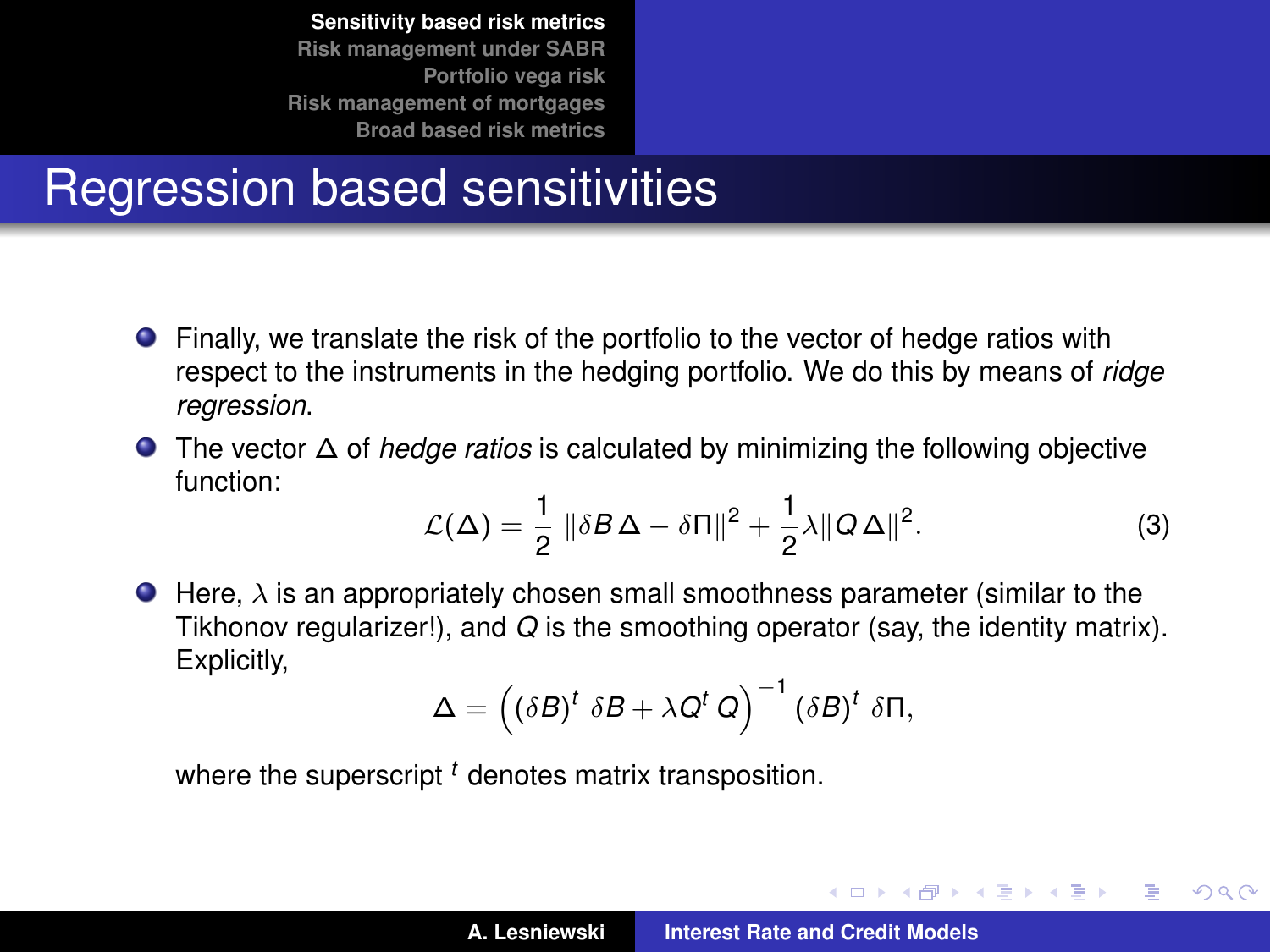## Regression based sensitivities

- One can think of the component ∆*<sup>j</sup>* as the sensitivity of the portfolio to the hedging instrument *B<sup>j</sup>* .
- This method of calculating portfolio sensitivities is called the *ridge regression* method. It is very robust, and allows one to view the portfolio risk in a flexible way.
- In addition, one should quantify the exposure of the portfolio to the LIBOR / OIS basis by performing suitable sensitivity analysis of the portfolio under perturbing the spread curve.
- LMM is ideally suited to implement this approach, as its dynamics traces the evolution of the entire forward curve. Specifically, we proceed as follows.

(ロトス個) (運) (運)

 $QQ$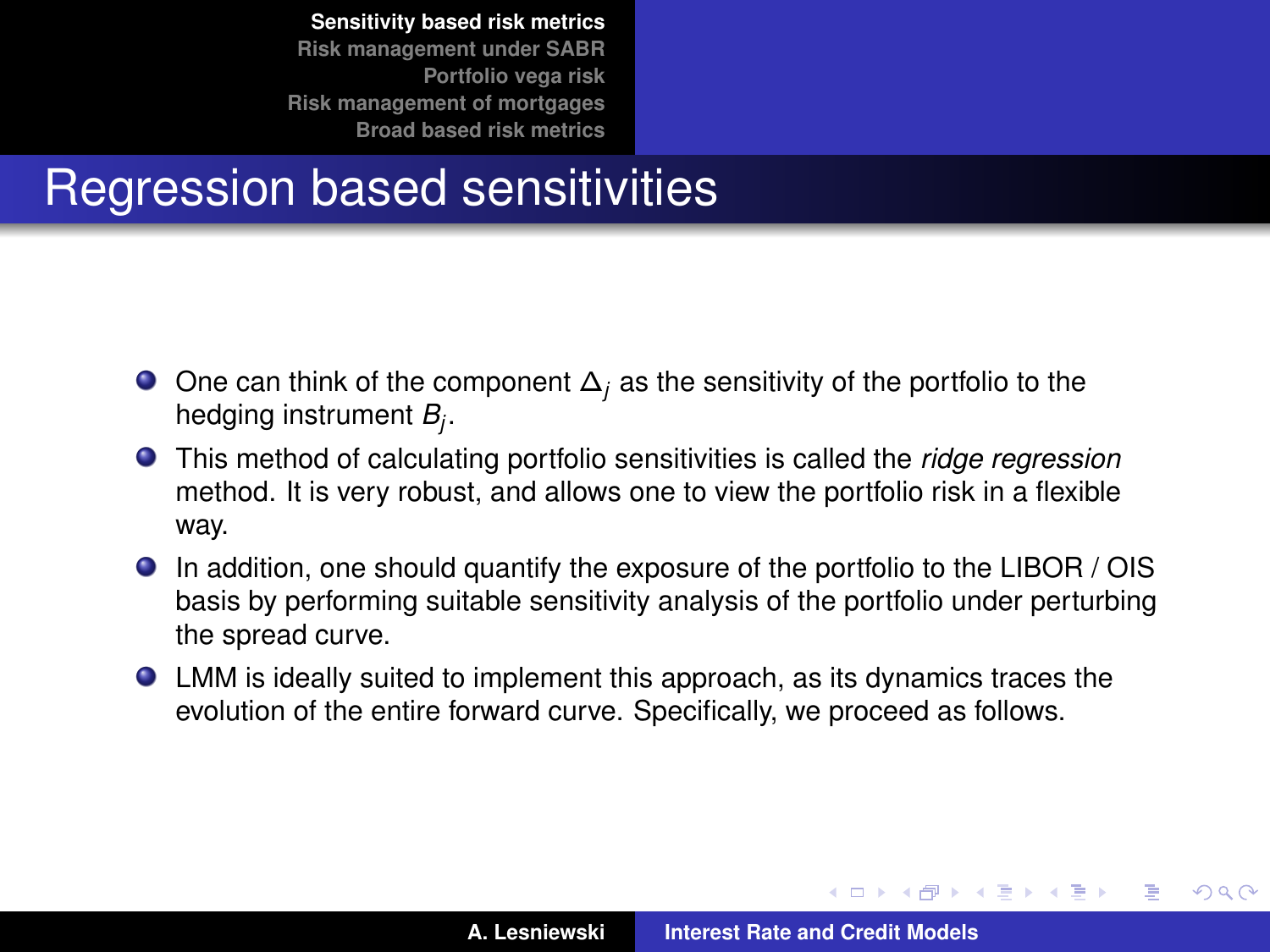## Regression based sensitivities

- $\bullet$  We use the current forward curve  $\mathcal{C}_0$  as the initial condition for the Monte Carlo simulations based on LMM.
- Using these paths, we calculate the values of the portfolio Π as well as each of the hedging instruments *B<sup>j</sup>* (the latter may not require using simulations).
- **This way we calculate the values**  $\Pi(\mathcal{C}_0)$  **and**  $B_i(\mathcal{C}_0)$  **introduced above.**
- Next, for each of the micro scenarios  $\mathcal{C}_i$ ,  $i=1,\ldots,p$ , we generate the same number of Monte Carlo paths using C*<sup>i</sup>* as the initial condition.
- It is important that the paths in each scenario are generated using the same seed for the random number generator (or the same Sobol numbers); otherwise additional sampling noise will be introduced into the process.
- $\bullet$  We use them to compute the perturbed values  $\Pi(C_i)$  and, if need be,  $B_i(C_i)$ .

イロメ イ部メ イヨメ イヨメー

Þ

 $298$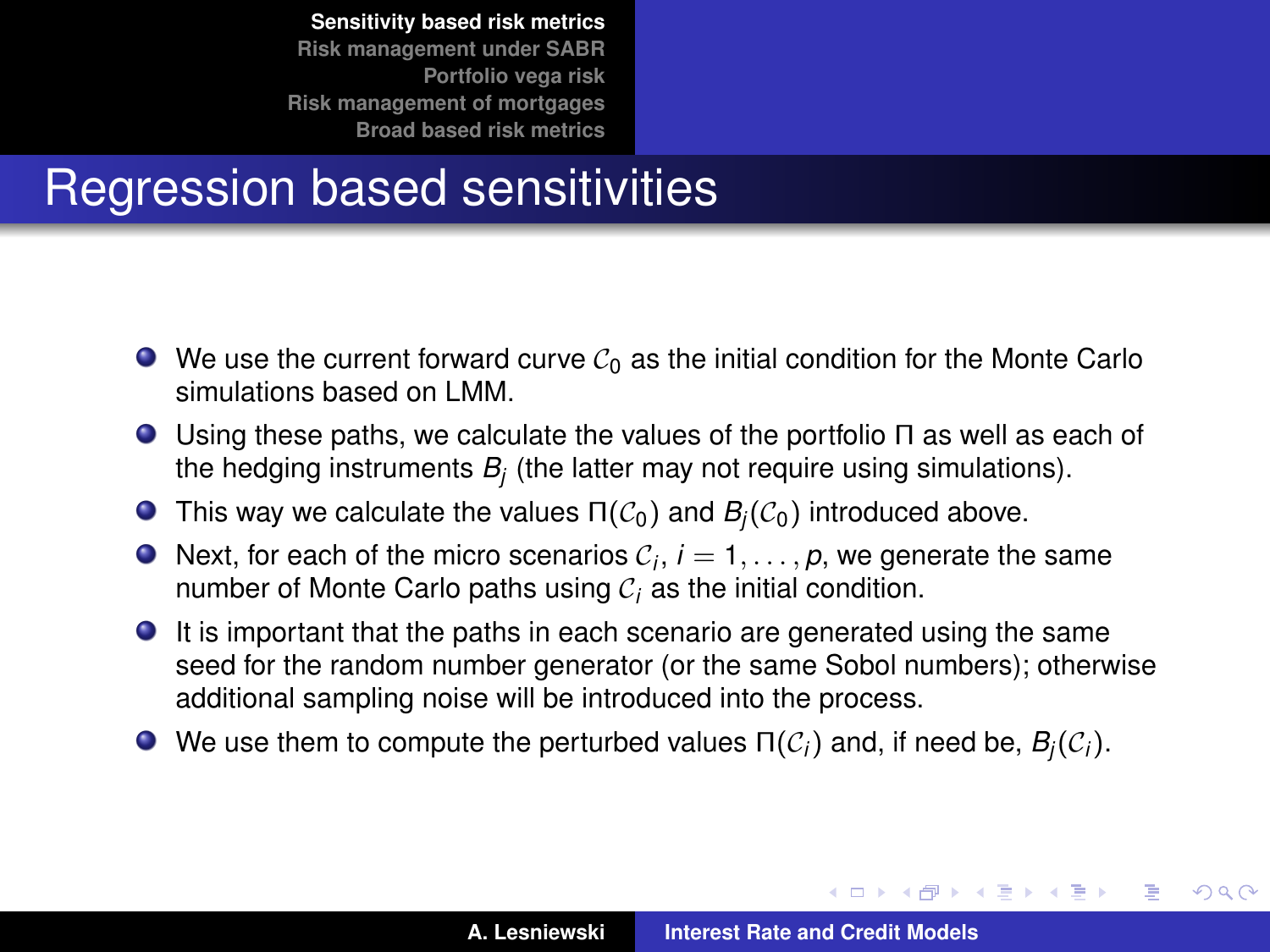#### **Gamma**

- The gamma of a portfolio is a measure of the non-constancy of its delta under the evolving market.
- In the case of an individual European option, the gamma is defined as the second derivative of the option price with respect to the underlying.
- Such a definition is rather useless for a portfolio of complex fixed income securities, as it would amount to calculating a noisy, high dimensional matrix of second partial derivatives.

(ロトス個) (運) (運)

 $299$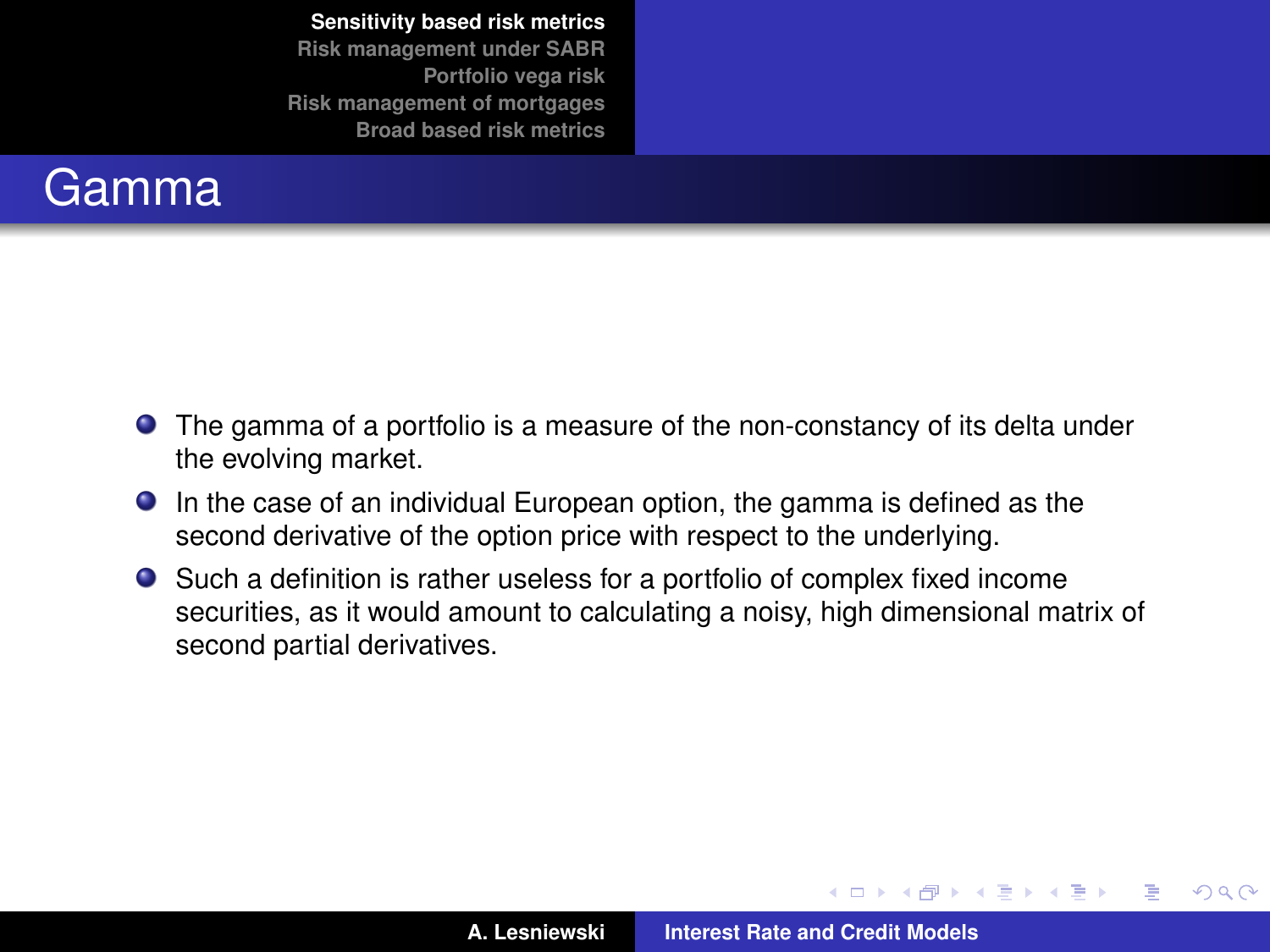#### Gamma

A more practical way to look at the gamma risk is to view it as the change in the portfolio delta under specified macro scenarios:

$$
\Xi_0, \Xi_1, \ldots, \Xi_r, \qquad (4)
$$

イロメ イ部メ イ君メ イ君メー

(5)

重

 $299$ 

with  $\Xi_0$  base scenario (no change in rates).

- These could be, for instance, the scenarios produced by several principal components of the curve covariance matrix, or by specified hypothetical market moves.
- For example, we could take:
	- $\Xi_{+50}$ : all rates up 50 basis points,  $\Xi_{+25}$ : all rates up 25 basis points,  $\Xi_{-25}$ : all rates down 25 basis points,
	-
	- $\Xi_{-50}$ : all rates down 50 basis points.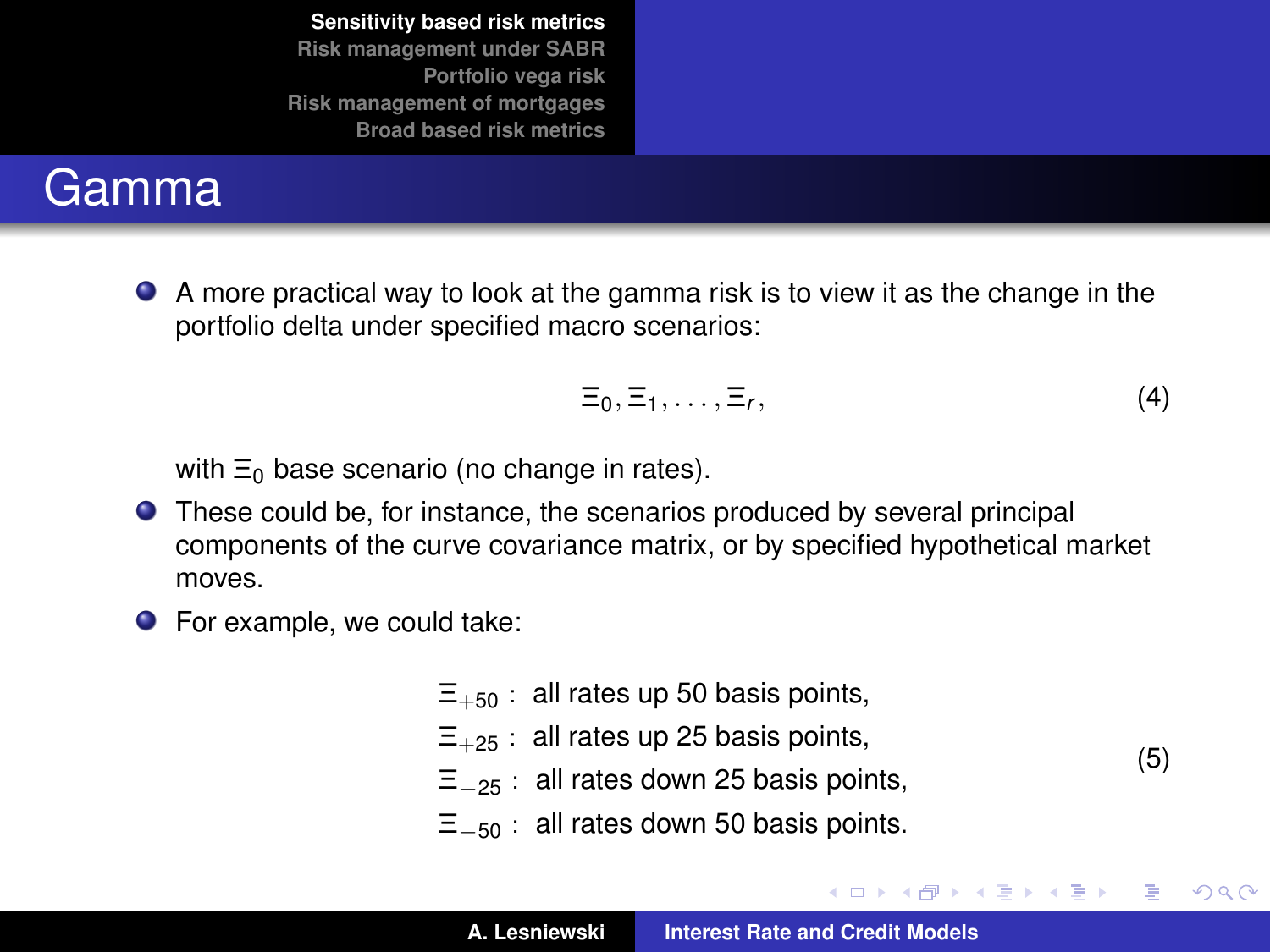#### **Gamma**

**•** For each of the macro scenarios, we calculate the deltas

$$
\Delta_1,\ldots,\Delta_r,\tag{6}
$$

(ロトス個) (運) (運)

 $299$ 

重

as explained in the previous section.

**O** The quantities:

$$
\Gamma_1 = \Delta_1 - \Delta_0,
$$
  
\n
$$
\vdots
$$
  
\n
$$
\Gamma_r = \Delta_r - \Delta_0,
$$
\n(7)

are the portfolio gammas under the corresponding scenarios.

For intermediate market moves, the portfolio gamma can be calculated by linearly interpolating gammas corresponding to the specified macro scenarios.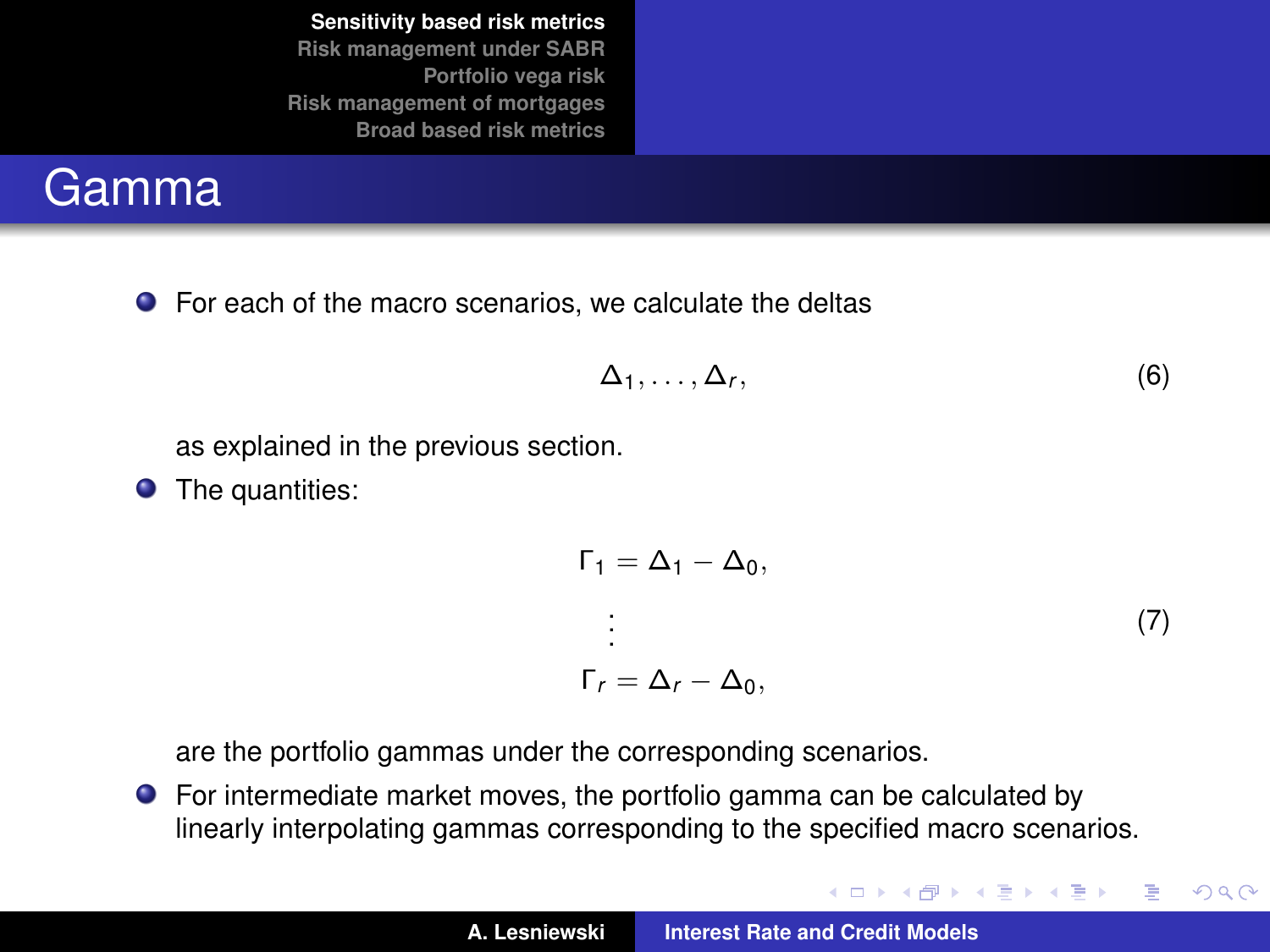

- In order to quantify the vega risk we have to first design appropriate volatility scenarios.
- **Earlier in the course we explained how LMM stores its internal representation S** of the volatility surface. We construct volatility micro scenarios by accessing  $S$ and shifting selected non-overlapping segments.
- Let us call these scenarios

<span id="page-19-0"></span>
$$
S_0, S_1, \ldots, S_q, \qquad (8)
$$

イロメ イ部メ イヨメ イヨメー

 $299$ ÷.

with  $S_0 = S$  being the base scenario.

 $\bullet$  Next, we choose a hedging portfolio  $\Pi_{\text{hedge}}$  which may consist of liquid instruments such as swaptions, caps and floors, Eurodollar options, or other instruments.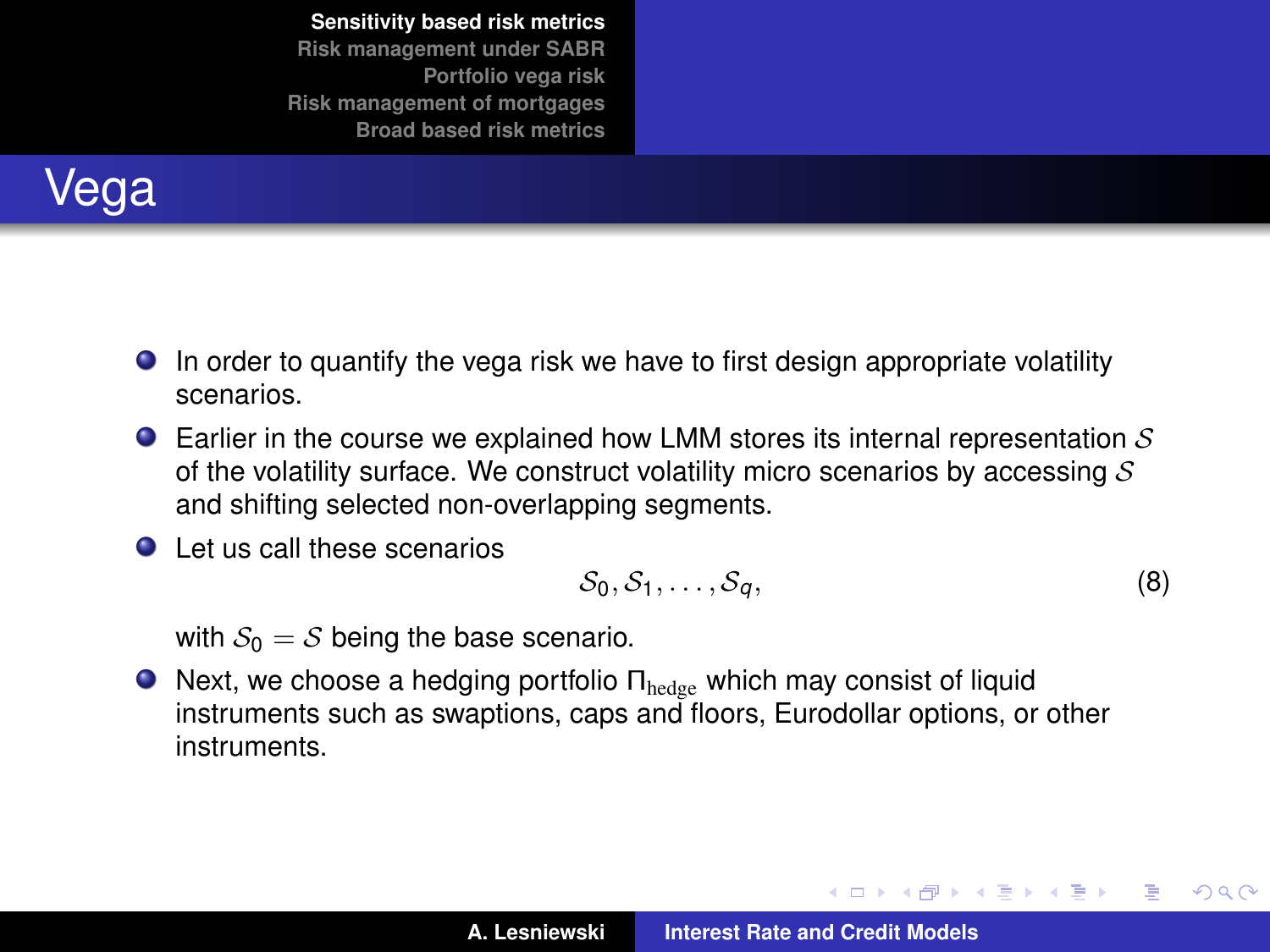<span id="page-20-0"></span>

- The rest is a *verbatim* repeat of the delta story:
	- (i) We calculate the sensitivities of the portfolio to the volatility scenarios [\(8\)](#page-19-0).
	- (ii) We calculate the sensitivities of the hedging portfolio to the volatility scenarios.
- **•** Finally, we use ridge regression to find the hedge ratios.
- This method of managing the vega risk works well and allows one, in particular, to separate the exposure to swaptions from the exposure to caps / floors.
- **The method outlined above allows us to measure and manage the at the money** vega risk only.
- **•** Proper smile risk management is done within the framework of stochastic volatility such as the SABR model.

K ロ ▶ K 御 ▶ K 唐 ▶ K 唐 ▶ .

 $299$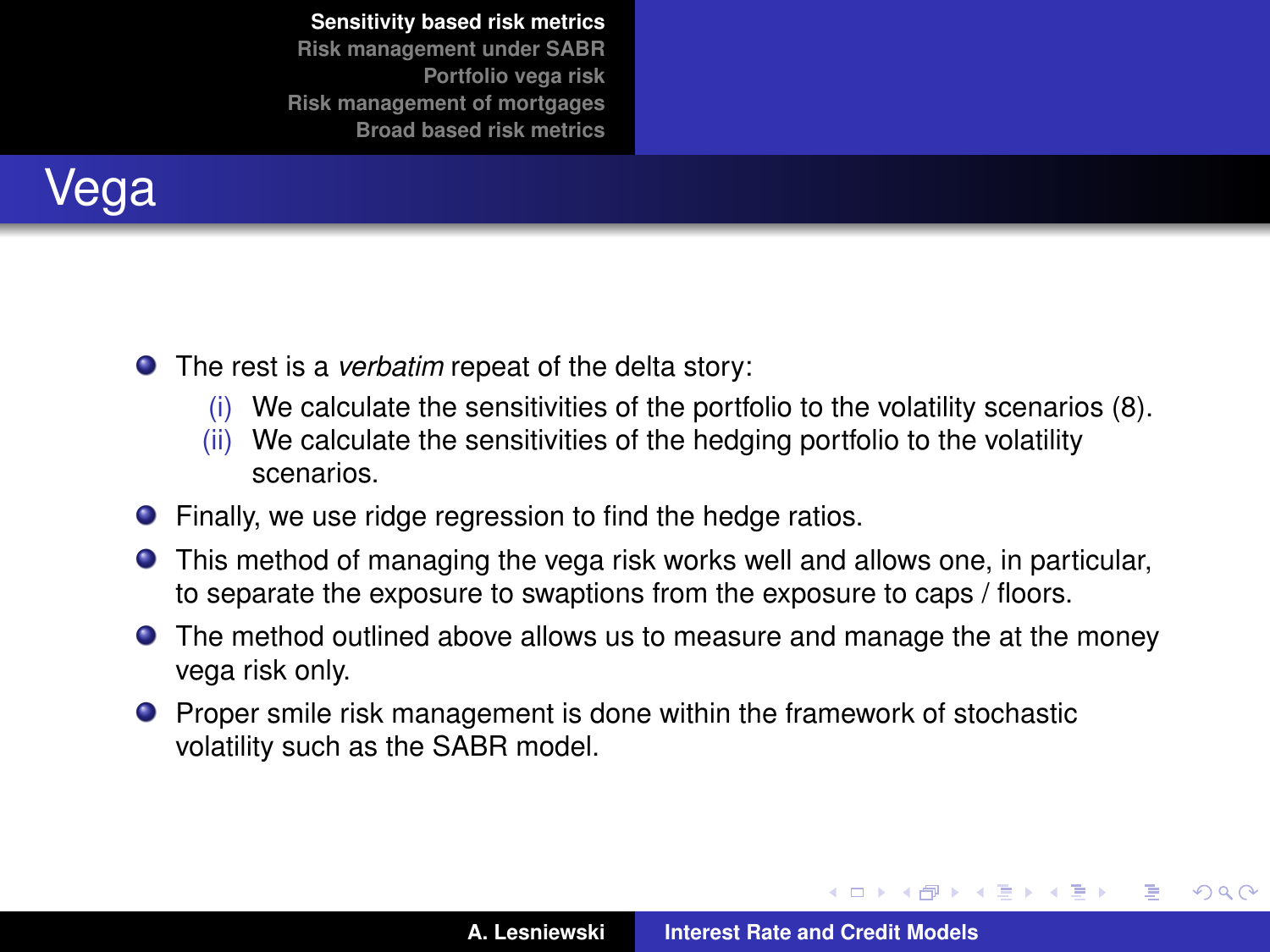## <span id="page-21-0"></span>Risk management under SABR

- The discussion above is general in the sense that no specific dynamic model has been assumed.
- **•** The methods explained work for any generic interest rate model such as the Black, Hull-White, or LMM models.
- We now discuss the aspects of risk managements which are inherent to the SABR model and, by extension, to the SABR / LMM model.
- As explained above, the key measures of risk of a fixed income portfolio are sensitivities to selected segment of the curve.
- **•** They can be calculated either by perturbing the inputs to the curve construction or by perturbing a segment of the OIS / forward curve, and calculating the impact of this perturbation on the value of the portfolio.

(ロトス個) (運) (運)

 $QQ$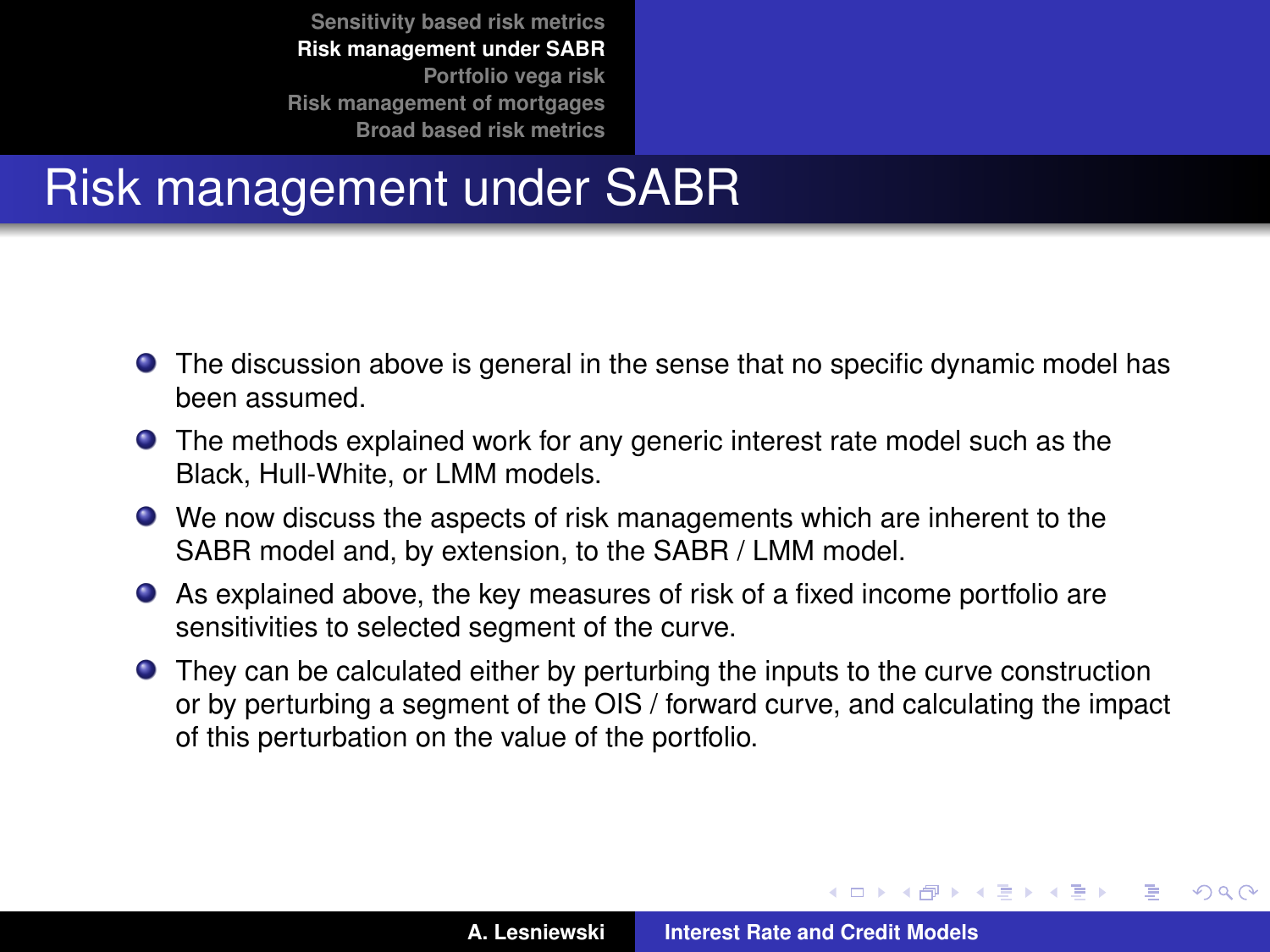## Risk management under SABR

- Likewise, the vega risk is the sensitivity of the portfolio to volatility and is traditionally measured as the derivative of the option price with respect to the implied volatility.
- The choice of volatility model impacts not only the prices of (out of the money) options but also, at least equally significantly, their risk sensitivities.
- One has to take into account the following issues:
	- (i) How is the vega risk defined: as the sensitivity to the lognormal volatility, normal volatility, or another volatility parameter?
	- (ii) How is the delta risk defined: which volatility parameter should be kept constant when taking the derivative with repect to the underlying?
- Since we assume the SABR model specification, and thus the relevant volatility parameter is the beta vol  $\sigma_0$ .

イロメ イ部メ イ君メ イ君メー

 $299$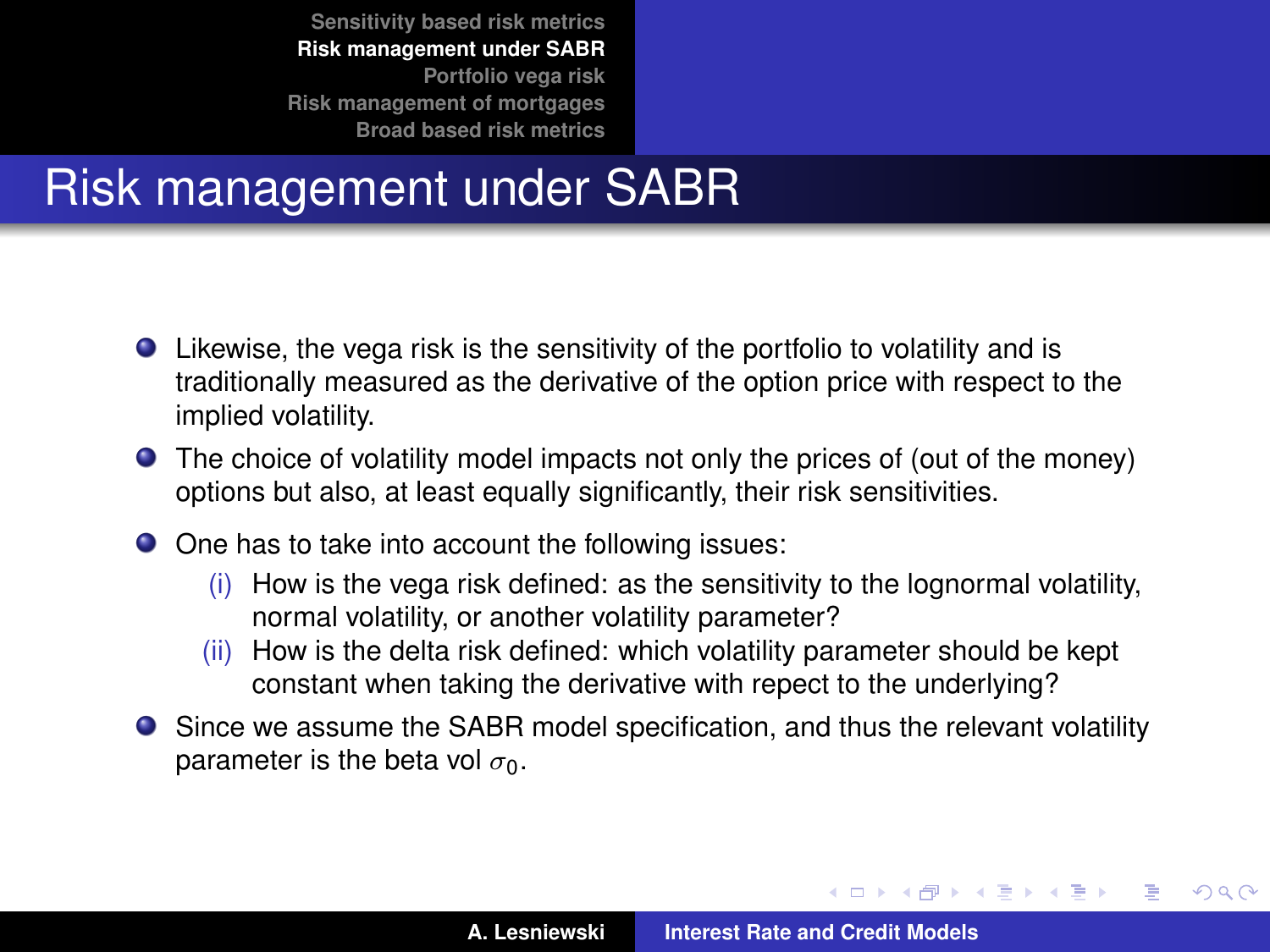## Risk management under SABR

- The delta risk of an option is calculated by shifting the current value of the underlying while keeping the current value of implied volatility  $\sigma_0$  fixed.
- In the case of a caplet / floorlet or a swaption, this amounts to shifting the relevant forward rate without changing the implied volatility:

<span id="page-23-0"></span>
$$
F_0 \to F_0 + \Delta F_0, \n\sigma_0 \to \sigma_0,
$$
\n(9)

where  $\Delta F_0$  is, say,  $-1$  bp.

Assuming the normal model for valuation, this scenario leads to the option delta:

$$
\Delta = \frac{\partial V}{\partial F_0} + \frac{\partial V}{\partial \sigma_n} \frac{\partial \sigma_n}{\partial F_0} \,. \tag{10}
$$

イロメ イ部メ イ君メ イ君メー

Þ  $2Q$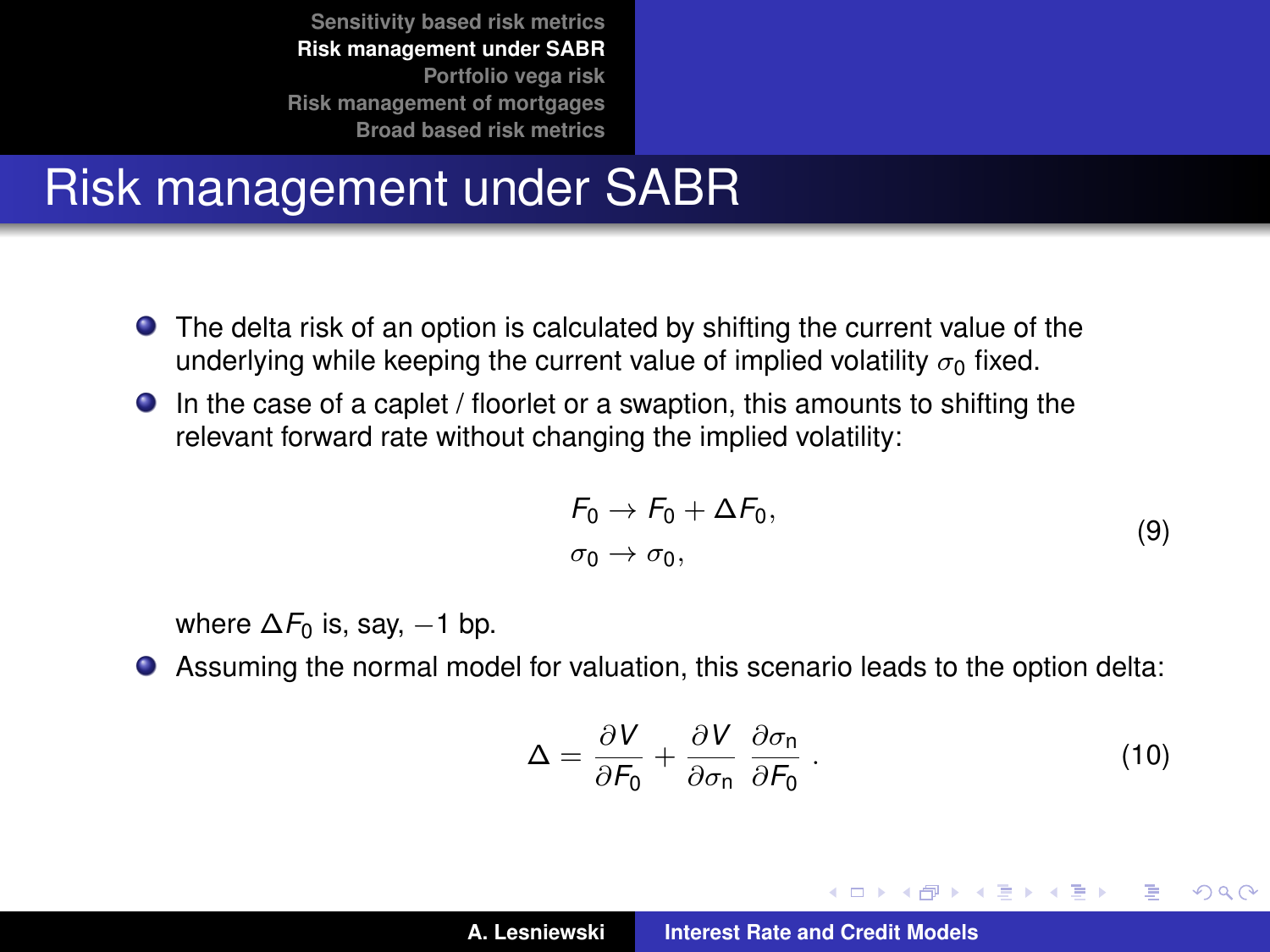#### Risk management under SABR

- The first term on the right hand side in the formula above is the original Black model delta, and the second arises from the systematic change in the implied (normal) volatility as the underlying changes.
- This formula shows that, in stochastic volatility models, there is an interaction between classic Black-Scholes style greeks!
- The classic delta and vega contribute both to the smile adjusted delta.

(ロトス個) (運) (運)

Þ

 $298$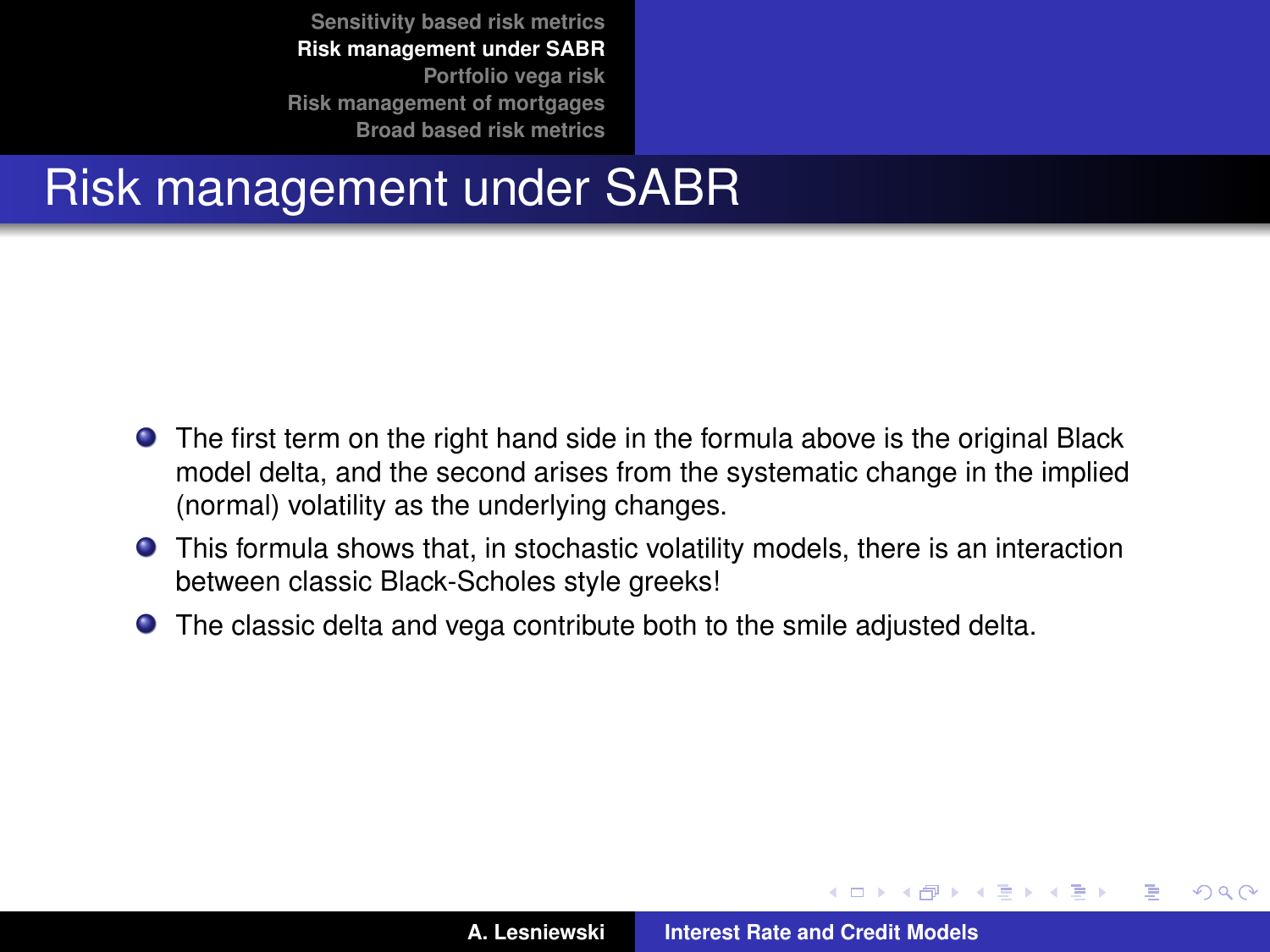## Risk management under SABR

- This way of calculating the delta risk is practical for a single option only.
- If our task is to hedge a portfolio of caps / floors and swaptions (of various expirations, strikes and underlyings), we should follow the approach of the beginning of these lecture notes.
- Namely, we subject the portfolio to a number of forward rate shocks and replicate the resulting risk profile with the risk profile of a portfolio of liquid swaps, FRAs, etc.
- This simply means replacing the first of the shifts [\(9\)](#page-23-0) by the corresponding partial shift of the OIS / forward curve.
- In the following discussion we will implicitly mean these partial shifts while (for the sake of conceptual simplicity) we talk about shifting a single forward rate.

(ロトス個) (運) (運)

 $299$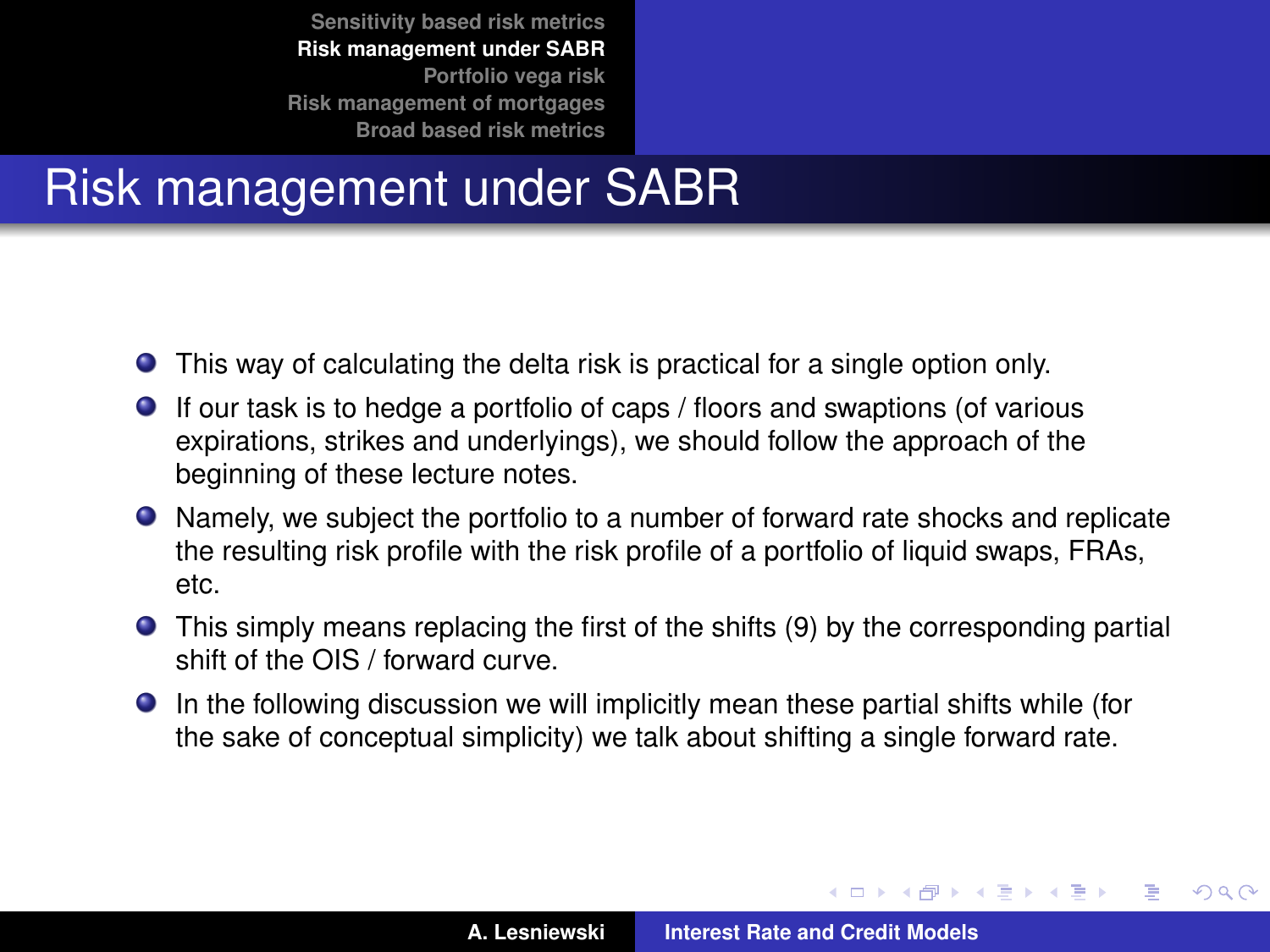## Delta risk under SABR

- The issue with scenario [\(9\)](#page-23-0) is, however, that it is incompatible with the stochastic volatility dynamics of SABR.
- Namely, decomposing the Brownian motion *Z* into a component proportional to *W* and a component  $W^{\perp}$  independent of *W*, we can write the dynamics in the form:

$$
dF(t) = \sigma(t) C(F(t))dW(t),
$$
  
\n
$$
d\sigma(t) = \alpha \sigma(t) (\rho dW(t) + \sqrt{1 - \rho^2} dW^{\perp}(t)).
$$
\n(11)

**O** This shows that

$$
d\sigma(t) = \frac{\rho\alpha}{C(F(t))} dF(t) + \text{ independent noise.}
$$
 (12)

イロメ イ部メ イ君メ イ君メー

 $299$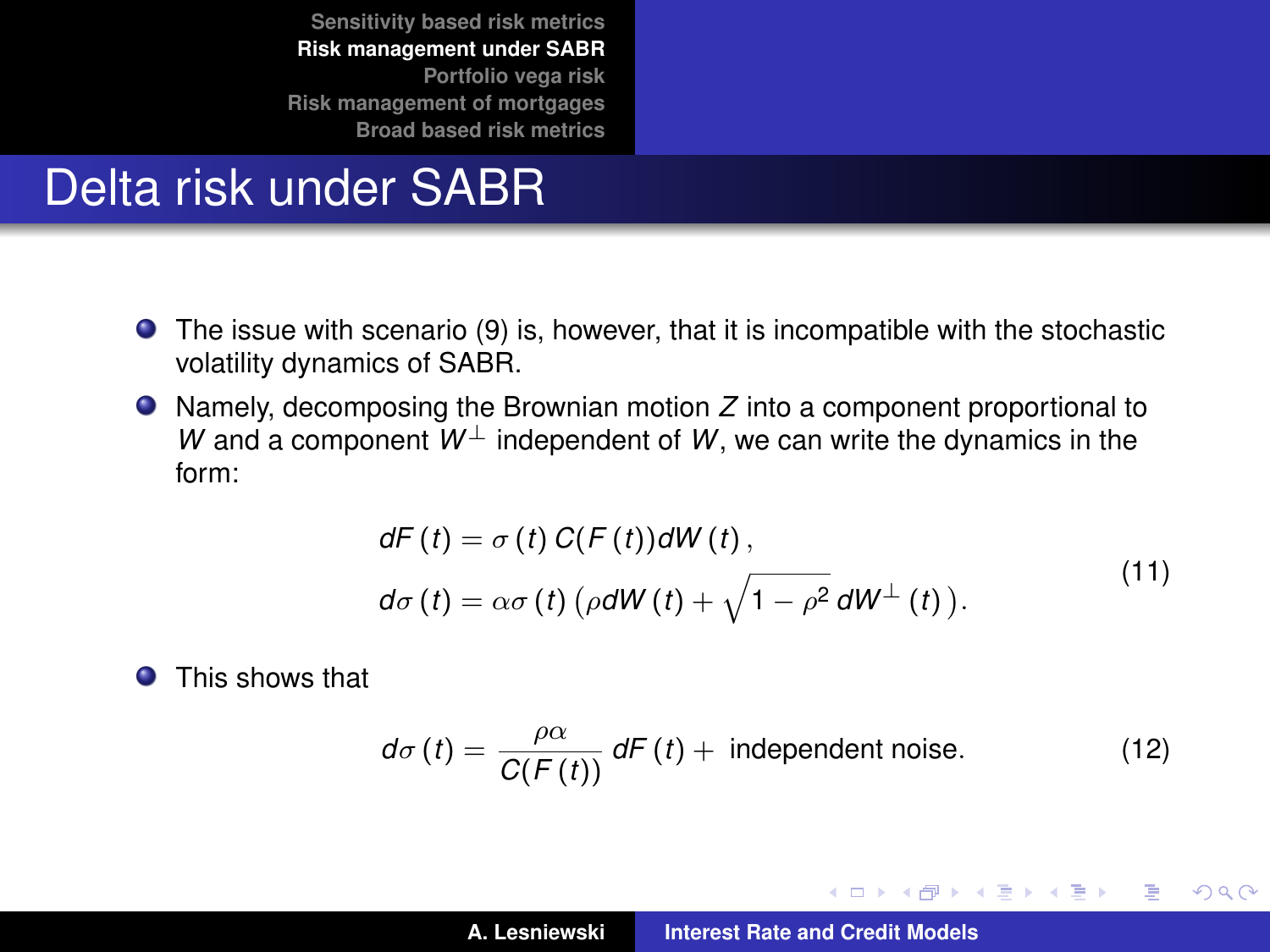#### Delta risk under SABR

- As a result, for non-zero correlation  $\rho$ , a move in the forward tends to move the volatility parameter by an amount proportional to the change in the forward.
- This leads us to the conclusion that a scenario consistent with the dynamics is of the form:

$$
F_0 \to F_0 + \Delta F_0,
$$
  
\n
$$
\sigma_0 \to \sigma_0 + \delta_F \sigma_0.
$$
\n(13)

イロメ イ部メ イ君メ イ君メー

 $299$ 

重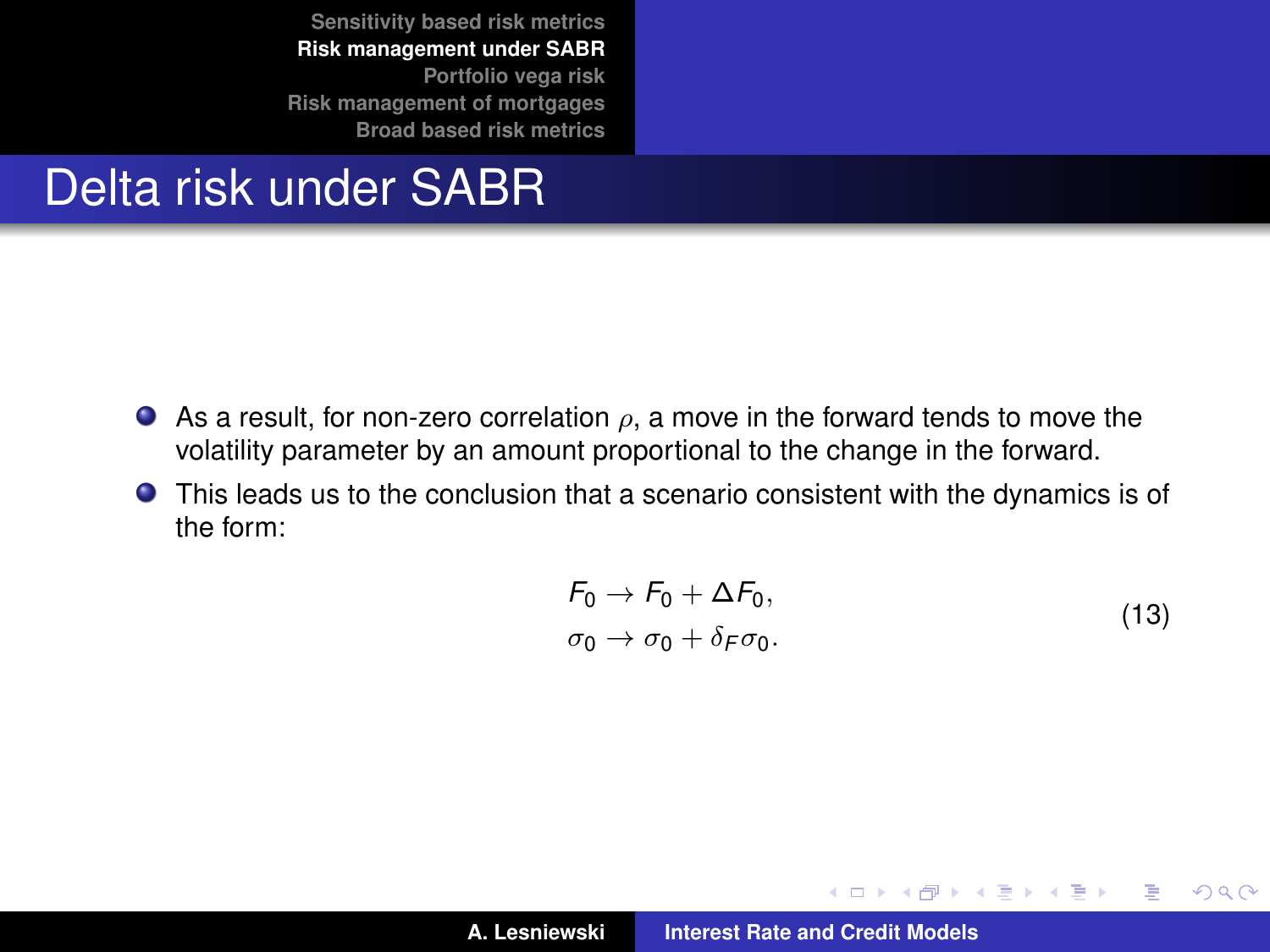#### Delta risk under SABR

**O** Here

$$
\delta_F \sigma_0 = \frac{\rho \alpha}{F_0^{\beta}} \Delta F_0 \tag{14}
$$

イロメ イ部メ イ君メ イ君メー

 $299$ 

重

is the expected change in  $\sigma_0$  caused by the change in the underlying forward.

 $\bullet$  The new delta risk [\[3\]](#page-56-2) is given by

$$
\Delta = \frac{\partial V}{\partial F_0} + \frac{\partial V}{\partial \sigma_n} \left( \frac{\partial \sigma_n}{\partial F_0} + \frac{\partial \sigma_n}{\partial \sigma_0} \frac{\rho \alpha}{F_0^{\beta}} \right).
$$
 (15)

This delta risk, the "Bartlett delta", respects the dynamics of SABR.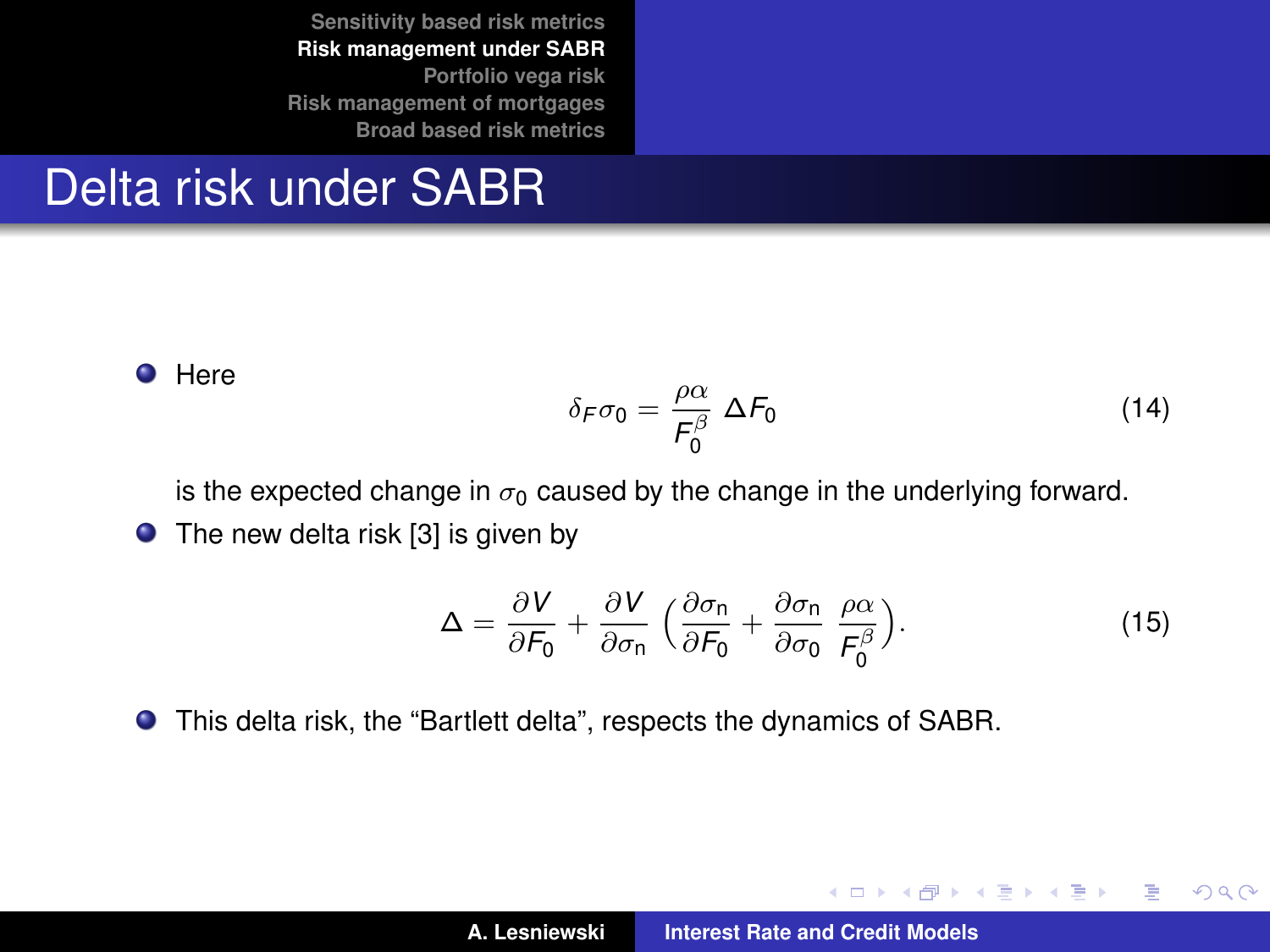# <span id="page-29-1"></span>Delta risk under SABR

● Figure [1](#page-29-0) shows the classic SABR delta corresponding to three different calibrations:  $\beta = 0$  (black line),  $\beta = 0.5$  (red line), and  $\beta = 1$  (green line):



<span id="page-29-0"></span>Figure: [1.](#page-29-0) Classic SABR delta for different values of  $\beta$ .

- Even though all three sets of parameters closely fit the market smile, they lead to different conventional hedges, especially near the money.
- Choosing the incorrect beta can lead to good fits of the smile, but relatively poor delta hedges.

 $2Q$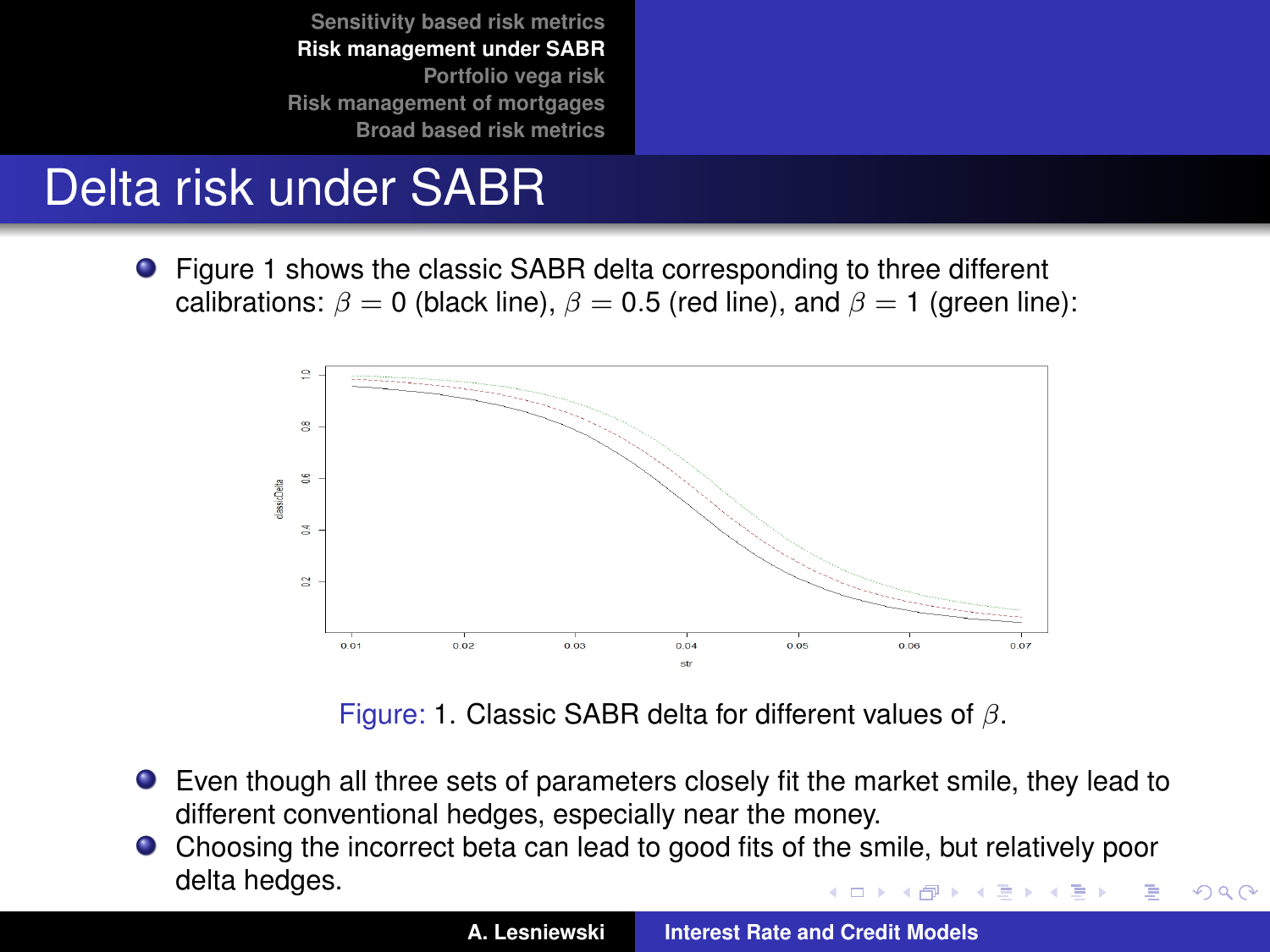# <span id="page-30-1"></span>Delta risk under SABR

Figure [2](#page-30-0) shows Bartlett's deltas for the same three sets of parameters:



<span id="page-30-0"></span>Figure: [2.](#page-30-0) Bartlett's SABR delta for different values of  $\beta$ .

- **Bartlett's delta is nearly independent of**  $\beta$ **. It depends mainly on the actual** market skew / smile, and not on how the smile is parameterized.
- Bartlett's deltas tends to provide more robust hedge[s.](#page-29-1)  $\bullet$

 $299$ 

重

(ロ) (個) (目) (目)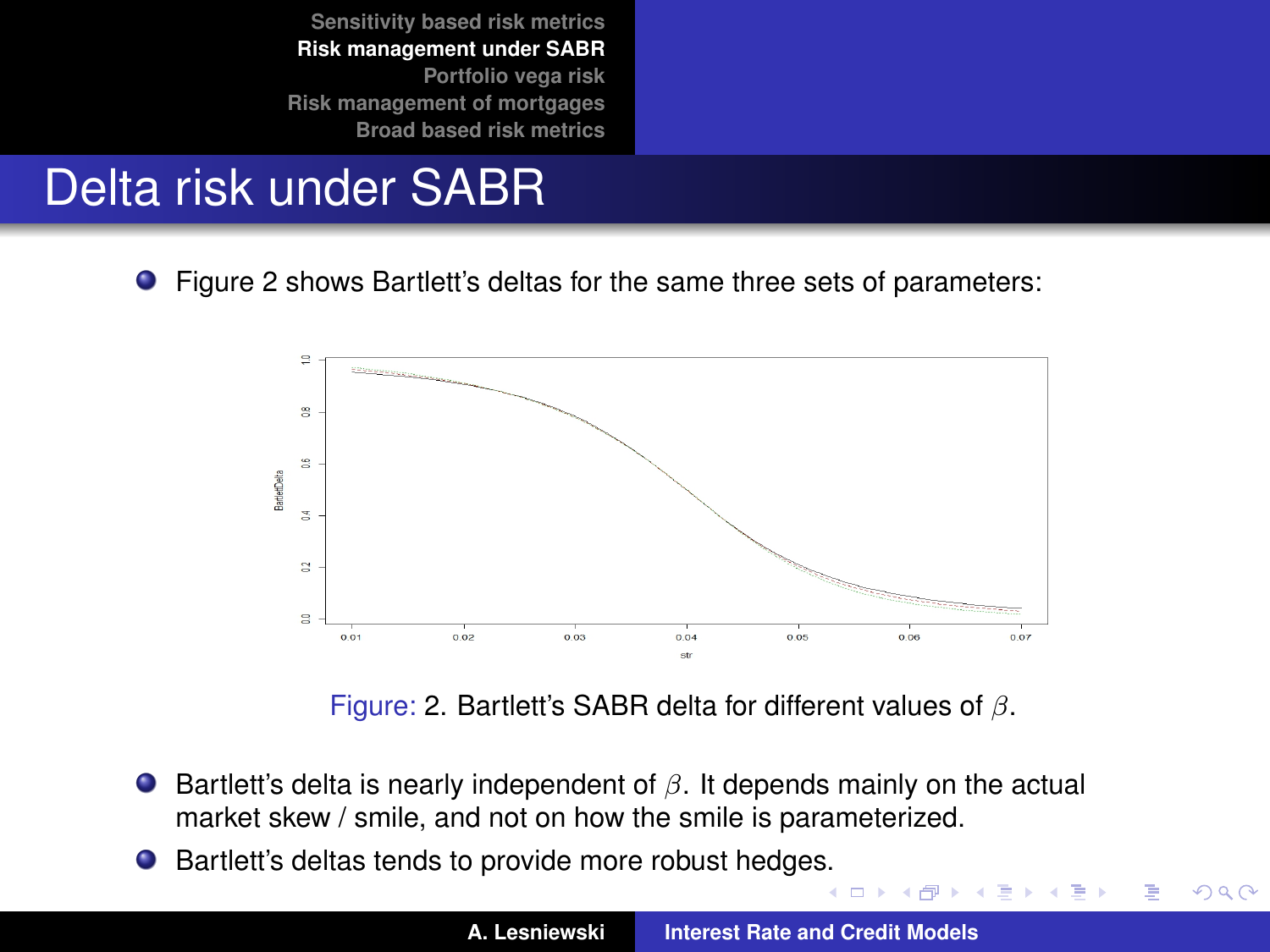## <span id="page-31-0"></span>Delta risk under SABR

Figure [3](#page-31-1) below (taken from [\[1\]](#page-56-3)) presents empirical data illustrating the presence of the Bartlett correction in the 1Y into 10Y swaption deltas



<span id="page-31-1"></span>Figure: [3.](#page-31-1) Regressi[o](#page-35-0)[n](#page-36-0) of  $\delta_F \sigma_0$  $\delta_F \sigma_0$  against  $\rho \alpha / F^{\beta}$  for the 1Y [into](#page-30-1) [10](#page-32-0)[Y](#page-30-1) [s](#page-31-0)[w](#page-32-0)[ap](#page-20-0)[ti](#page-21-0)on  $\beta \equiv$  0.[5.](#page-0-0)  $2Q$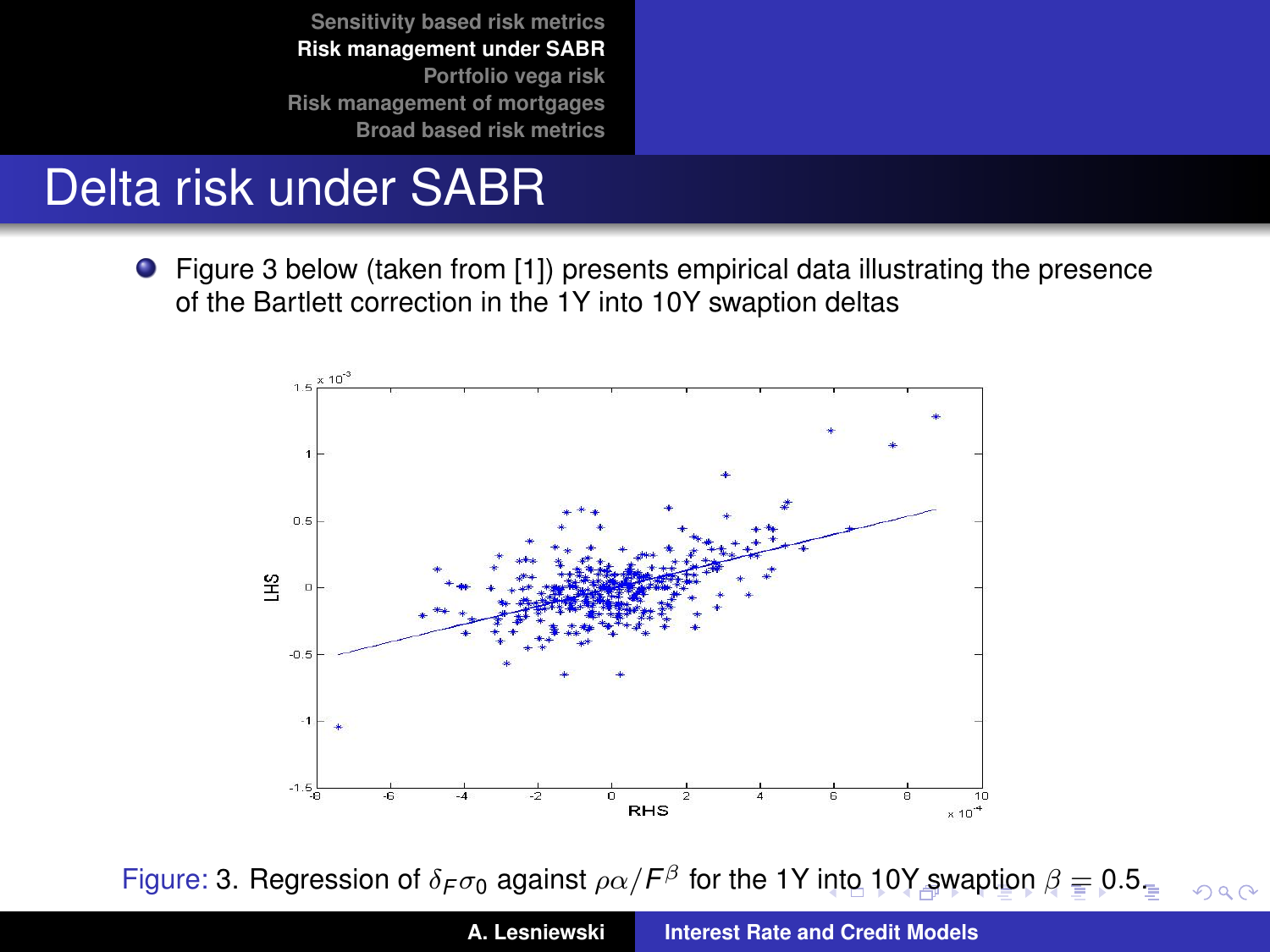## <span id="page-32-0"></span>Delta risk under SABR

Figure [4](#page-32-1) below (taken from [\[1\]](#page-56-3)) presents empirical data illustrating the presence of the Bartlett correction in the 5Y into 5Y swaption deltas.



<span id="page-32-1"></span>Figure: [4.](#page-32-1) Regressi[o](#page-21-0)[n](#page-35-0) of  $\delta_F \sigma_0$  $\delta_F \sigma_0$  $\delta_F \sigma_0$  $\delta_F \sigma_0$  against  $\rho \alpha / F^{\beta}$  for the 5Y [into](#page-31-0) [5](#page-33-0)[Y](#page-31-0) [sw](#page-32-0)a[pti](#page-20-0)on  $\beta = 0.75$  $\beta = 0.75$  $\beta = 0.75$ .  $2Q$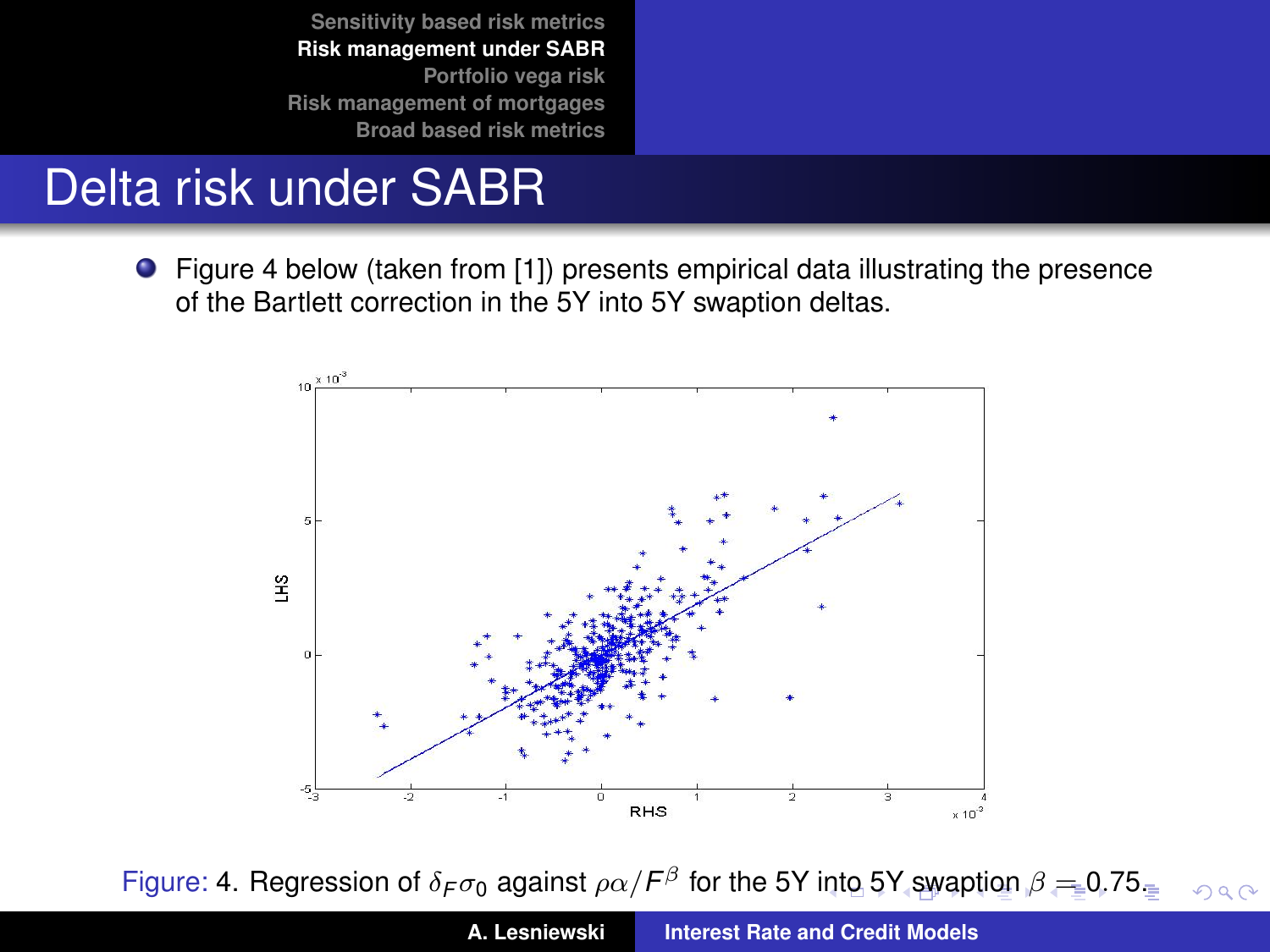#### <span id="page-33-0"></span>Delta risk under SABR

- The robustness of Bartlett's delta can be confirmed by explicit calculations using the asymptotic expression for the implied volatility in the SABR model.
- As a result of these calculations [\[4\]](#page-56-4), we find that the modified SABR delta is given by

$$
\Delta^{\text{mod}} = \frac{\partial V}{\partial F} + \frac{\partial V}{\partial \sigma} \eta + O(F - K), \tag{16}
$$

where

$$
\eta = \frac{\partial \sigma^{\text{imp}}(\mathcal{T}, \mathcal{F}, \mathcal{K}, \sigma)}{\partial \mathcal{K}}\Big|_{\mathcal{K} = \mathcal{F}}.\tag{17}
$$

イロメ イ部メ イ君メ イ君メー

 $299$ 

重

is the skew.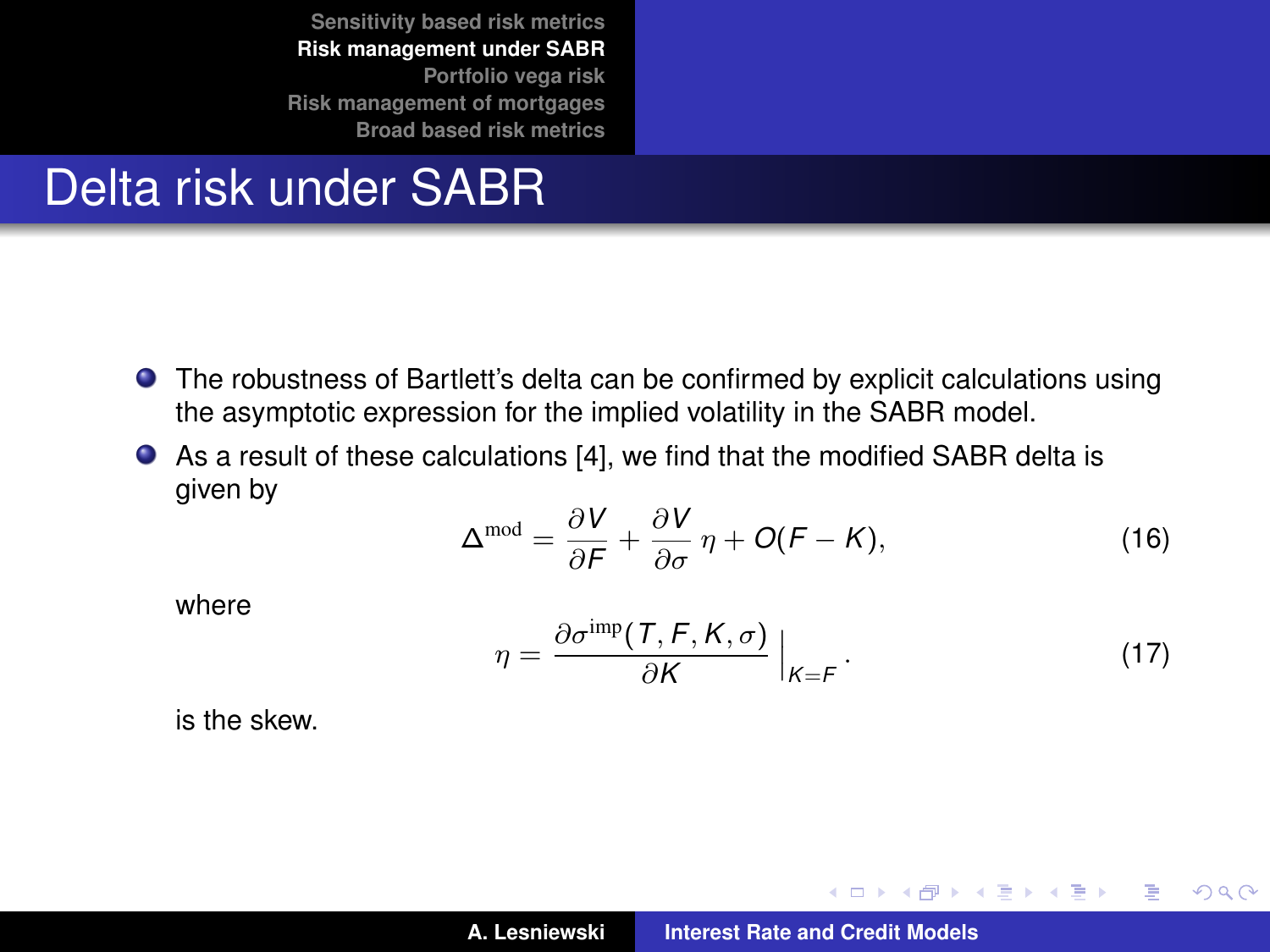# Delta risk under SABR

- Note that, to the leading order in the option moneyness, this expression is independent of the details of the backbone function *C*(*F*), it only depends on the implied volatility for the strike  $K$  and the skew  $\eta$ .
- Both of these quantities are market observable, and the calibrated model fits them.
- This explains the empirical observation discussed above that the modified SABR delta is practically insensitive to the choice of the parameter  $\beta$ , once the remaining parameters have been optimized.
- In particular, the expression above shows that the modified delta of an at the money option,  $K = F$ , is independent of the choice of  $\beta$ .

イロメ イ部メ イヨメ イヨメー

 $QQ$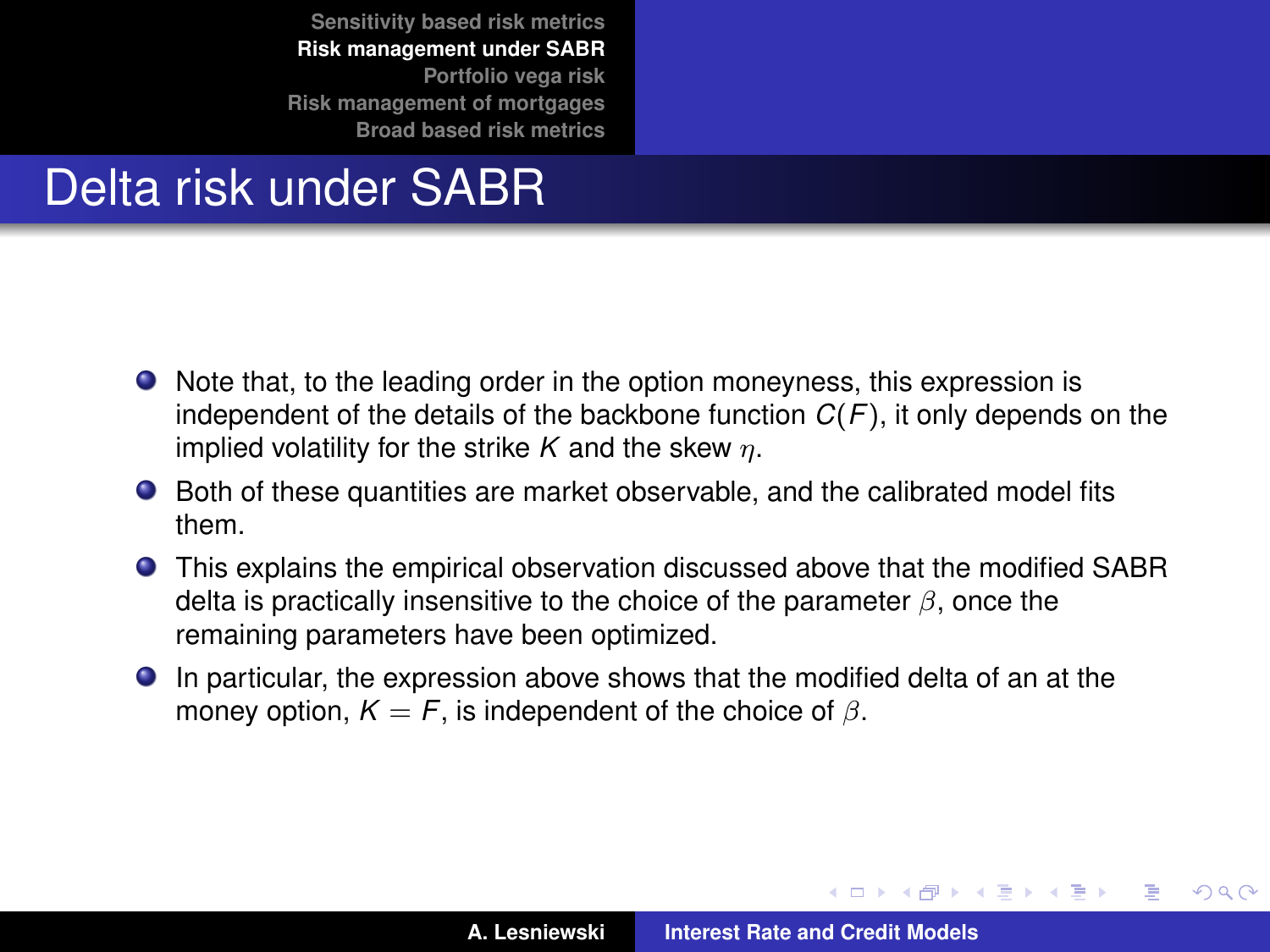#### <span id="page-35-0"></span>Delta risk under SABR

This is to be contrasted with the behavior of the classic SABR delta

$$
\Delta = \frac{\partial V}{\partial F} + \frac{\partial V}{\partial \sigma} \left( \eta + \frac{\rho \alpha}{C(F)} \right) + O(F - K). \tag{18}
$$

イロメ イ部メ イヨメ イヨメー

 $299$ È.

In other words, the classic SABR delta, and thus the corresponding hedging strategy, depends on the choice of the backbone function *C*(*F*).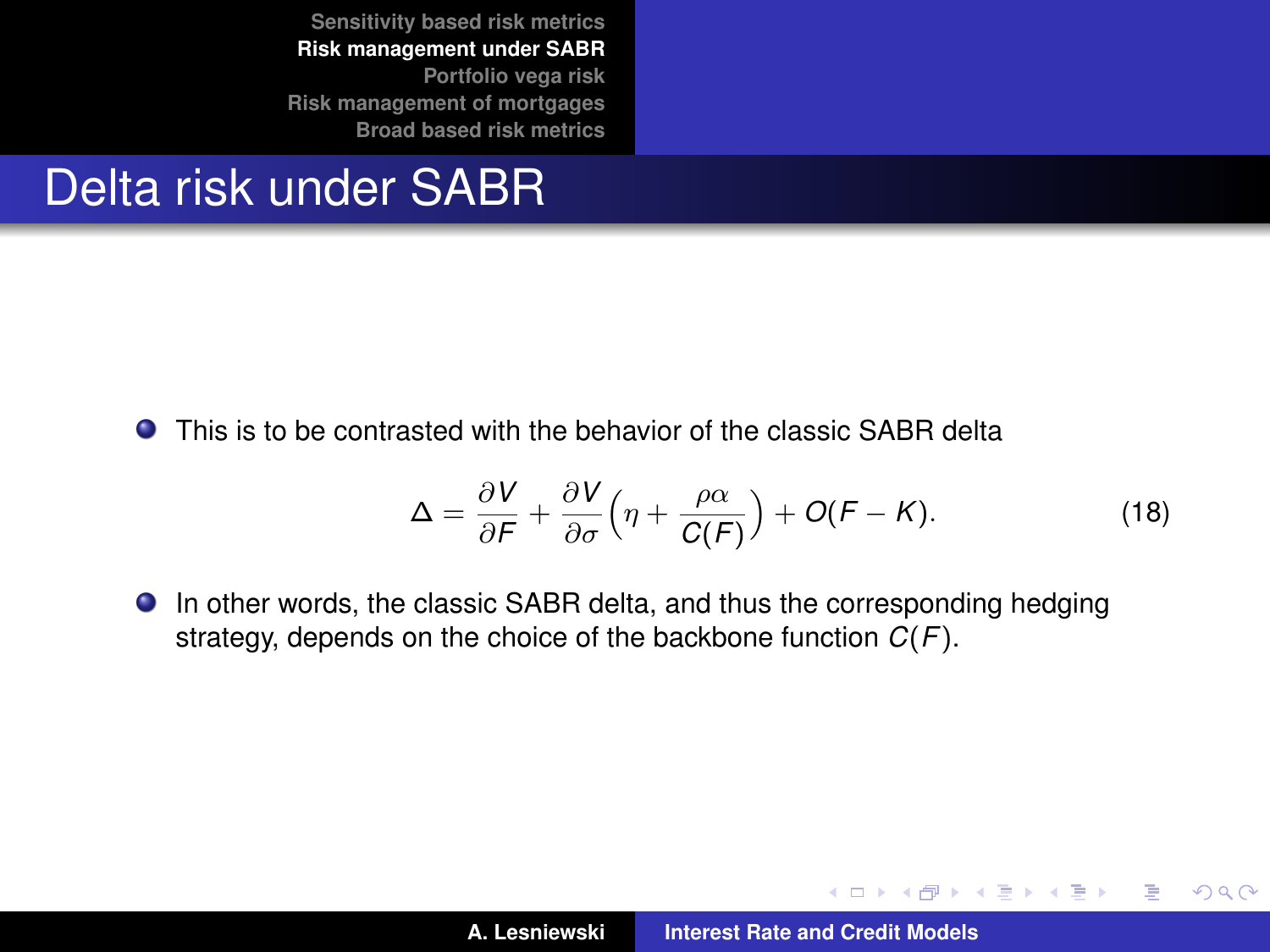**[Portfolio vega risk](#page-36-0) [Risk management of mortgages](#page-41-0) [Broad based risk metrics](#page-47-0)**

# <span id="page-36-0"></span>Vega risk under SABR

● Similarly, the vega risk is calculated from

$$
F_0 \to F_0,
$$
  
\n
$$
\sigma_0 \to \sigma_0 + \Delta \sigma_0,
$$
\n(19)

and is given by

$$
\Lambda = \frac{\partial V}{\partial \sigma_{\mathsf{n}}} \frac{\partial \sigma_{\mathsf{n}}}{\partial \sigma_{\mathsf{0}}} \,. \tag{20}
$$

イロメ イ団メ イヨメ イヨメー

 $299$ 

重

These formulas are the classic SABR greeks.

- Modified SABR greeks below attempt to make a better use of the model dynamics.
- Since the processes for σ and *F* are correlated, whenever *F* changes, on average  $\sigma$  changes as well.
- **This change is proportional to the correlation coefficient**  $\rho$  **between the Brownian** motions driving *F* and  $\sigma$ .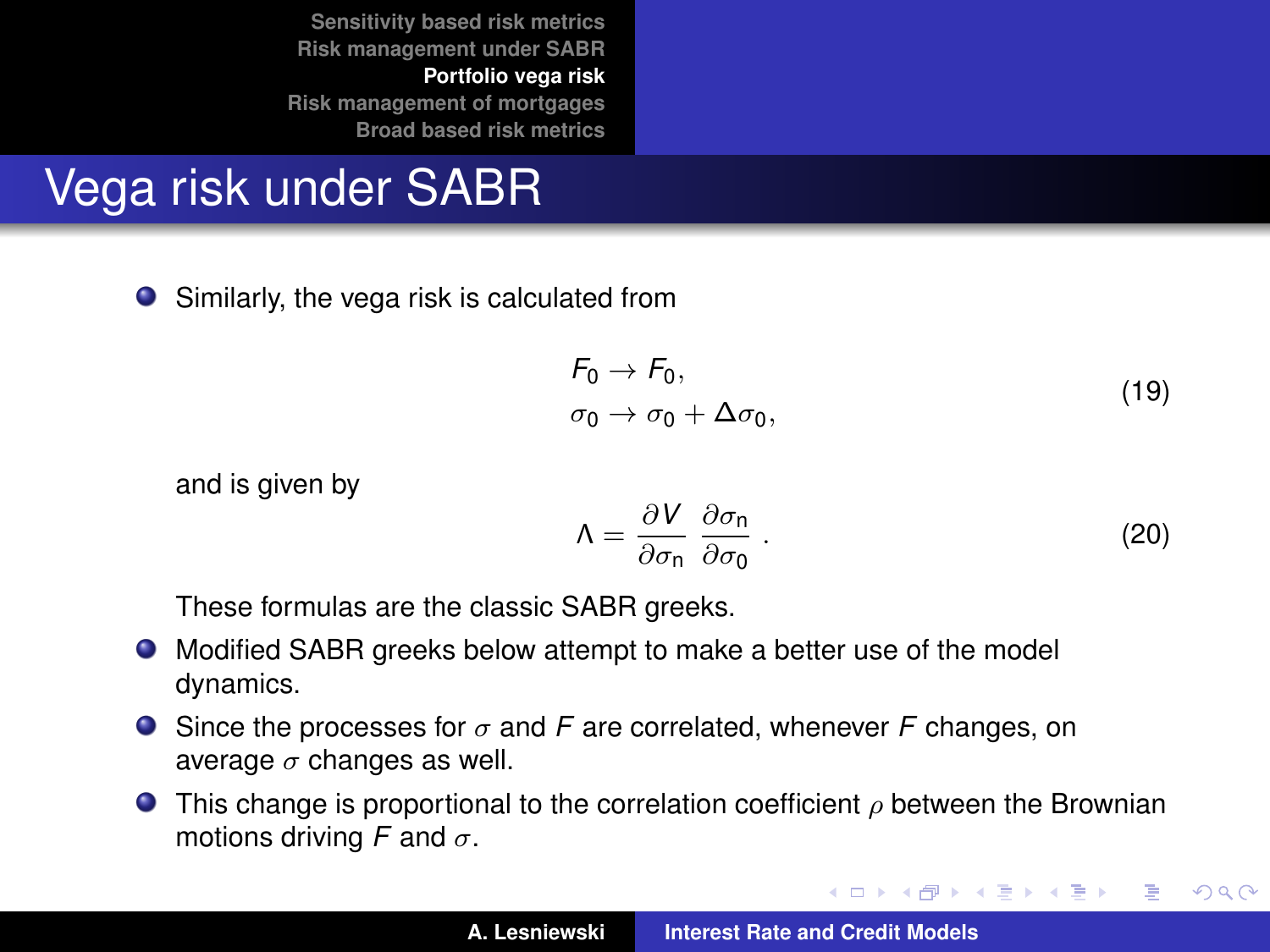**[Sensitivity based risk metrics](#page-6-0) [Risk management under SABR](#page-21-0) [Portfolio vega risk](#page-36-0) [Risk management of mortgages](#page-41-0)**

**[Broad based risk metrics](#page-47-0)**

# Bartlett vega risk

The vega risk could be calculated from the scenario:

$$
F_0 \to F_0 + \delta_\sigma F_0,
$$
  
\n
$$
\sigma_0 \to \sigma_0 + \Delta \sigma_0,
$$
\n(21)

where

$$
\delta_{\sigma} F_0 = \frac{\rho F_0^{\beta}}{\alpha} \Delta \sigma_0 \tag{22}
$$

イロメ イ部メ イ君メ イ君メー

 $299$ 

重

is the average change in  $F_0$  caused by the change in the beta vol.

**O** This leads to the modified vega risk

$$
\Lambda = \frac{\partial V}{\partial \sigma_{\mathsf{n}}} \frac{\partial \sigma_{\mathsf{n}}}{\partial \sigma_{\mathsf{0}}} + \left( \frac{\partial V}{\partial \sigma_{\mathsf{n}}} \frac{\partial \sigma_{\mathsf{n}}}{\partial F_{\mathsf{0}}} + \frac{\partial V}{\partial F_{\mathsf{0}}} \right) \frac{\rho F_{\mathsf{0}}^{\beta}}{\alpha} \,. \tag{23}
$$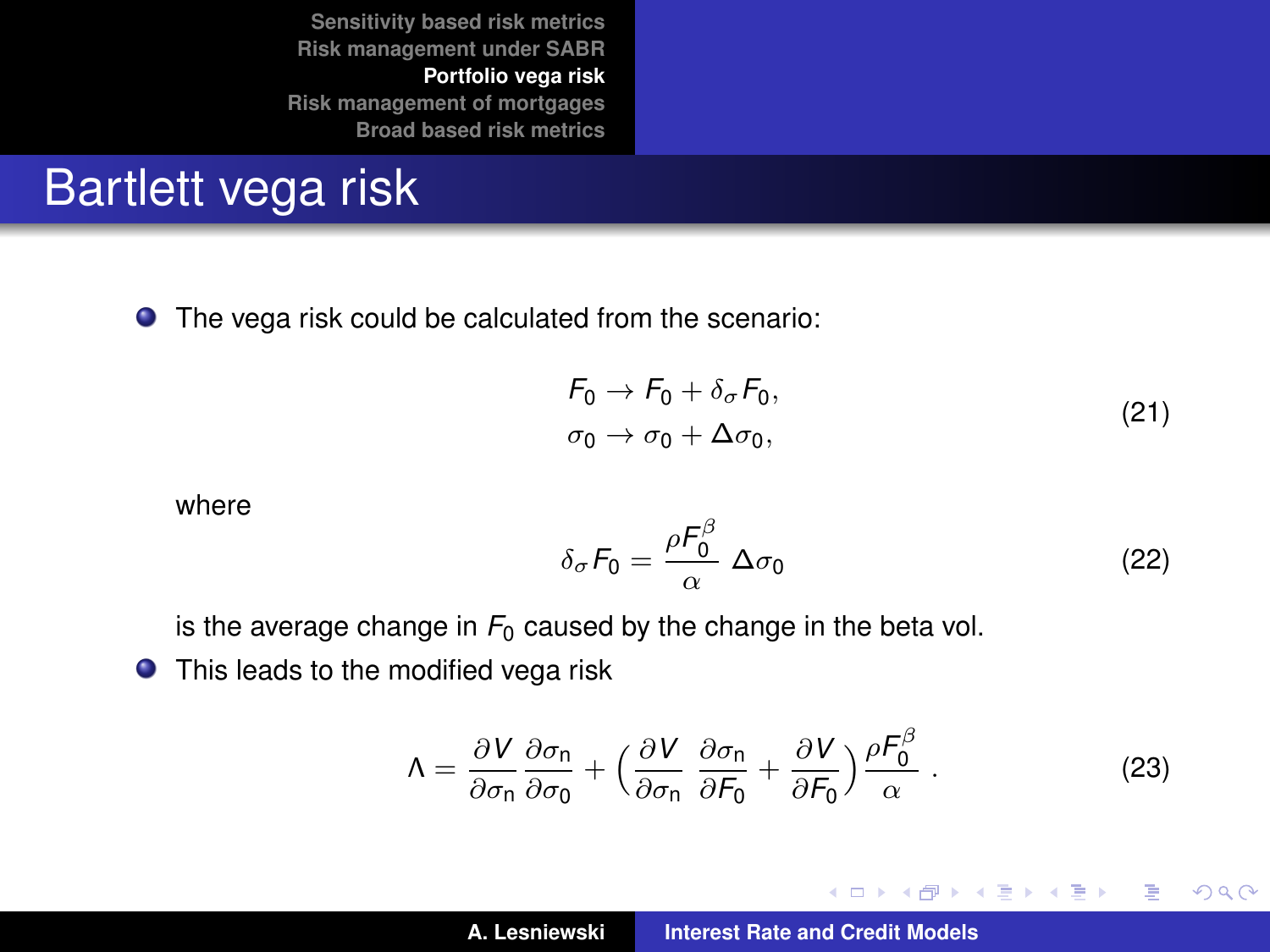**[Portfolio vega risk](#page-36-0) [Risk management of mortgages](#page-41-0) [Broad based risk metrics](#page-47-0)**

# Bartlett vega risk

- The first term on the right hand side of the formula above is the classic SABR vega, while the second term accounts for the change in volatility caused by the move in the underlying forward rate.
- Note that part of the option's volatility sensitivity can be viewed as a component of its delta or its vega, depending on risk management approach.
- We take the view that it should be allocated to the delta risk, as monitoring and executing delta hedges are generally easier than vega hedges.

K ロ ▶ K 御 ▶ K 唐 ▶ K 唐 ▶ .

 $QQ$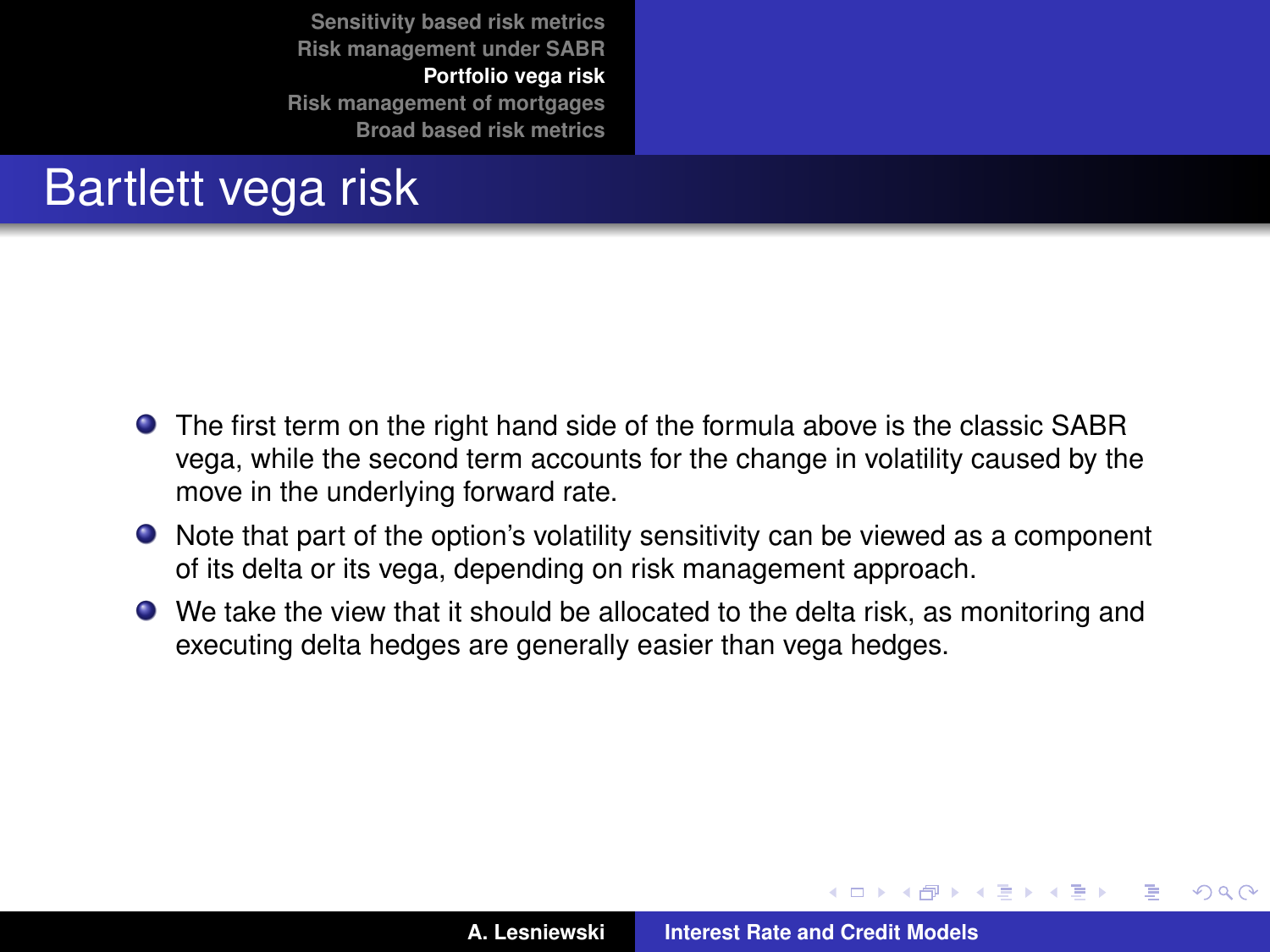**[Portfolio vega risk](#page-36-0) [Risk management of mortgages](#page-41-0) [Broad based risk metrics](#page-47-0)**

# Delta risk under SABR-LMM

The arguments above can be extended to the SABR-LMM model. Consider a LIBOR forward *L<sup>j</sup>* , and write the corresponding in the form:

$$
dL_j(t) = \sigma_j(t) L_j(t)^{\beta_j} (\{\dots\} dt + dW_j(t)),
$$
  
\n
$$
d\sigma_j(t) = \alpha_j(t) \sigma_j(t) (\{\dots\} dt + r_{ij} dW_j + \sqrt{1 - r_{jj}^2} dW_j^{\perp}(t)),
$$
\n(24)

where  $\{\ldots\}$  stands for expressions whose explicit form is of no relevance for this calculation.

**O** This shows that

$$
d\sigma_j(t) = \frac{r_{jj}\alpha_j(t)}{L_j(t)^{\beta_j}}\,dt_j(t) + \text{ independent noise} + \{\ldots\}\,dt. \tag{25}
$$

イロメ イ団メ イヨメ イヨメー

 $299$ 

重

● The drift term {...} *dt* above is small relative to the first term on the right hand side of the equation above, and we will neglect it.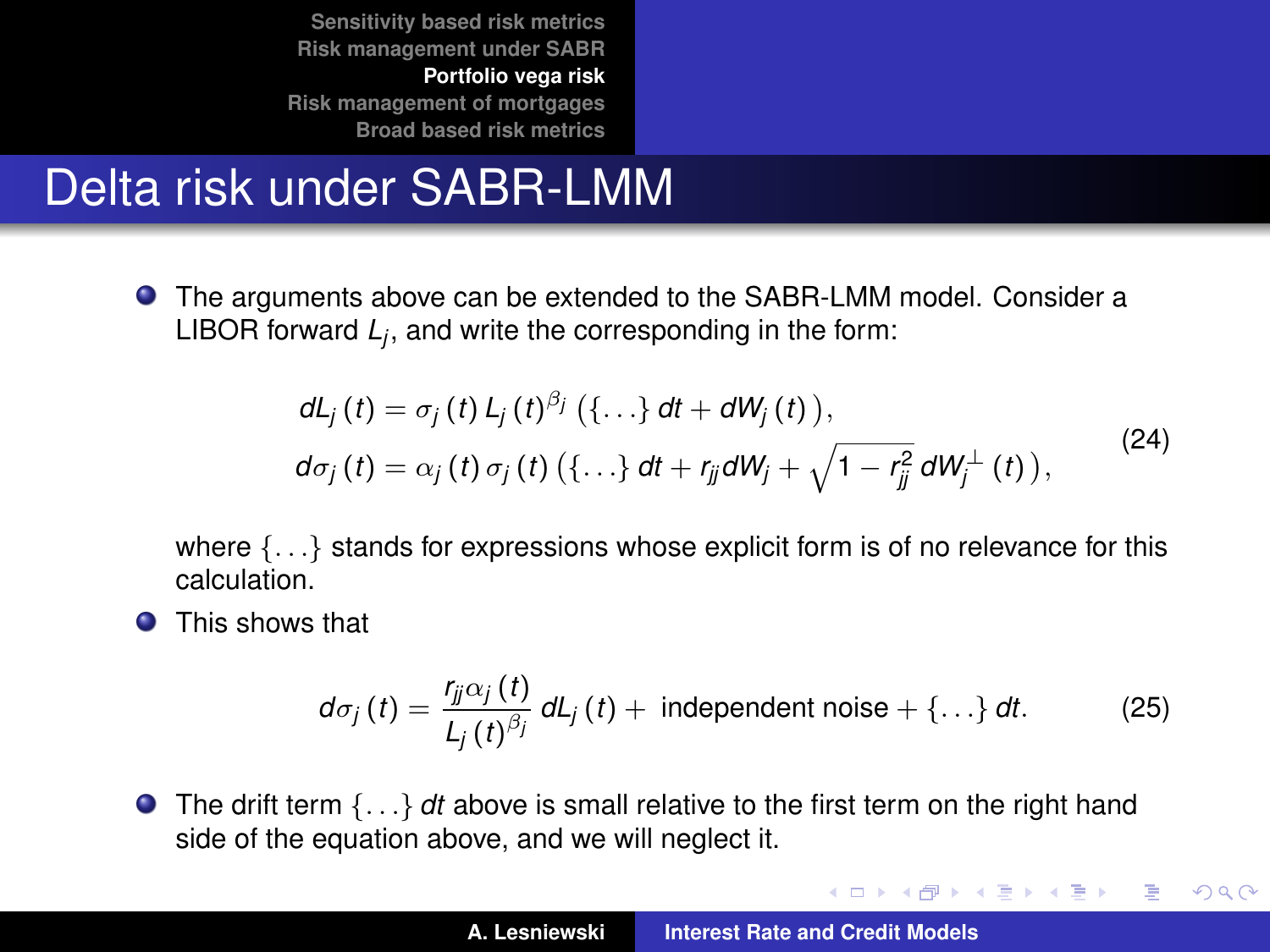**[Portfolio vega risk](#page-36-0) [Risk management of mortgages](#page-41-0) [Broad based risk metrics](#page-47-0)**

# Delta risk under SABR-LMM

This shows that it is natural to follow a shift in the LIBOR forward rate:  $\bullet$ 

<span id="page-40-0"></span>
$$
L_{j0} \to L_{j0} + \Delta L_{j0} \tag{26}
$$

by the following shift in the corresponding volatility parameter:

$$
\sigma_{j0} \to \sigma_{j0} + \frac{r_{jj}\alpha_j}{L_{j0}^{\beta_j}} \Delta L_{j0},\tag{27}
$$

where  $\alpha_j = \sqrt{\frac{1}{\mathcal{T}_m} \int_0^{\mathcal{T}_m} \alpha_j \left(t\right)^2 dt}$  is the average instantaneous vol of vol.

This results in the following "Bartlett correction" to the portfolio sensitivity to the shift [\(26\)](#page-40-0) of the LIBOR forward:

$$
\frac{\partial \Pi}{\partial \sigma_{j0}} \frac{r_{jj} \alpha_j}{L_{j0}^{\beta_j}} \Delta L_{j0}.
$$
 (28)

イロメ イ部メ イ君メ イ君メー

言い  $2Q$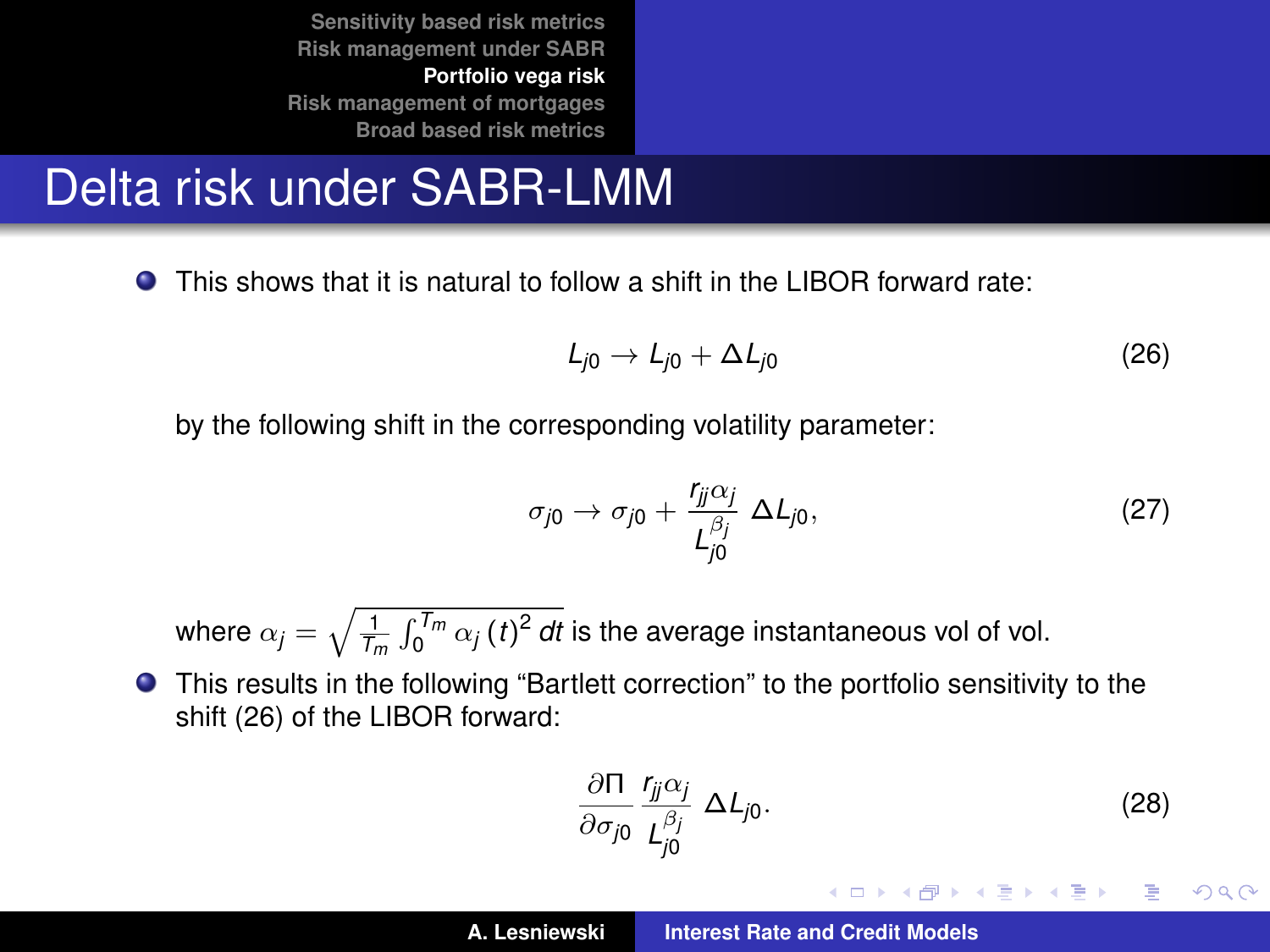#### <span id="page-41-0"></span>Risk management of mortgages

- We consider a portfolio of CMOs whose current value is equal to Π. The key risks are:
	- (i) Mortgage rate risk
	- (ii) Interest rates risk
	- (iii) Volatility risk

 $\bullet$  The mortgage rate risk of the portfolio is its sensitivity to the CMM curve  $\mathcal{M}_0$ :

$$
\delta_M \Pi(T) = \frac{\delta \Pi}{\delta M_0(T)}.
$$

イロメ イ部メ イ君メ イ君メー

 $299$ 

重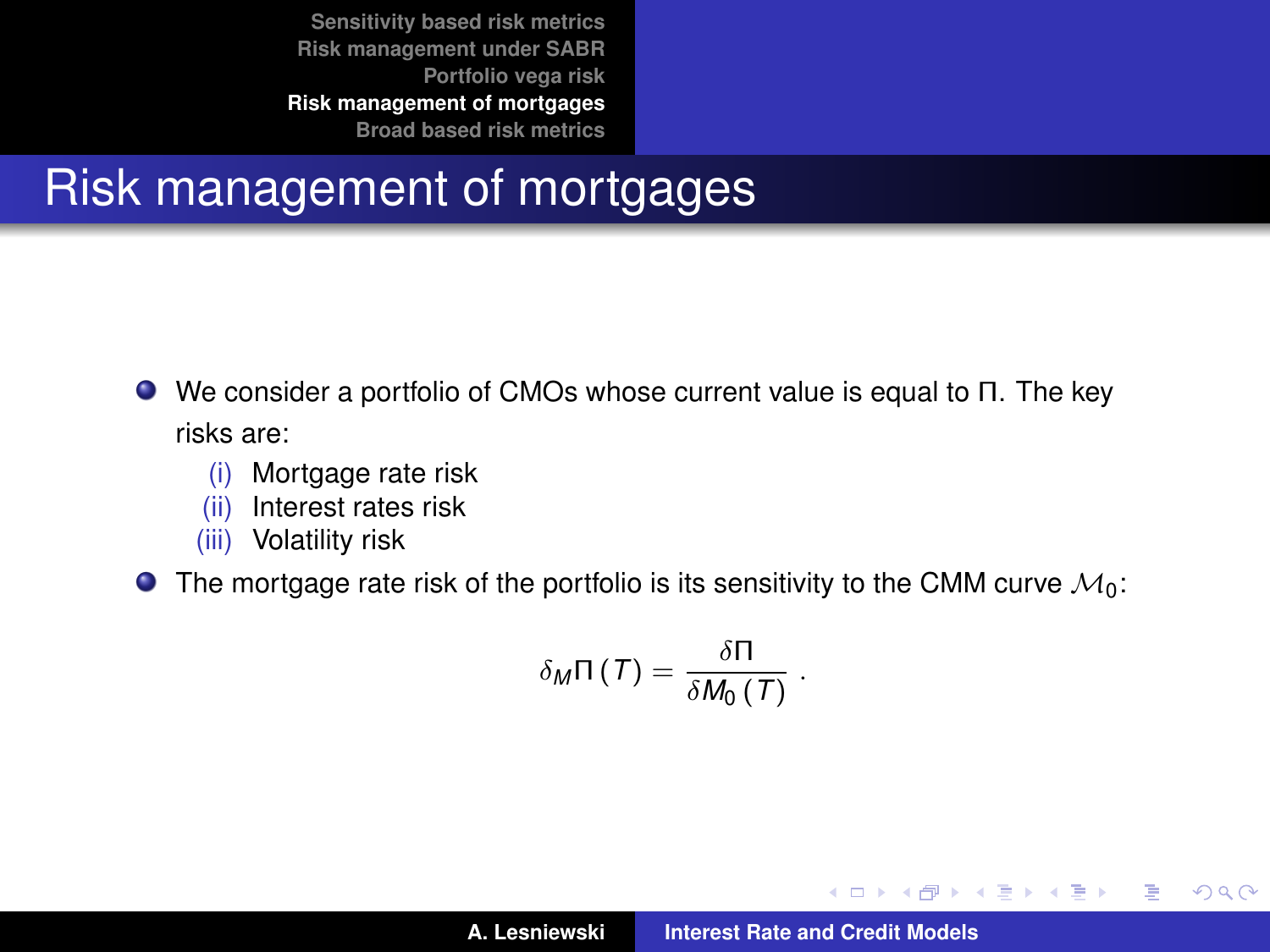## Risk management of mortgages

- In practice, this risk is measured either by
	- (i) shifting the entire CMM curve in parallel by  $\varepsilon$  and computing the finite difference

$$
\delta_M^{\parallel}\Pi=\frac{\Pi(\mathcal{M}_0+\varepsilon)-\Pi(\mathcal{M}_0-\varepsilon)}{2\varepsilon}\;,
$$

- (ii) or dividing up the curve  $\mathcal{M}_0$  into segments ("buckets")  $\mathcal{M}_0^i$ , and computing the corresponding partial finite difference  $\delta^i_M \Pi$  (*t*).
- (ii) Note that the latter approach amounts to:

$$
\delta_M^i \Pi \approx \frac{1}{b-a} \int_a^b \delta_M \Pi(T) dT,
$$

where *a* and *b* indicate the start and end points of the bucket.

イロメ イ部メ イヨメ イヨメー

Þ  $2Q$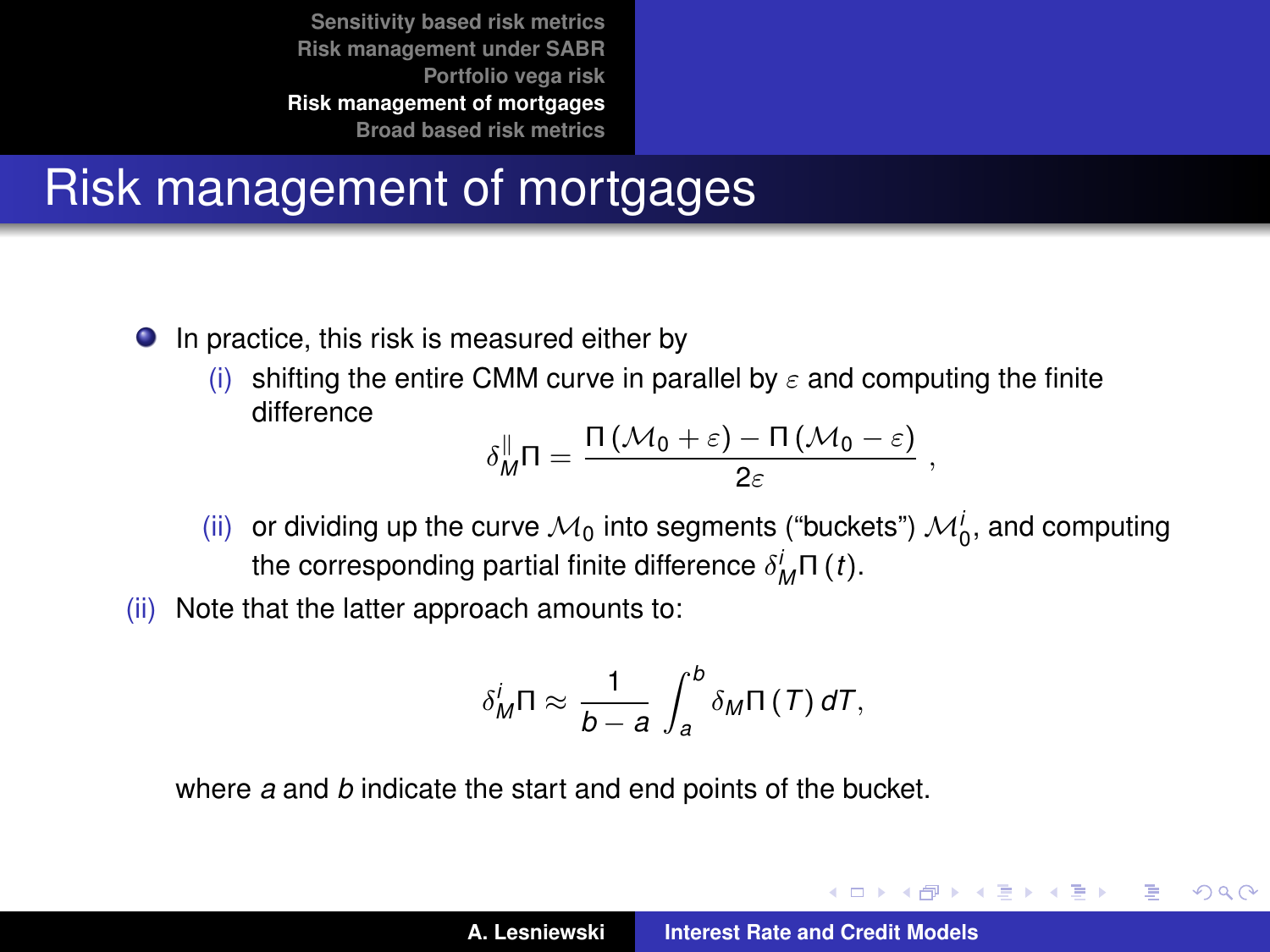# Risk Management of Mortgages

The risk profile of a TBA is particularly easy to understand within the empirical model:

$$
\frac{\partial P_C(T)}{\partial M_0(T)} = D_C(T) P_C(T),
$$
\n
$$
\frac{\delta P_C(T)}{\delta f_0(t)} = D_C(T) P_C(T) \frac{\delta M_0(T)}{\delta f_0(t)},
$$
\n
$$
\frac{\delta P_C(T)}{\delta \sigma_0(t, \tau)} = D_C(T) P_C(T) \frac{\delta M_0(T)}{\delta \sigma_0(t, \tau)}.
$$

- **O** In other words, within the empirical model:
	- (i) TBA's sensitivity to the mortgage rate is given by its duration.
	- (ii) The sensitivities to the interest rates and their volatility are given by the TBA's duration multiplied by the relevant sensitivity of the mortgage rate.

イロメ イ部メ イヨメ イヨメー

Þ

 $QQQ$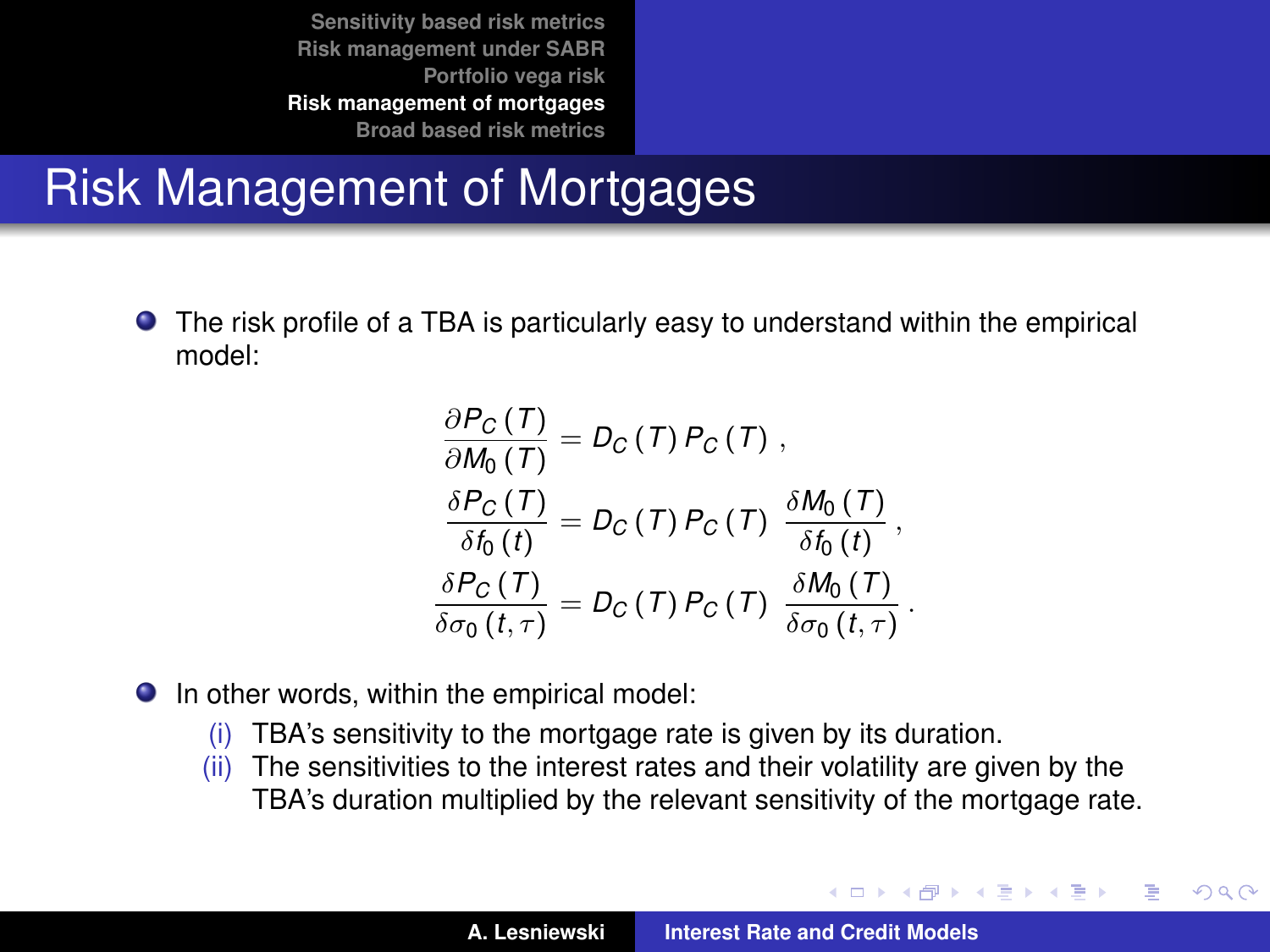## Risk Management of Mortgages

Let us compute the hedge ratios of the portfolio to each of the TBAs:

$$
\frac{\delta \Pi}{\delta P_C(T)} = \frac{\delta M_0(t)}{\delta P_C(T)} \frac{\delta \Pi}{\delta M_0(t)} \n= w_C(T) \delta_M \Pi(t),
$$

where  $w_C(T)$  are the weights from the replication formula.

- $\bullet$  In practice, we face two issues:
	- (i) Only few coupons are liquidly traded.
	- (ii) Only TBAs with settlements out to a few months from today are traded.

イロメ イ部メ イヨメ イヨメー

Þ  $2Q$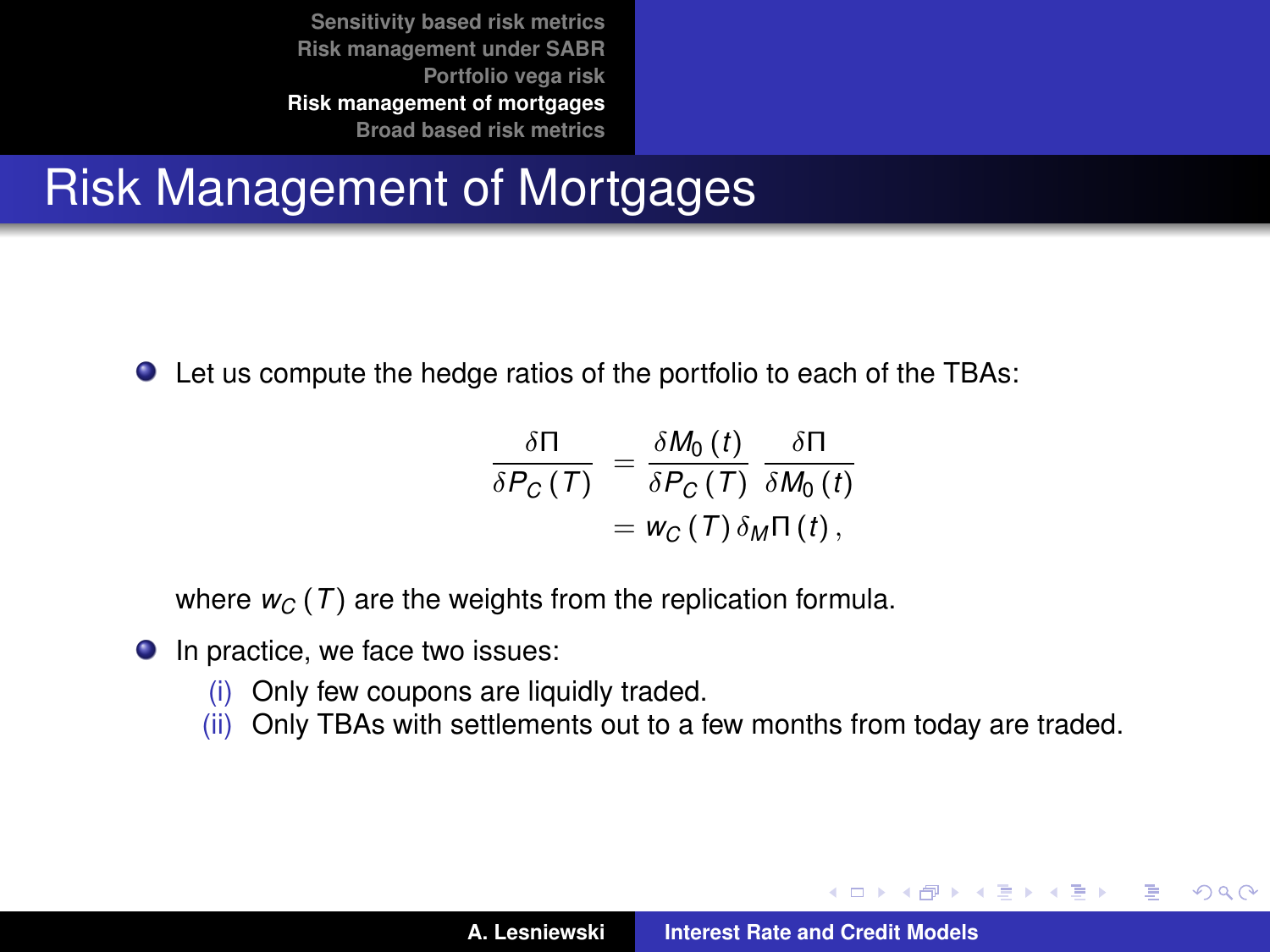#### Risk management of mortgages

 $\bullet$ (i) Let  $C_1, \ldots, C_m$  denote the available coupons, and calculate the hedge ratios:

$$
w_1(T) = \int_0^{(C_1+C_2)/2} w_C(T) dC,
$$
  
\n
$$
w_i(T) = \int_{(C_{i-1}+C_i)/2}^{(C_i+C_{i+1})/2} w_C(T) dC, \text{ for } i = 2,..., m-1,
$$
  
\n
$$
w_m(T) = \int_{(C_{m-1}+C_m)/2}^{\infty} w_C(T) dC.
$$

(ii) The risk to CMM rates with settlement longer than the longest traded PSA is projected onto the short end of the CMM curve.

イロメ イ団メ イヨメ イヨメー

 $299$ 

重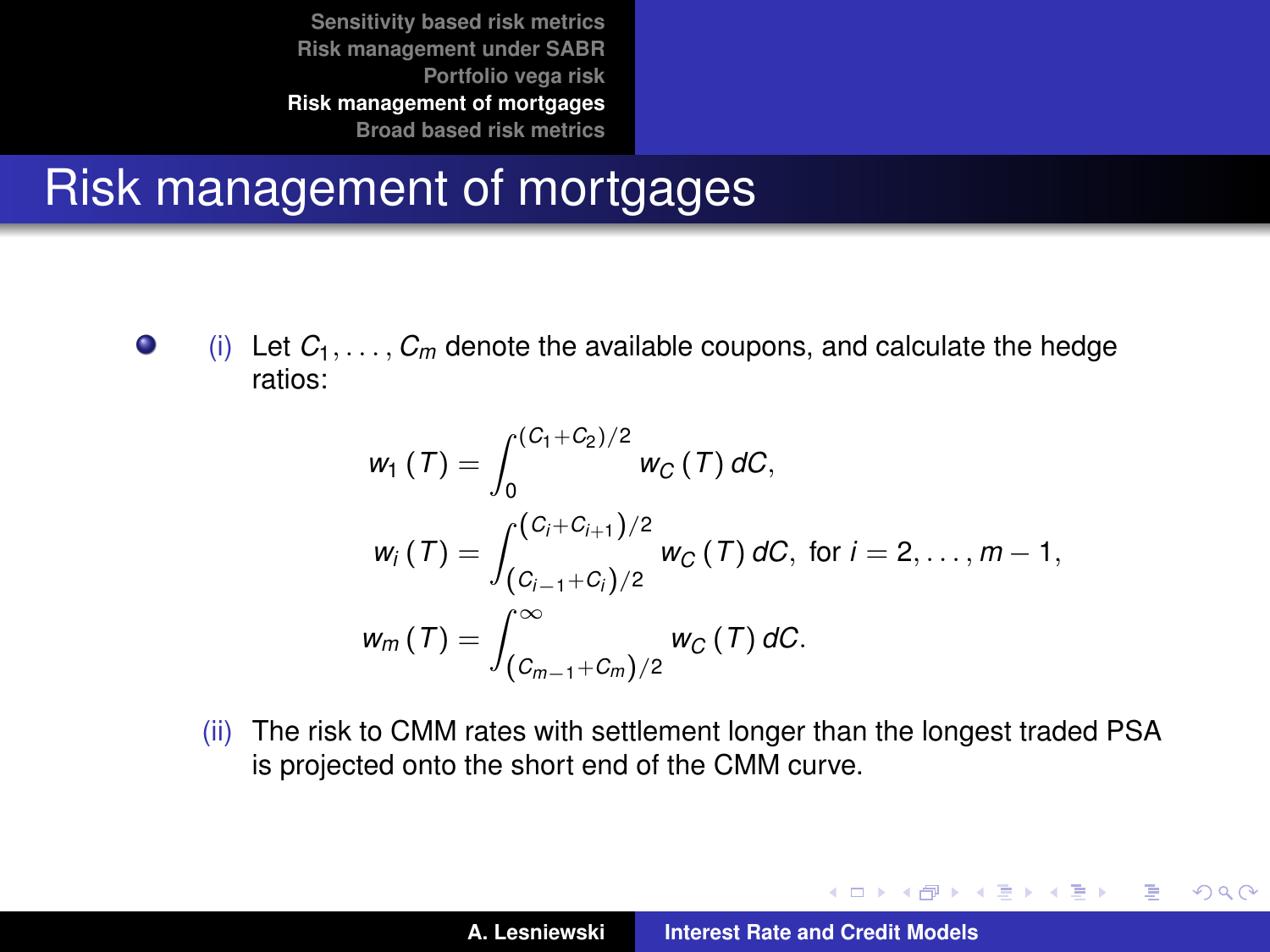# Risk management of mortgages

- Other risks are computed analogously, as sensitivities to:
	- (i) Current forward curve:

$$
\delta_{f} \Pi(T) = \frac{\delta \Pi}{\delta f_{0}(T)}
$$

.

K ロ ▶ K 御 ▶ K 唐 ▶ K 唐 ▶ .

 $2Q$ 

(ii) Current volatilities:

$$
\delta_\sigma \Pi(T,\tau) = \frac{\delta \Pi}{\delta \sigma_0(T,\tau)} \; .
$$

- We hedge a portfolio of MBS in the following steps.
	- (i) Calculate the portfolio's sensitivity to the CMM rate. Using the dynamic replication methodology, compute the face values of the TBA's required to offset that risk.
	- (ii) Calculate the vega risk of the combined portfolio of the MBSs and TBAs, and offset that risk by a position in swaptions and caps / floors.
	- (iii) Calculate the delta risk of the combined portfolio of MBSs, TBAs, and interest rate options, and offset that risk by a position in LIBOR swaps, FRAs, and Eurodollar futures.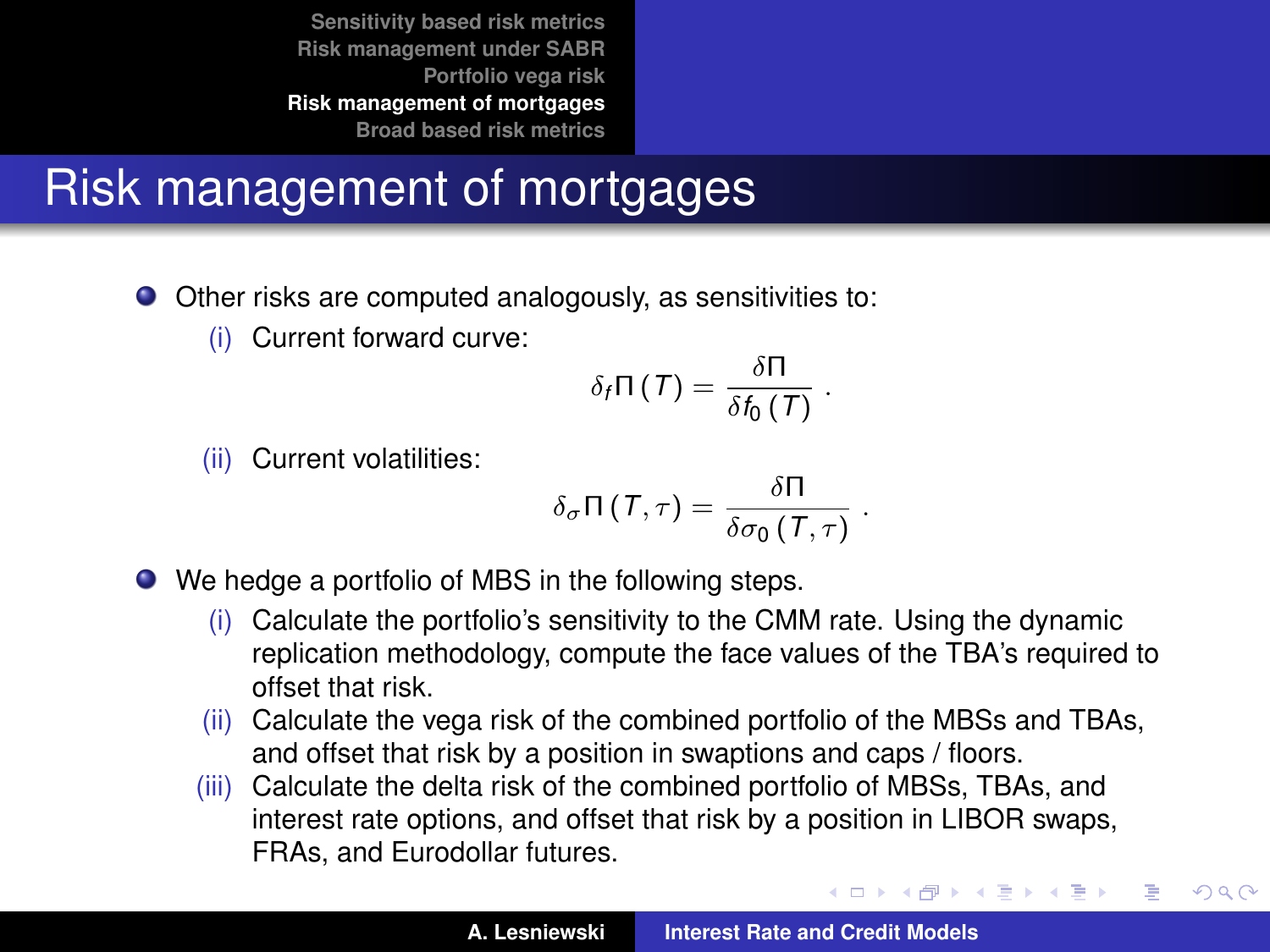#### <span id="page-47-0"></span>Broad based risk metrics

- Sensitivity risk measures provide detailed information about the risk of a portfolio and are particularly useful to the management team in charge of the portfolio. Their goal is to provide a myopic view of the risk.
- Additionally, sensitivity based risk metrics measure the risk exposure to typical (i.e. small) market volatility.
- Broad based risk metrics summarize portfolio risk in a way that is easily communicable to the upper management of a financial institution, investors, and regulatory agencies.
- Desired features of such risk metrics are:
	- (i) Coherience
	- (ii) Elicitability

イロメ イ部メ イ君メ イ君メー

 $299$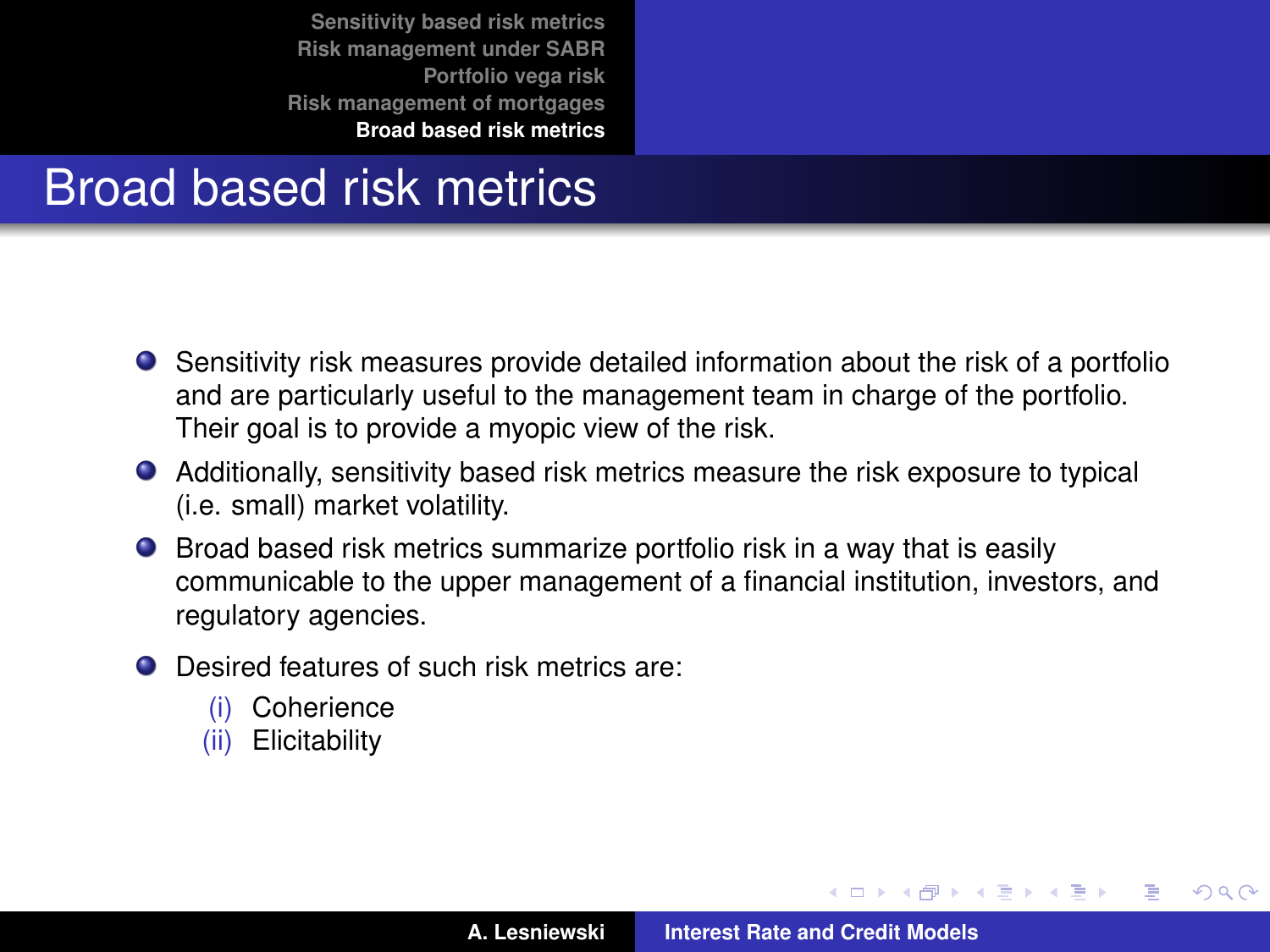#### Coherent risk metrics

- Consider a random variable *L* which may be thought of as a potential loss in a portfolio. A *coherent risk metric* is a numerical value ρ(*L*) assigned to *L* in such a way that:
	- (i) *Monotonicity*: if  $L_1 < L_2$ , then  $\rho(L_1) < \rho(L_2)$ .
	- (ii) *Subadditivity:*  $\rho(L_1 + L_2) \leq \rho(L_1) + \rho(L_2)$ .
	- (iii) *Positive homogeneity:*  $\rho(\alpha L) = \alpha \rho(L)$ , for  $\alpha > 0$ .
	- (iv) *Translation invariance*: If *A* is deterministic, then  $\rho(L+A) = \rho(L)$ .
- Note that subadditivity requirement reflects the impact of diversification on portfolio risk: the risk of a combined portfolio does not exceed the sum of risks of parts of the portfolio.

イロメ イ部メ イ君メ イ君メー

Þ

 $298$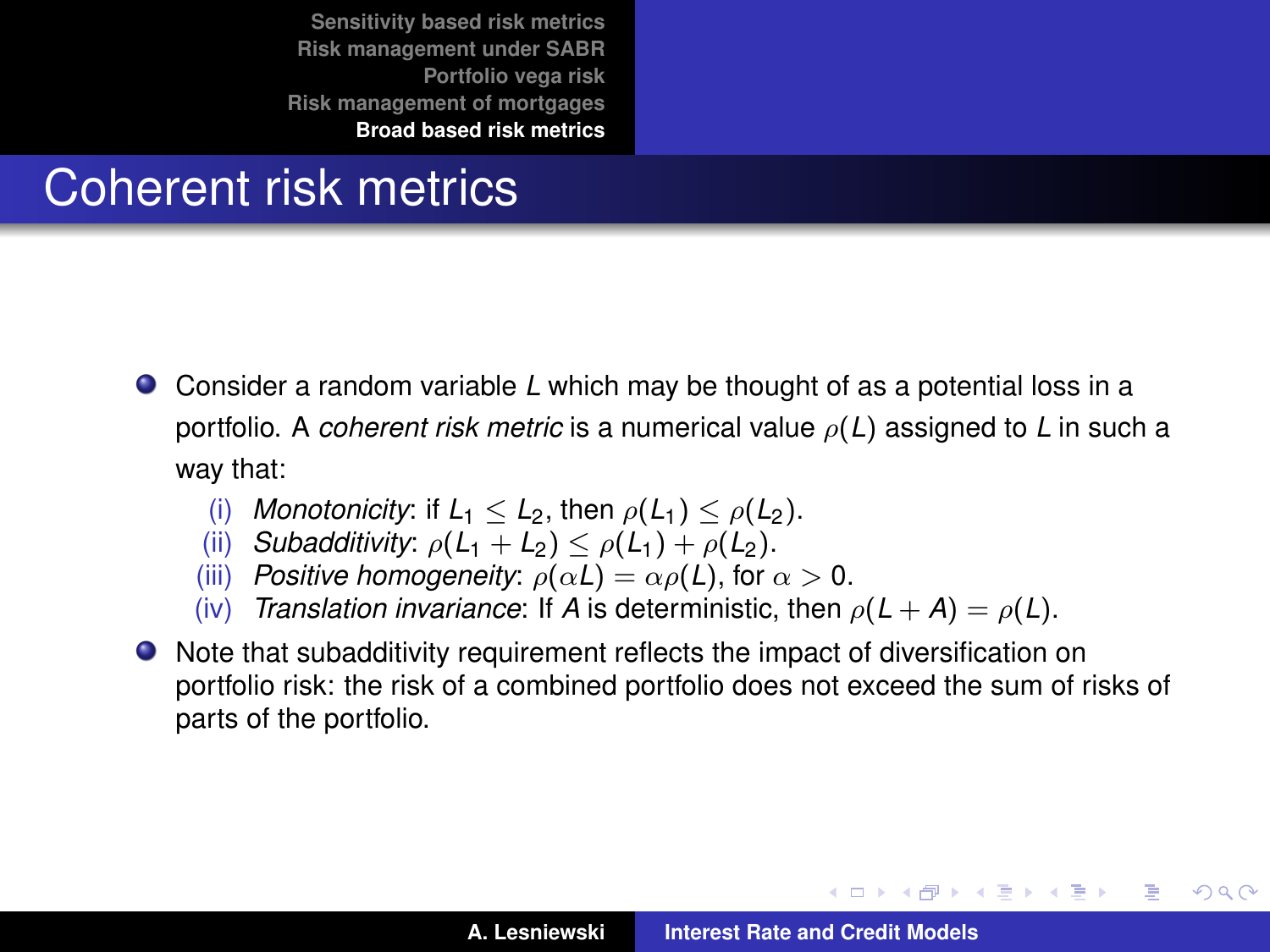#### Broad based risk metrics

In practice, portfolio risk metrics are calculated in one of the following ways:

- (i) Assuming a parametric form of the probability distribution of *L*.
- (ii) Using the historical market data, i.e. using the empirical probability distribution.
- (iii) Generating Monte Carlo scenarios.
- Reported values of the risk metrics are routinely compared to the actual outcomes: this process is called *back testing*.
- For back testing to be possible, the risk metric should be elicitable, i.e. it should be estimable from the market observations.

(ロトス個) (運) (運)

 $QQ$ 

Ξ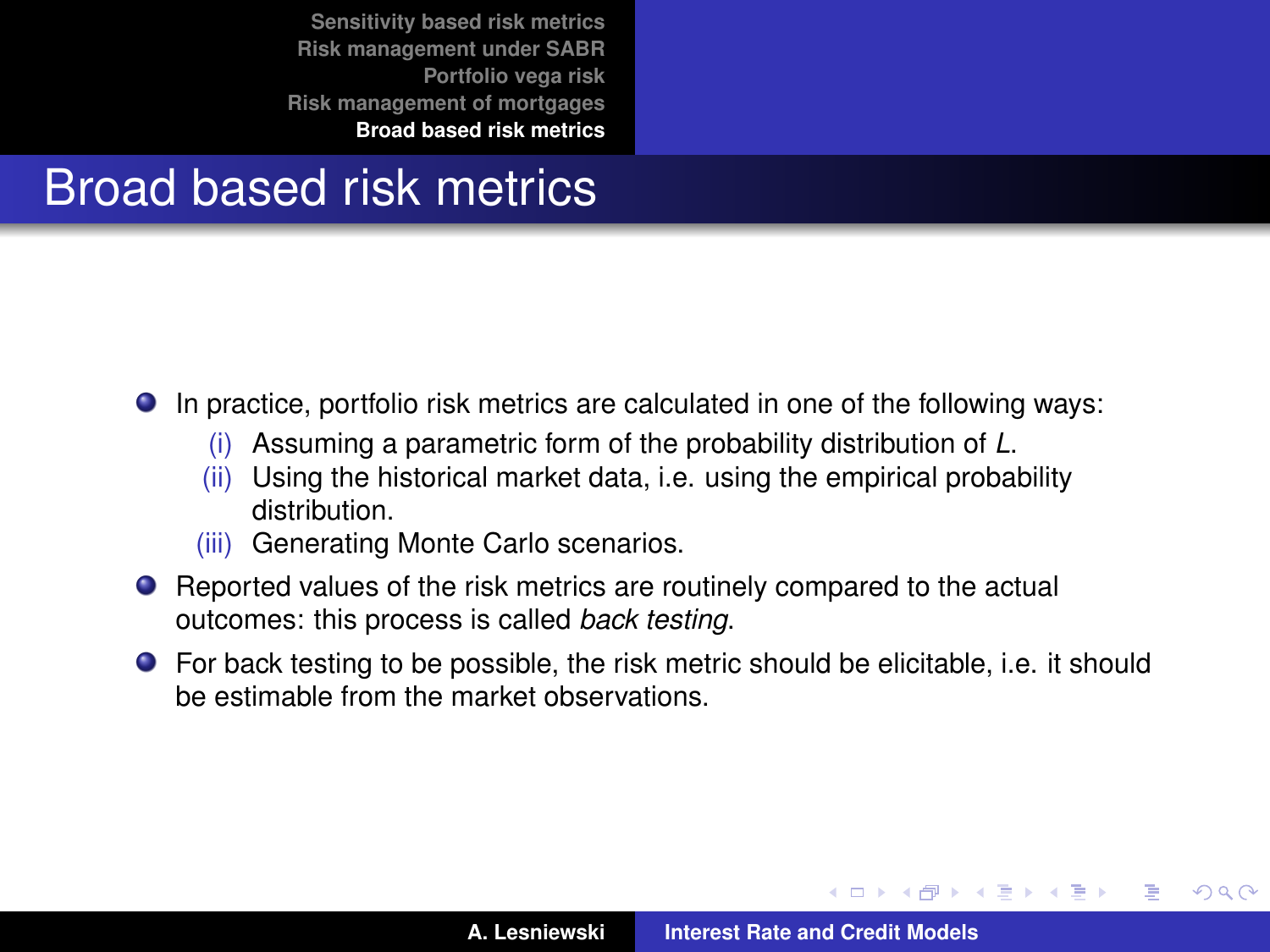

- Two commonly used are:
	- (i) *Value at Risk* (VaR) defined as the critical portfolio loss, such that the probability that the portfolio loss exceeds this value, over the given time horizon, is a given confidence level *q*. Typically, the industry uses  $q = 95\%$ or  $a = 99\%$ .
	- (ii) *Expected Shortfall* (ES), a.k.a. *Conditional Value at Risk* (CVaR) is the expected value of portfolio loss provided that it has exceeded *VaRq*.
- VaR is known to violate the subadditivity requirement (and is thus not a coherent risk metric), while Expected Shortfall does not appear eliticable.
- The industry is in transition from using VaR in favor of using Expected Shortfall.

K ロ ▶ K 御 ▶ K 唐 ▶ K 唐 ▶ .

 $299$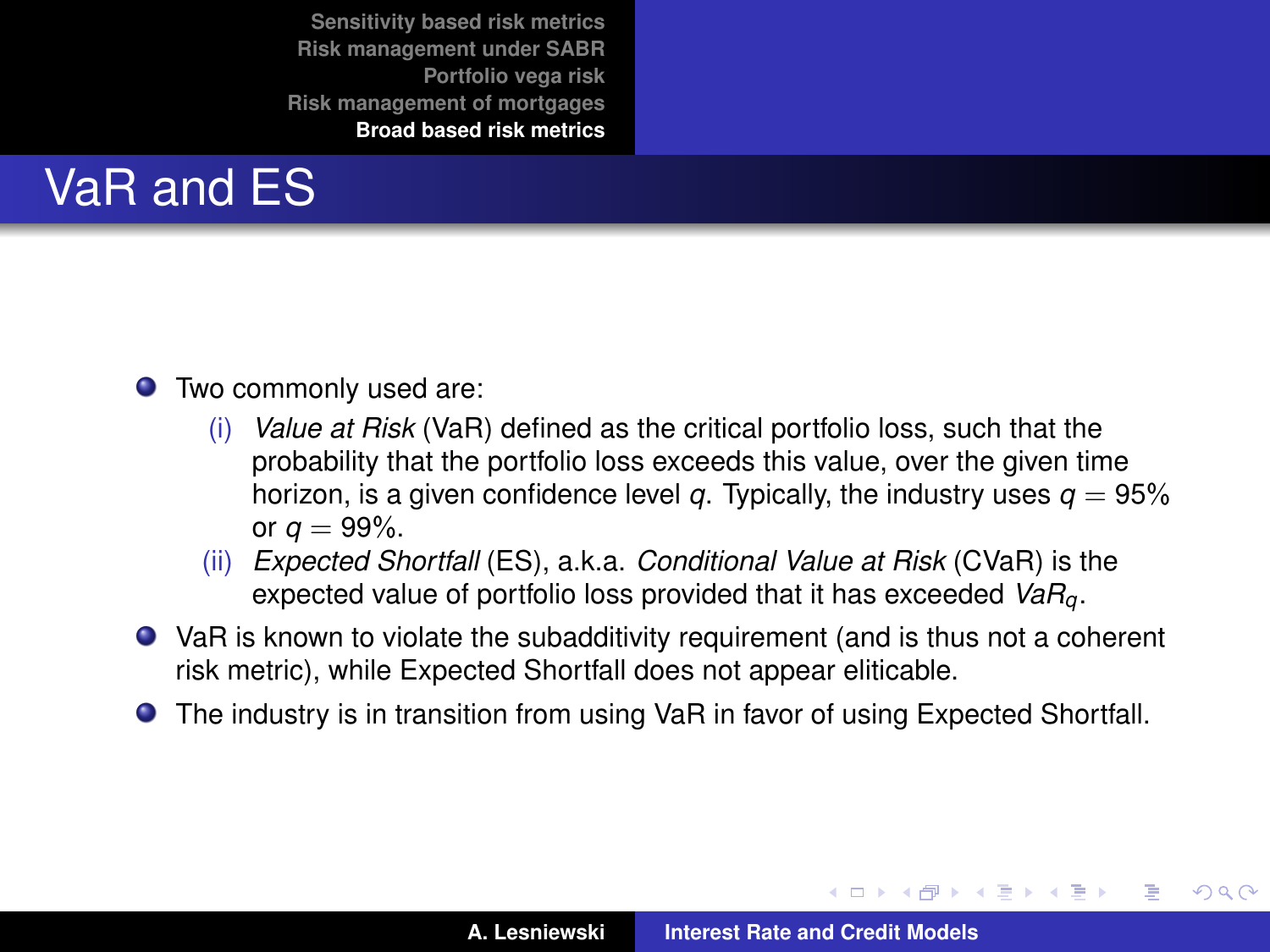# VaR and ES

- VaR is a popular and very useful quantitative metric used summarizing for summarizing portfolio risk.
- Let Φ denote the probability distribution of portfolio losses *L*. Given a significance level  $\alpha$  (say,  $\alpha = 1\%$ ) it is defined as

$$
VaR_{\alpha}(L) = \sup_{l} \{ l : P(L \ge l) \ge \alpha \}
$$

$$
= \sup_{l} \{ l : \Phi(l) \le 1 - \alpha \}.
$$

The number  $1 - \alpha$  is referred to as the *confidence level*.

イロメ イ部メ イヨメ イヨメー

 $299$ È.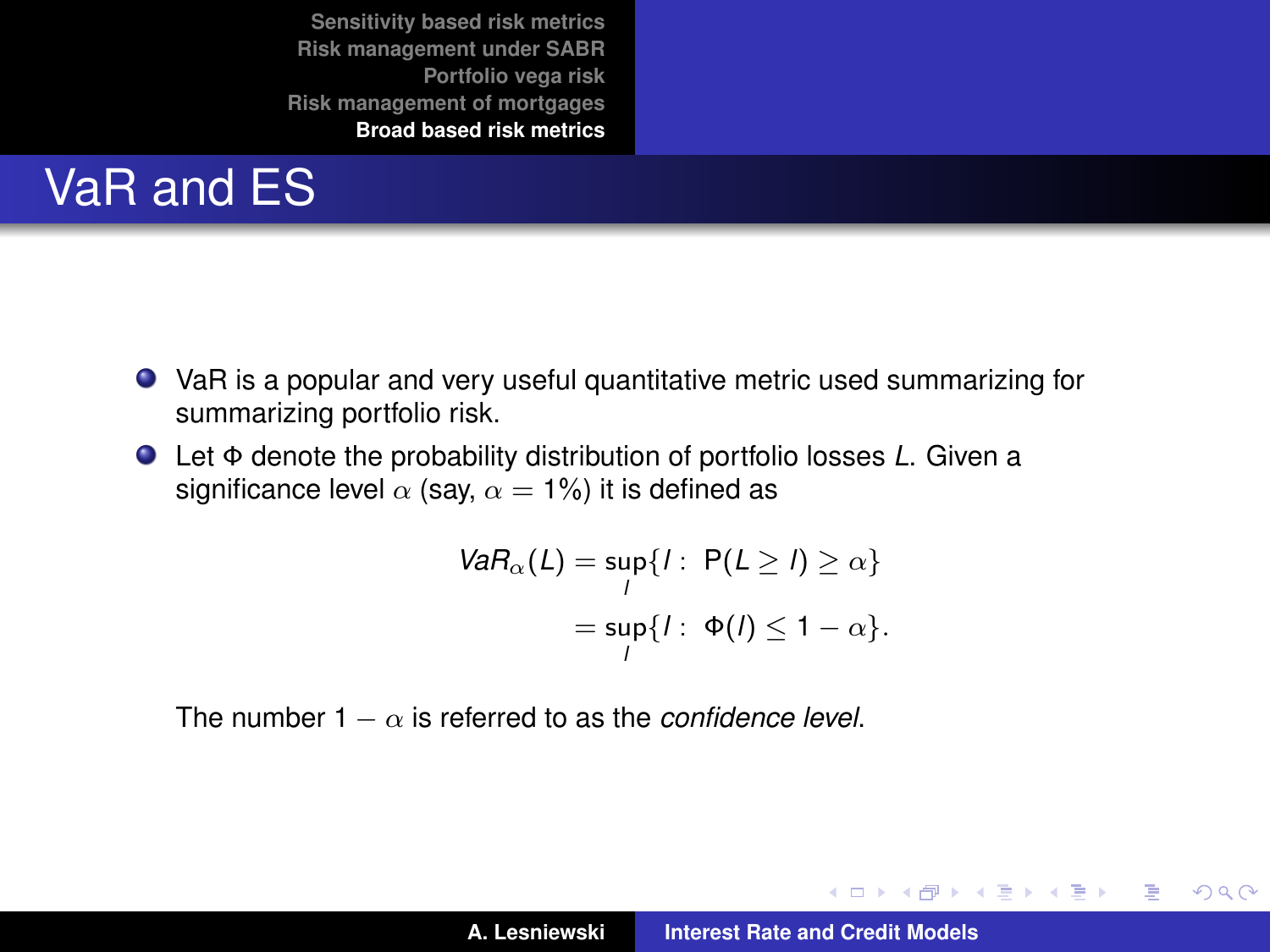# VaR and ES

- If the cumulative distribution is continuous and monotone increasing, then  $VaR_\alpha(L) = \Phi^{-1}(1-\alpha)$ . For the standard normal distribution, the 99% VaR is *N*<sup>−1</sup>(0.99) = 2.326347874.
- VaR's reliability is often put into question, as it says nothing about what lies above the assumed confidence level. Overreliance on VaR leads to false sense of complacency.
- In particular, the subadditivity is a natural requirement stating that the risk of a combined portfolio cannot exceed the sum of the risks of its parts.
- It reflects the fact that diversification may offset parts of the risks inherent in the portfolio.
- In general, VaR *does not* have the subadditivity property. Exception is the normal distribution (and more generally, elliptical distributions), for which VaR is subadditive.

イロメ イ団メ イヨメ イヨメー

 $QQ$ 

÷.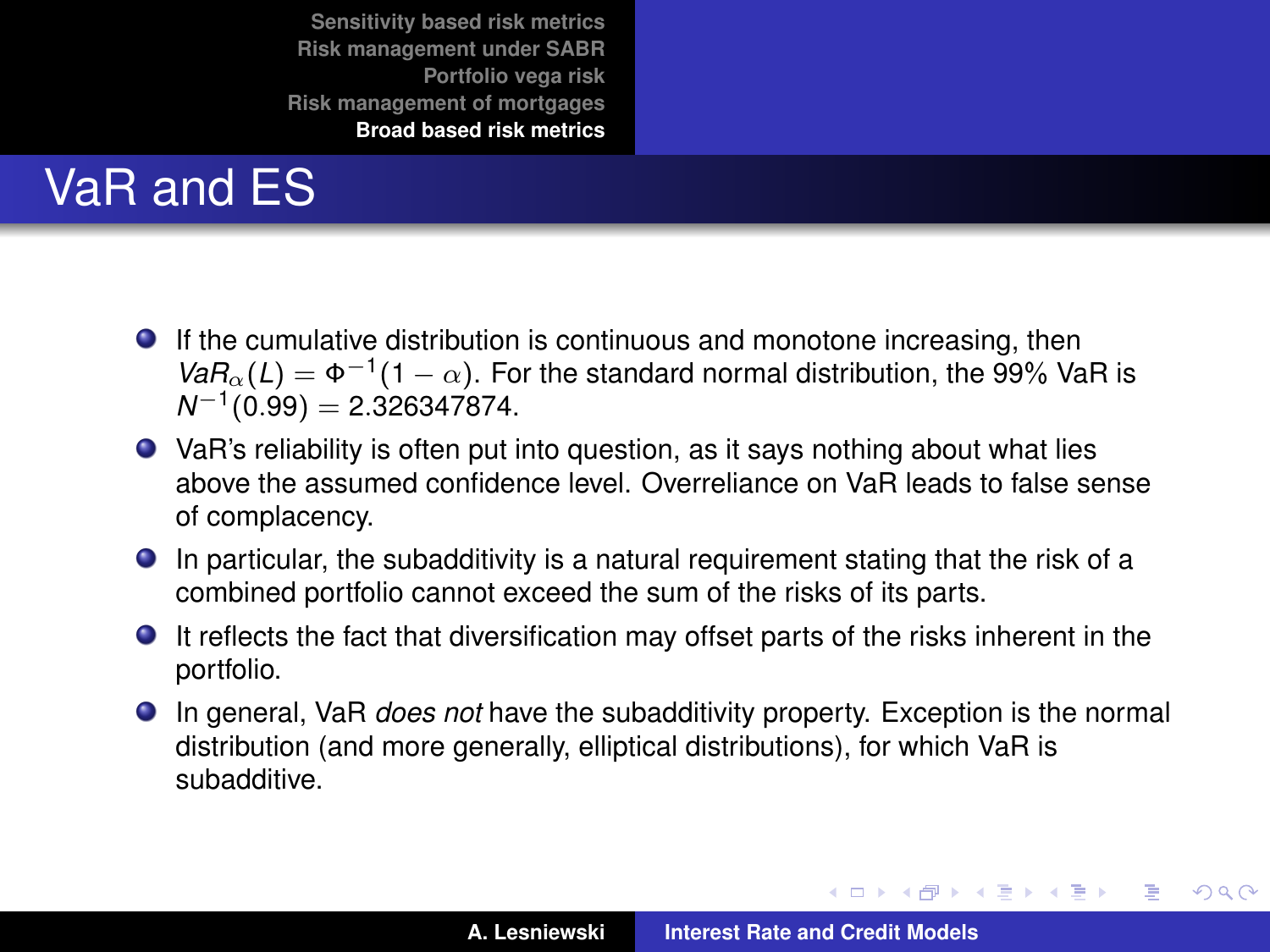## VaR and ES

Conditional Value at Risk (CoVaR), a.k.a. Expected Shortfall (ES) is defined as

$$
CoVaR_{\alpha}(L) = E[L | L \ge VaR_{\alpha}]
$$

$$
= \frac{1}{\alpha} \int_{VaR_{\alpha}}^{\infty} l d\Phi(l)
$$

If the CDF Φ is continuous, then CoVaR can alternatively be expressed as

$$
CoVaR_{\alpha}(L)=\frac{1}{\alpha}\int_0^{\alpha} VaR_{\gamma}(L)d\gamma,
$$

イロメ イ部メ イヨメ イヨメー

 $299$ 

重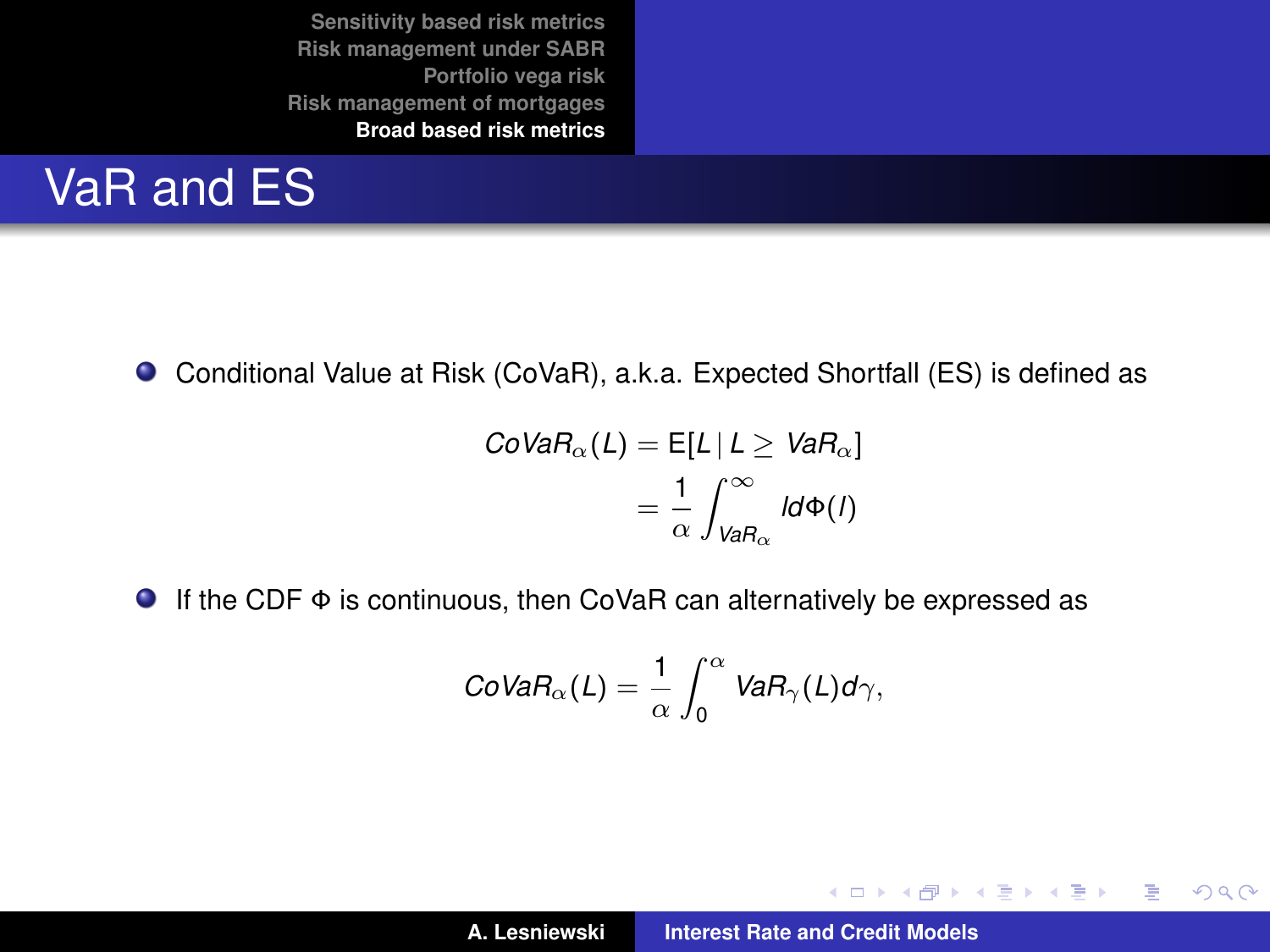## VaR and ES

To see this, we use the fact that  $\mathit{VaR}_{\gamma}(L)=\Phi^{-1}(1-\gamma),$  and so

$$
\int_0^\alpha VaR_\gamma(L)d\gamma = \int_0^\alpha \Phi^{-1}(1-\gamma)d\gamma
$$

$$
= -\int_{\infty} VaR_\alpha} l\Phi'(l)dl
$$

$$
= \int_{VaR_\alpha} \frac{Q}{l}\Phi(l),
$$

where we have made the substitution  $l=\Phi^{-1}(1-\gamma)$ , i.e.  $\gamma=1-\Phi(l).$ 

- CoVaR is a coherent risk measure. It is, however, harder to measure than VaR.
- For the standard normal distribution, the 99% CoVaR is 2.66521422.

K ロ ⊁ K 伊 ⊁ K 君 ⊁ K 君 ⊁ …

 $2990$ 造っ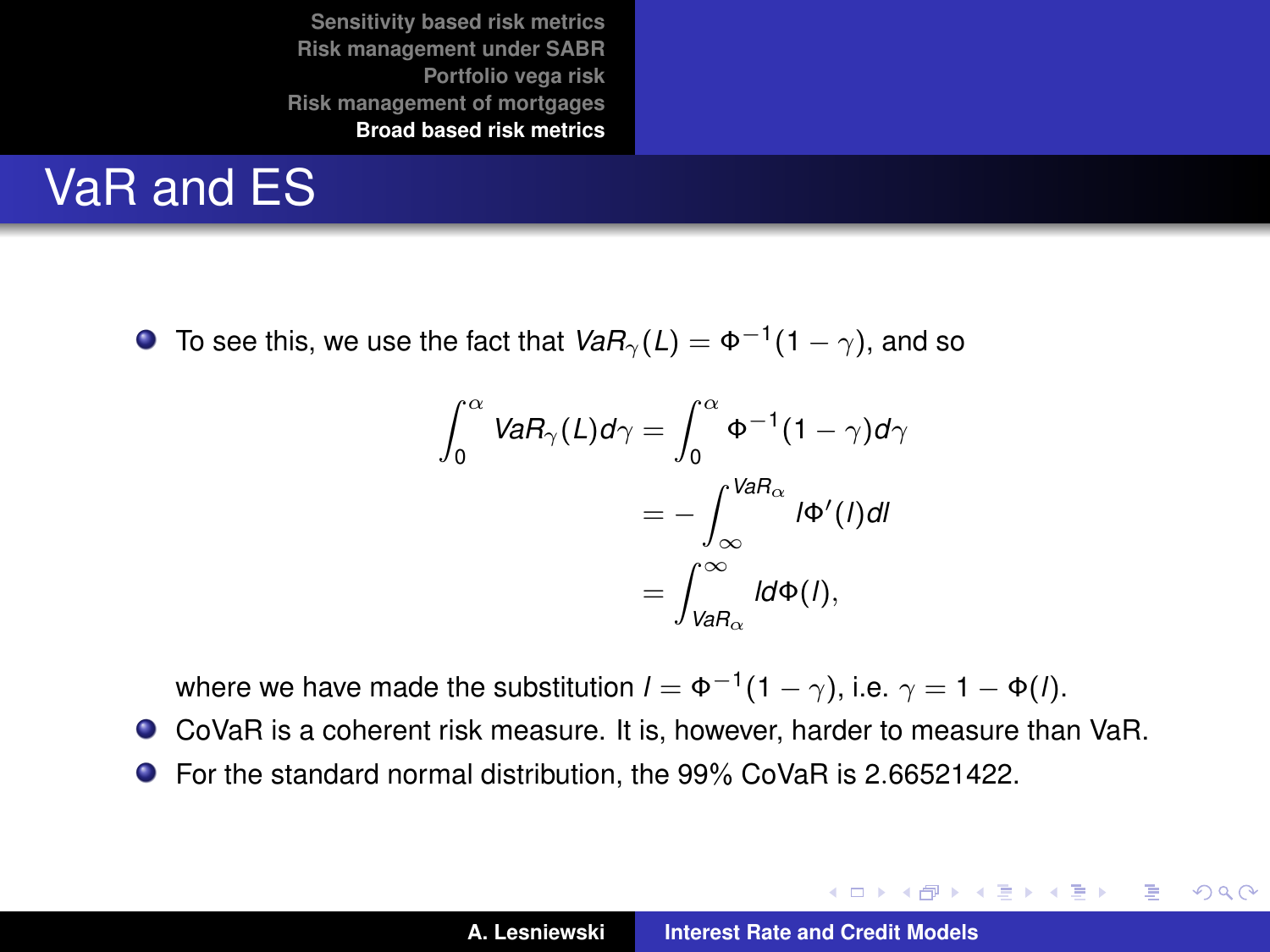#### Stress testing

- Among other broad risk metrics used in the industry are *stress tests*.
- These are required by the regulatory agencies to assure that the financial institutions are adequately capitalized for the event of a large market dislocation (e.g. the recent CCAR stress testing).
- There exists no standard systematic methodology for generation of stress tests. Generally, two approaches as followed:
	- (i) Historical scenarios.
	- (ii) Hypothetical scenarios.

K ロ ▶ K 御 ▶ K 唐 ▶ K 唐 ▶ .

 $299$